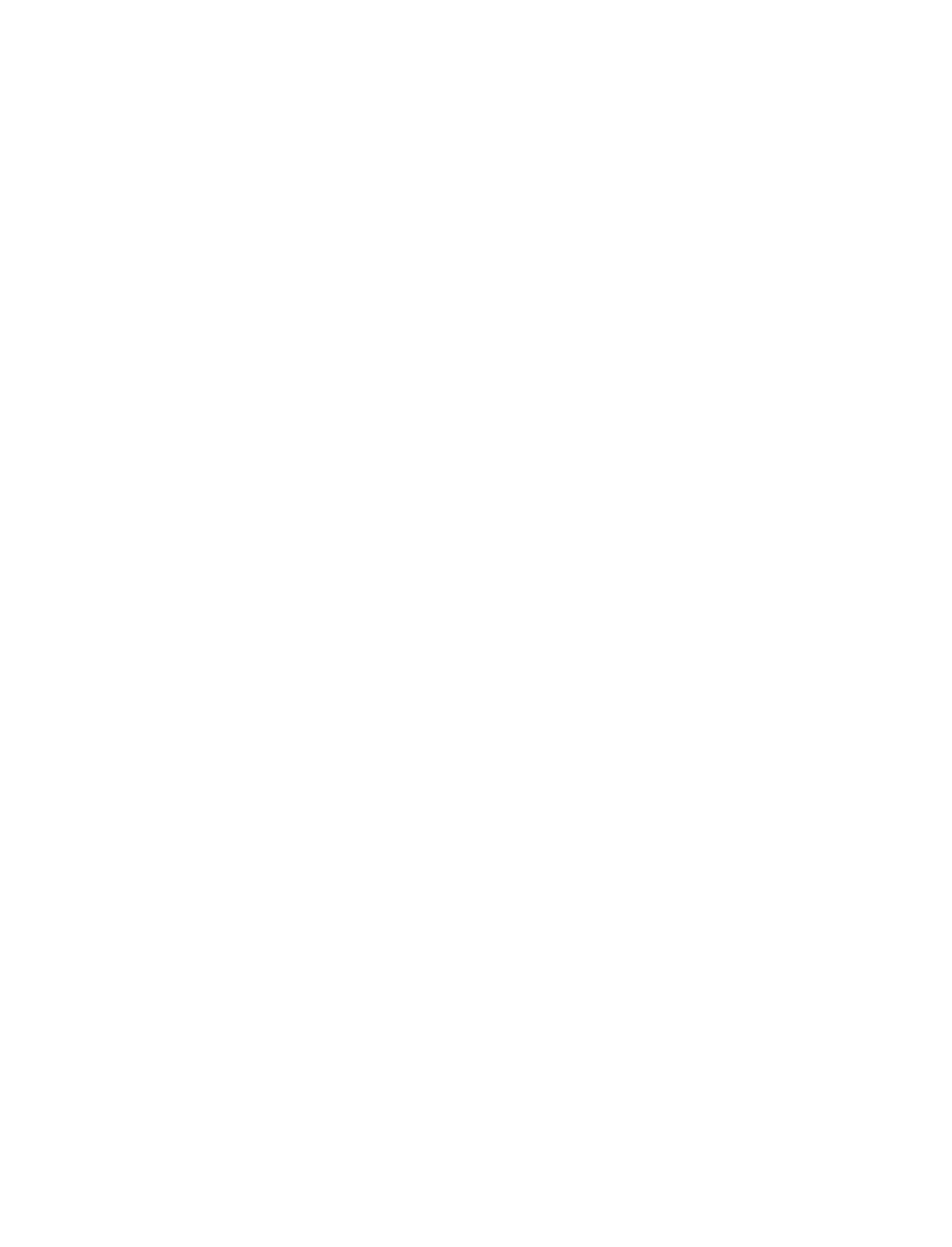

## **Omnitex Industries (India) Limited**

| <b>Board of Directors</b>                                                                                                                                 | Mr. Amit R. Dalmia<br>Mr. Durgaprasad S. Sabnis<br>Mr. J. Ramakrishnan<br>Ms. Geeta Pardiwalla<br>(w.e.f. 7 July 2014)                                  | Chairman<br>Director<br><b>Director</b><br><b>Director</b> |  |
|-----------------------------------------------------------------------------------------------------------------------------------------------------------|---------------------------------------------------------------------------------------------------------------------------------------------------------|------------------------------------------------------------|--|
| <b>Auditors</b>                                                                                                                                           | Tembey & Mhatre,<br><b>Chartered Accountants</b>                                                                                                        |                                                            |  |
| <b>Registrars &amp;</b><br><b>Transfer Agents</b>                                                                                                         | Adroit Corporate Services Pvt. Ltd.<br>17/20, Jaferbhoy Industrial Estate,<br>1st Floor, Makwana Road,<br>Marol Naka, Andheri (E),<br>Mumbai - 400 059. |                                                            |  |
| <b>Registered Office</b>                                                                                                                                  | 317, Tantia Jogani Industrial Premises,<br>3rd Floor, J. R. Boricha Marg,<br>Lower Parel, Mumbai - 400 011.                                             |                                                            |  |
| <b>CIN</b>                                                                                                                                                | L17100MH1987PLC042391                                                                                                                                   |                                                            |  |
| Website                                                                                                                                                   | www.omnitex.com                                                                                                                                         |                                                            |  |
| <b>Email</b>                                                                                                                                              | info@omnitex.com                                                                                                                                        |                                                            |  |
| 28th Annual General Meeting                                                                                                                               |                                                                                                                                                         |                                                            |  |
| : 11 <sup>th</sup> September, 2014<br>Date<br>: Thursday<br>Day<br>Time<br>: $10.00$ a.m.<br>Venue : "Hall of Quest",<br>Nehru Planetarium, Nehru Centre, |                                                                                                                                                         |                                                            |  |

**Members are requested to bring their copies of the Annual Report to the Annual General Meeting**

Dr. Annie Besant Road, Worli,

Mumbai - 400 018.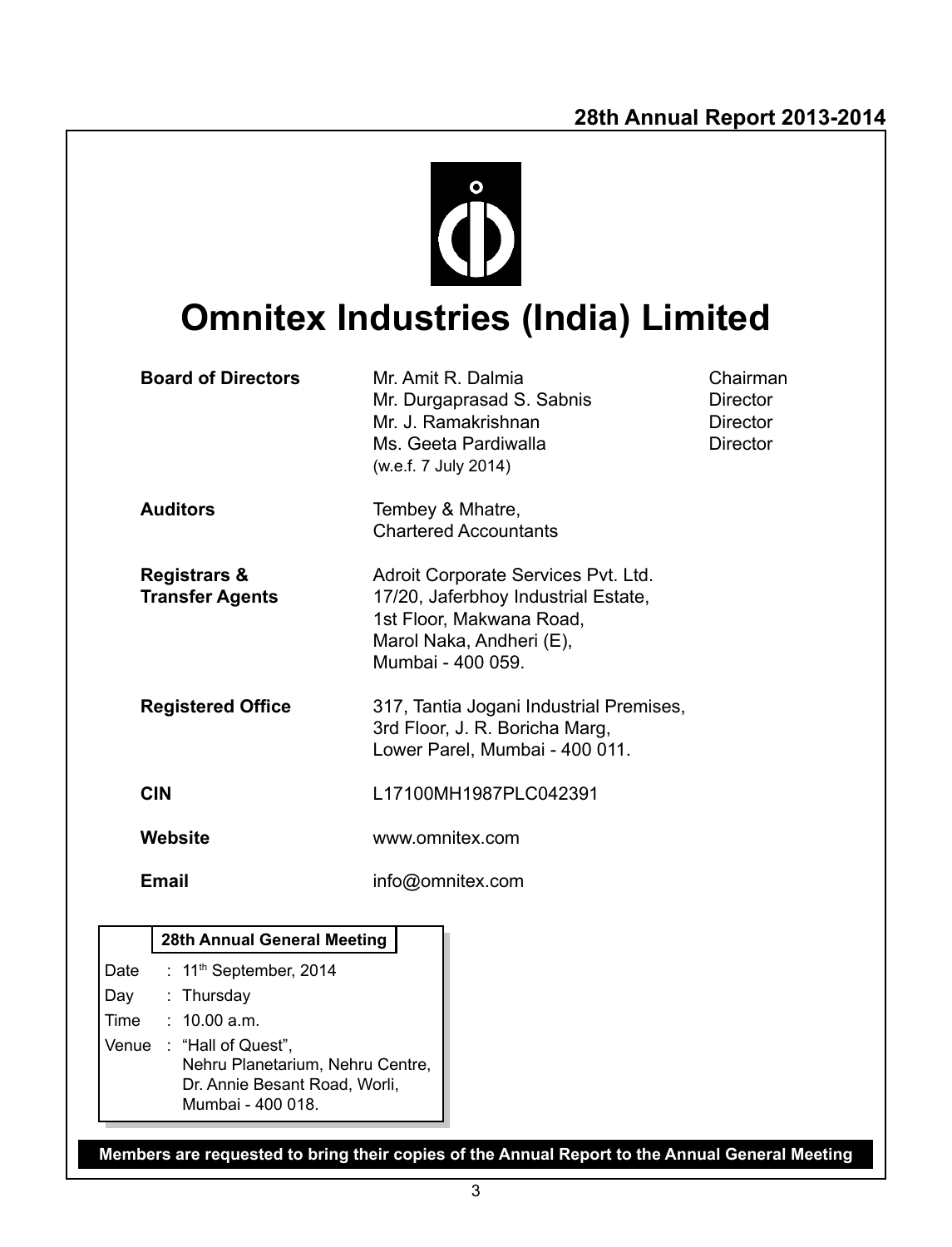

## **NOTICE**

Notice is hereby given that the 28<sup>th</sup> Annual General Meeting of the Members of **Omnitex Industries (India)** Limited, (CIN L17100MH1987PLC042391) will be held on Thursday, the 11<sup>th</sup> September, 2014, at 10.00 a.m., at Hall of Quest, Nehru Planetarium, Nehru Centre, Dr. Annie Besant Road, Worli, Mumbai – 400 018, to transact the following business:

#### **Ordinary Business**

- 1. To consider, and adopt the Audited Financial Statement including the statement of Profit and Loss for the financial year ended 31<sup>st</sup> March, 2014 and Reports of the Directors and Auditors thereon.
- 2. To appoint Mr. J Ramakrishnan (holding DIN 02598332) as a Director of the Company, who retires by rotation and, being eligible, offers himself for re-appointment.
- 3. To consider and if thought fit, to pass the following resolution with or without modification(s) as an Ordinary Resolution.

 "RESOLVED that pursuant to Section 139(2) of the Companies Act, 2013 read with the Companies (Audit and Auditors) Rules, 2014 and other applicable provisions, if any, M/s. Tembey & Mhatre, Chartered Accountants, Mumbai (Firm Registration No. 116359W ) be and are hereby re-appointed as auditors of the Company to hold the office from the conclusion of this 28th Annual General Meeting for term of three consecutive years (Financial Years 2014-15, 2015-16 & 2016-17) till the conclusion of 31st Annual General Meeting of the Company, subject to ratification by the Members at every Annual General Meeting to be held during the period on such remuneration as may be determined by the Board of Directors of the Company, and out of pocket expenses actually incurred by them in connection with the audit of the accounts of the Company."

#### **Special Business**

4. To consider and if thought fit to pass with or without modification, the following resolution as a Special Resolution.

"**RESOLVED** that in supersession of all earlier resolutions passed in this regard, and pursuant to section 180(1)(c ) and other applicable provisions of the Companies Act 2013 and the rules made thereunder (including any statutory modification(s) or re-enactment thereof for the time being in force, the consent of the Company be and is hereby accorded to the Board of Directors to borrow moneys in excess of the aggregate of the paid up share capital and free reserves of the Company, provided that the total amount borrowed and outstanding at any point of time, apart from temporary loans obtained / to be obtained from the Company's bankers in the ordinary course of business, shall not be in excess of ₹50 Crores (Rupees Fifty crores) over and above the aggregate of the paid up share capital and free reserves of the Company.

5. To consider and if thought fit, to pass the following resolution with or without modification(s), as a Special **Resolution** 

**RESOLVED THAT** in supercession of all the earlier Resolutions that have been passed at the previous Annual General Meetings / postal ballot of the Company and pursuant to the provisions of Section 180 (1) (a) of the Companies Act, 2013 and other applicable provisions of the said Act, if any, and the Memorandum and Articles of Association of the Company, consent of the Members be and is hereby accorded to the creation by the Board of Directors of the Company from time to time of such mortgage, charges, liens, hypothecation, assignment, transfer and/or other securities in addition to the mortgages, charges, liens, hypothecation, assignment, transfer and/or other securities already created by the Company, on terms and conditions as the Board in its sole discretion may deem fit, on Company's assets and properties, both present and future, whether movable or immovable, including whole or substantially the whole of the Company's undertaking (s) in favour of any financial institutions, Banks and any other investing agencies to secure credit facilities that may be extended to the Company and / or to Strata Geosystems (India) Private Limited up an aggregate value of  $\bar{\tau}$  50 Crores.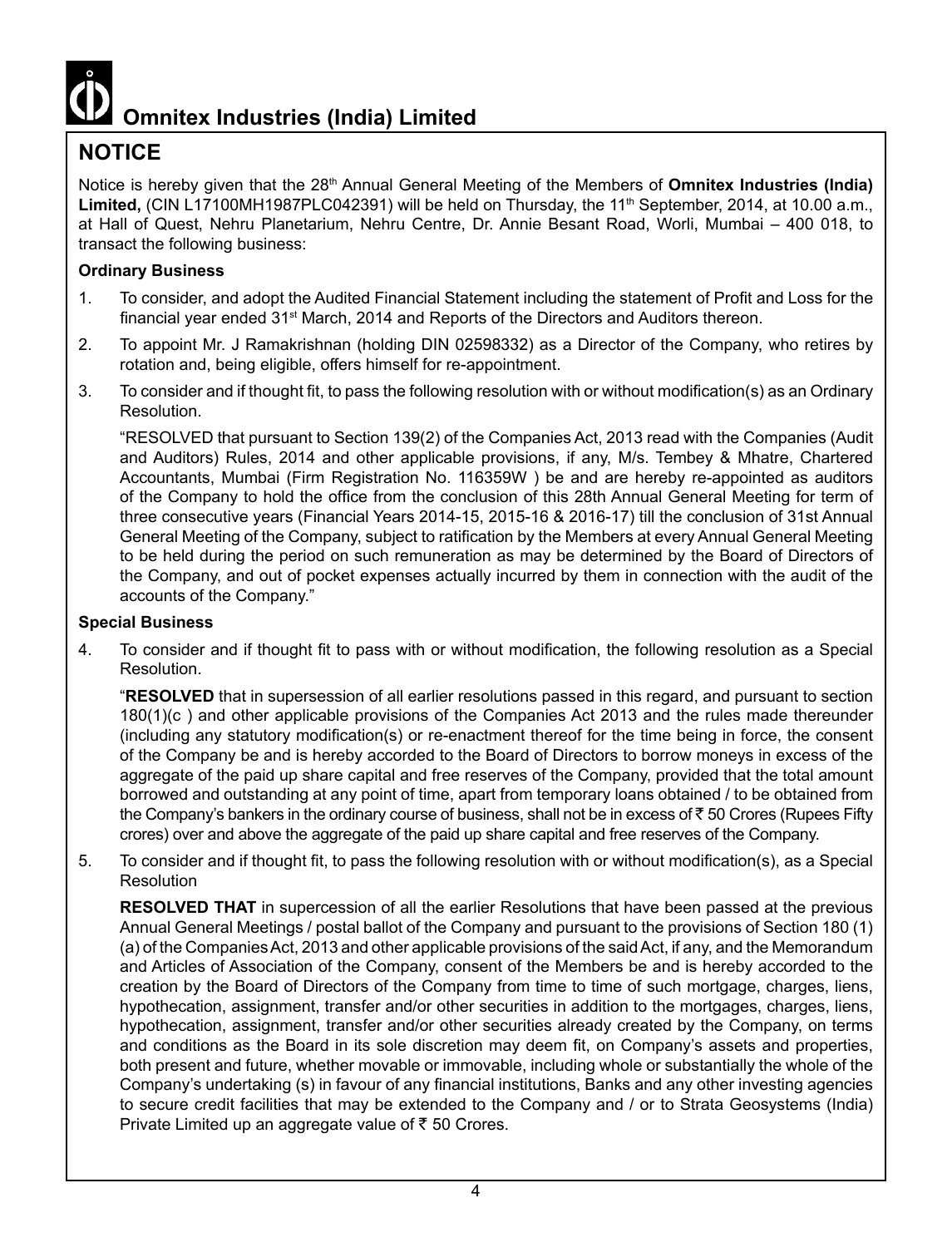**RESOLVED FURTHER THAT** the Board be and is hereby authorized to finalize the terms and conditions, agreements, deeds and documents for creating such mortgage, charge, lien, hypothecation, assignment, transfer and/ or other securities and to do all such acts, things and deeds as may be required to give effect to this resolution.

6. To consider and if thought fit, to pass the following resolution with or without modification(s), as a Special Resolution.

"**RESOLVED THAT** pursuant to section 188 and other applicable provisions of the Companies Act 2013 read with rule 15 of Companies (Meeting of Board & its Powers) Rules 2014, the consent of the company be and is hereby accorded to Board of Directors to enter into Lease Agreement for the company's premises at 317-319, Tantia Jogani Industrial Premises Co-op Soc, J. R. Boricha Marg, Lower Parel, Mumbai – 400 011 with M/s. Strata Geosystems (India) Private Limited on such terms and conditions to be decided by the board.

**RESOLVED FURTHER THAT** the Board be and is hereby authorized to finalize the terms and conditions including lease period, lease rent etc for and on behalf of the company to give effect to this resolution.

7. To consider and if thought fit, to pass the following resolution with or without modification(s), as an Ordinary Resolution:

**RESOLVED THAT** pursuant to the provisions of Section 149, 150, 152 and any other applicable provisions of the Companies Act, 2013 and the rules made thereunder (including any statutory modification(s) or re-enactment thereof for the time being in force) read with Schedule IV to the Companies Act, 2013 and as per clause 49 II (B) (3) of the Listing Agreement, Mr. Amit R Dalmia (holding DIN 00210919) be and is hereby appointed as an Independent Director of the Company to hold office for five years from the conclusion of this Annual General Meeting till the conclusion of the thirty third Annual General Meeting and shall not be liable to retire by rotation."

8. To consider and if thought fit, to pass the following resolution with or without modification(s), as an Ordinary Resolution:

**RESOLVED THAT** pursuant to the provisions of Section 149, 150, 152 and any other applicable provisions of the Companies Act, 2013 and the rules made thereunder (including any statutory modification(s) or re-enactment thereof for the time being in force) read with Schedule IV to the Companies Act, 2013 and as per clause 49 II (B) (3) of the Listing Agreement, Ms. Geeta Pardiwalla (holding DIN 03153284) be and is hereby appointed as an Independent and Woman Director of the Company to hold office for five years from the conclusion of this Annual General Meeting till the conclusion of the thirty third Annual General Meeting and shall not be liable to retire by rotation."

**By Order of the Board of Directors,**

Place: Mumbai **Amit R. Dalmia** Date: 7<sup>th</sup> July, 2014 **Chairman** 

#### **Registered Office:**

317, Tantia Jogani Industrial Premises, 3rd Floor, J. R. Boricha Marg, Lower Parel, Mumbai-400 011.

DIN 00210919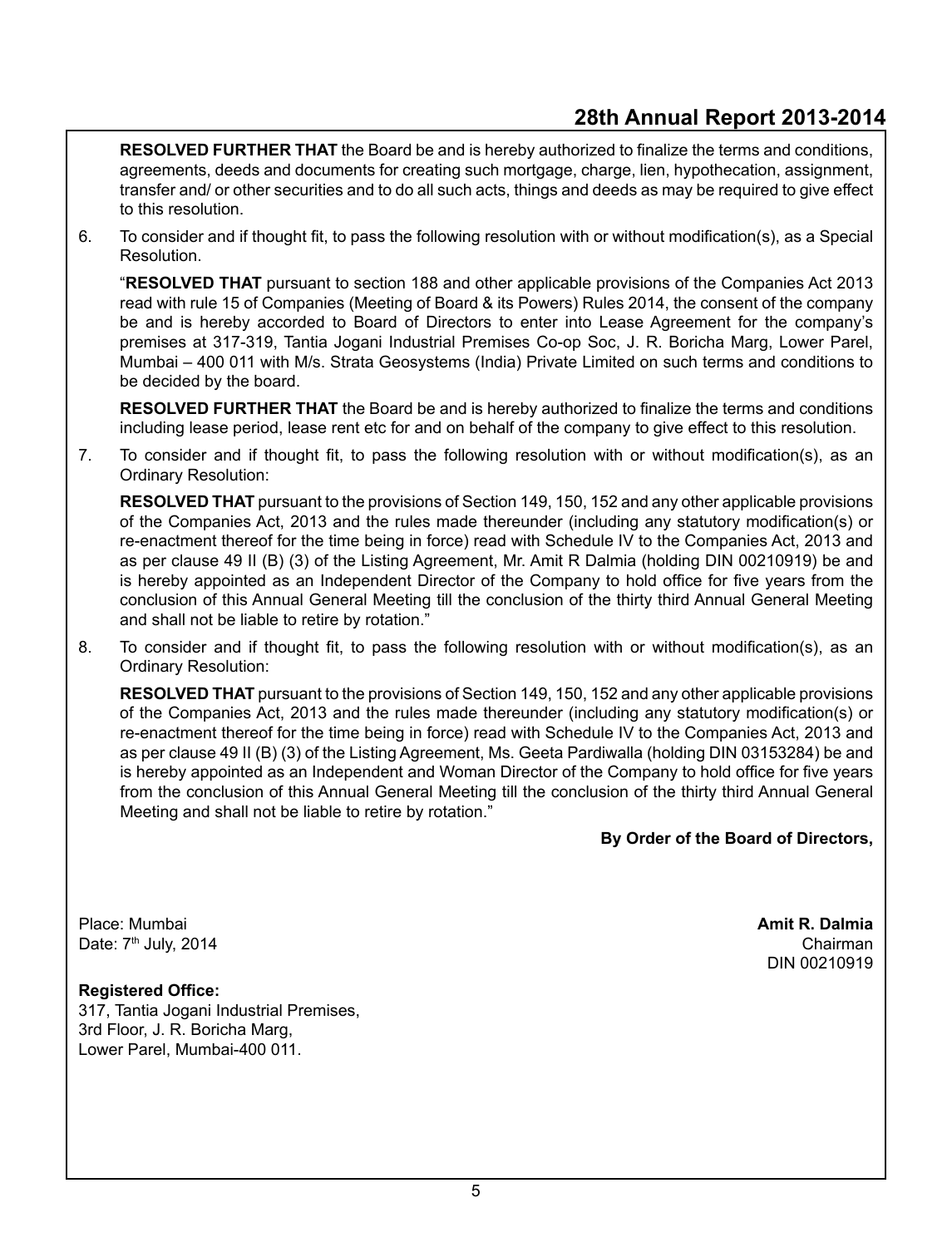#### **Notes:-**

- **1. A MEMBER ENTITLED TO ATTEND AND VOTE AT THE ANNUAL GENERAL MEETING IS ENTITLED TO APPOINT A PROXY TO ATTEND AND VOTE INSTEAD OF HIMSELF AND THE PROXY NEED NOT BE A MEMBER.**
- 2. The instrument appointing a Proxy should be deposited at the Registered Office of the Company not less than 48 hours before commencement of the meeting.
- 3. The Register of Members and Share transfer Books of the Company will remain closed from 9<sup>th</sup> September, 2014 to 11<sup>th</sup> September, 2014 (both days inclusive)
- 4. Members / proxies should bring the attendance slip duly filled in for attending the meeting.
- 5. Members are requested to intimate the change of address, if any, to the Registrar and Share Transfer Agents M/s. Adroit Corporate Services Private Limited, 17/20, Jaferbhoy Industrial Estate, 1<sup>st</sup> Floor, Makwana Road, Marol Naka, Andheri (East), Mumbai – 400 059.
- 6. Members desiring any information with regard to accounts are requested to write to the Company at an early date so as to enable the Management to keep the information ready.
- 7. The Members who wish to take advantage of the nomination facility, can obtain the prescribed nomination form, from the Company's Registrar and Transfer Agent.
- 8. Brief resume of Mr. J Ramakrishnan, Mr. Amit R Dalmia and Ms. Geeta Pardiwalla is annexed to this.
- 9. Voting through electronic means:
- **I.** In compliance with provision of Section 108 of the Companies Act, 2013 and Rule 20 of the Companies (Management & Administration) Rule, 2014, the Company is pleased to provide members facility to exercise their right to vote at the 28<sup>th</sup> Annual General Meeting (AGM) by electronic means and the business may be transacted through e-Voting Services provided by Central Depositary Services (India) Limited (CDSL):
- **II. The instructions for members for voting electronically are as under:-**

#### **In case of members receiving e-mail:**

- (i) Log on to the e-voting website www.evotingindia.com during the voting period.
- (ii) Click on "Shareholders" tab.
- (iii) Please go to next step.
- (iv) Now Enter your User ID
	- a. For CDSL: 16 digits beneficiary ID,
	- b. For NSDL: 8 Character DP ID followed by 8 Digits Client ID,
	- c. Members holding shares in Physical Form should enter Folio Number registered with the Company.
- (v) Next enter the Image Verification as displayed and Click on Login.
- (vi) If you are holding shares in demat form and had logged on to www.evotingindia.com and voted on an earlier voting of any company, then your existing password is to be used.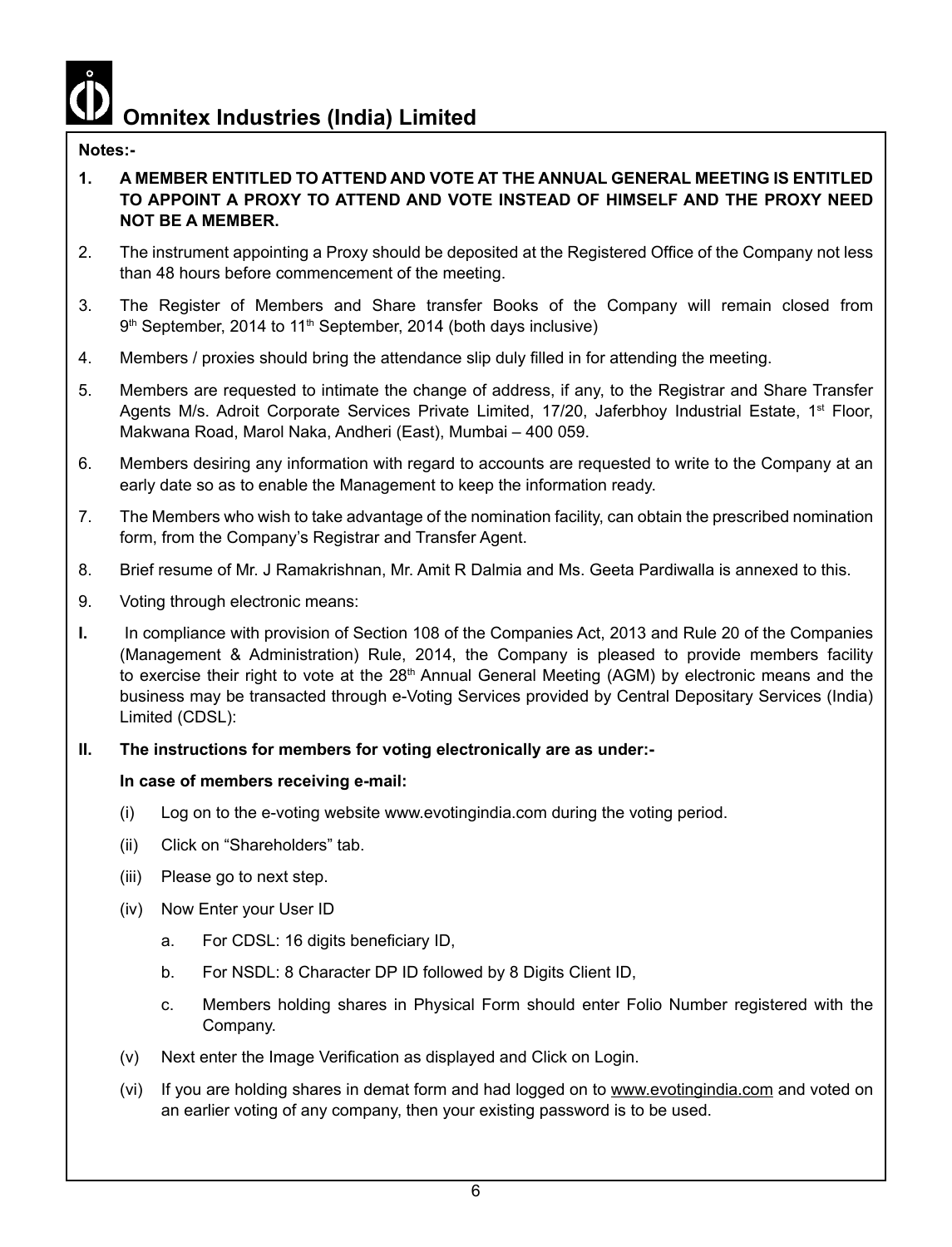(vii) If you are a first time user follow the steps given below:

|                                     | For Members holding shares in Demat Form and Physical Form                                                                                                                                                                                                                                                                                                                                                                                                                                                                                                                                                                                                           |
|-------------------------------------|----------------------------------------------------------------------------------------------------------------------------------------------------------------------------------------------------------------------------------------------------------------------------------------------------------------------------------------------------------------------------------------------------------------------------------------------------------------------------------------------------------------------------------------------------------------------------------------------------------------------------------------------------------------------|
| PAN <sup>*</sup>                    | Enter your 10 digit alpha-numeric *PAN issued by Income Tax Department (Applicable<br>for both demat shareholders as well as physical shareholders)<br>Members who have not updated their PAN with the Company/Depository<br>Participant are requested to use the first two letters of their name and the 8<br>digits of the demat account/folio number in the PAN field.<br>In case the folio number is less than 8 digits enter the applicable number of<br>$\bullet$<br>0's before the number after the first two characters of the name in CAPITAL<br>letters. Eg. If your name is Ramesh Kumar with folio number 100 then enter<br>RA00000100 in the PAN field. |
| DOB#                                | Enter the Date of Birth as recorded in your demat account or in the Company records<br>for the said demat account or folio in $dd/mm/yyy$ format. OR                                                                                                                                                                                                                                                                                                                                                                                                                                                                                                                 |
| <b>Dividend</b><br>Bank<br>Details# | Enter the Dividend Bank Details as recorded in your demat account or in the Company<br>records for the said demat account or folio.<br>If the details are not recorded with the depository or Company please enter<br>$\bullet$<br>the number of shares held by you as on the cut off date in the Dividend Bank<br>details field.                                                                                                                                                                                                                                                                                                                                    |

- (viii) After entering these details appropriately, click on "SUBMIT" tab.
- (ix) Members holding shares in physical form will then reach directly the Company selection screen. However, members holding shares in demat form will now reach 'Password Creation' menu wherein they are required to mandatorily enter their login password in the new password field. Kindly note that this password is to be also used by the demat holders for voting for resolutions of any other company on which they are eligible to vote, provided that company opts for e-voting through CDSL platform. It is strongly recommended not to share your password with any other person and take utmost care to keep your password confidential.
- (x) For Members holding shares in physical form, the details can be used only for e-voting on the resolutions contained in this Notice.
- (xi) Click on the EVSN for the relevant <Company Name> on which you choose to vote.
- (xii) On the voting page, you will see "RESOLUTION DESCRIPTION" and against the same the option "YES/NO" for voting. Select the option YES or NO as desired. The option YES implies that you assent to the Resolution and option NO implies that you dissent to the Resolution.
- (xiii) Click on the "RESOLUTIONS FILE LINK" if you wish to view the entire Resolution details.
- (xiv) After selecting the resolution you have decided to vote on, click on "SUBMIT". A confirmation box will be displayed. If you wish to confirm your vote, click on "OK", else to change your vote, click on "CANCEL" and accordingly modify your vote.
- (xv) Once you "CONFIRM" your vote on the resolution, you will not be allowed to modify your vote.
- (xvi) You can also take out print of the voting done by you by clicking on "Click here to print" option on the Voting page.
- (xvii) If Demat account holder has forgotten the changed password then Enter the User ID and the image verification code and click on Forgot Password & enter the details as prompted by the system.

#### **Institutional Shareholders**

- Institutional shareholders (i.e. other than Individuals, HUF, NRI etc.) are required to log on to www. evotingindia.com and register themselves as Corporates.
- They should submit a scanned copy of the Registration Form bearing the stamp and sign of the entity to helpdesk.evoting@cdslindia.com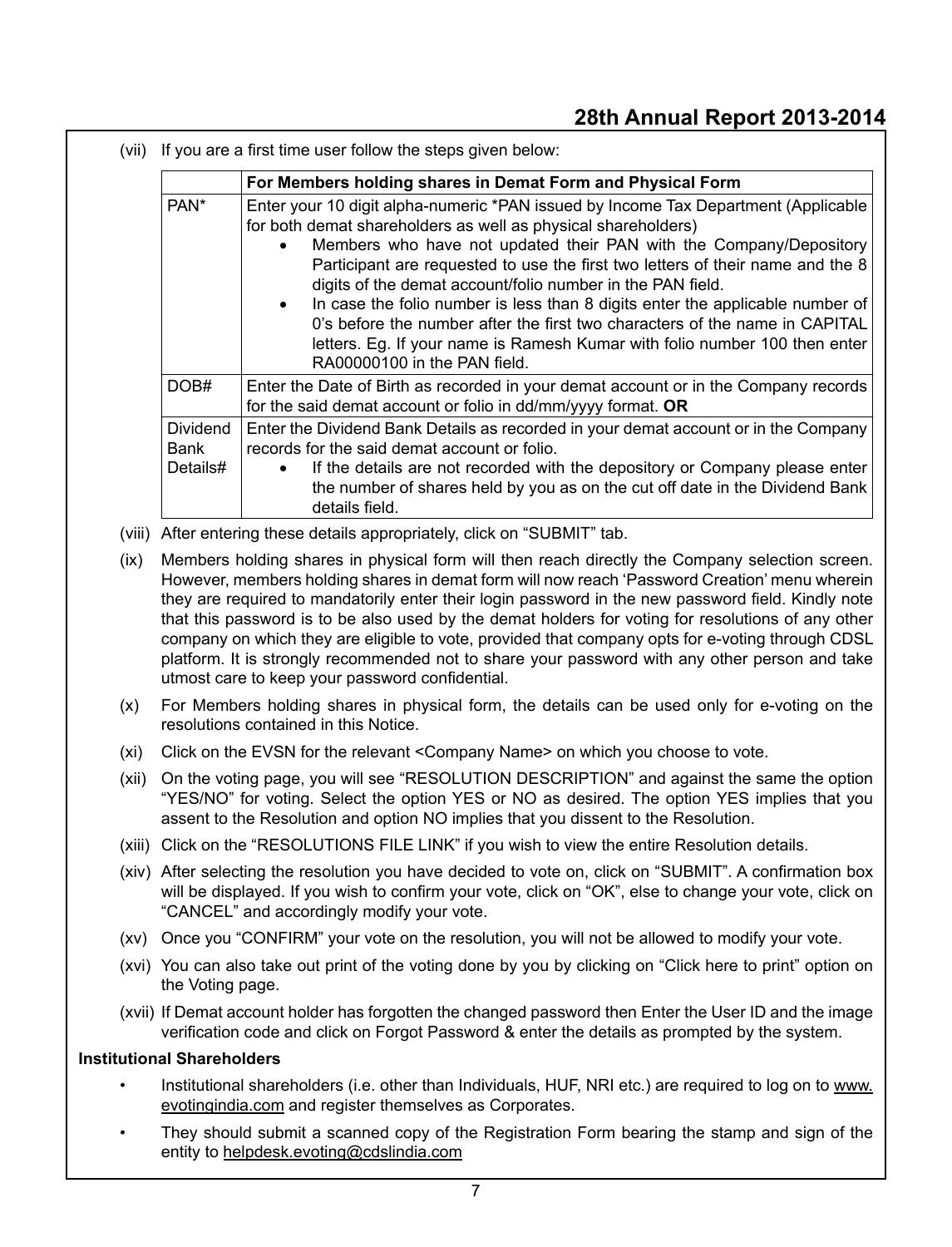- After receiving the login details they have to create a user who would be able to link the account(s) which they wish to vote on.
- The list of accounts should be mailed to helpdesk.evoting@cdslindia.com and on approval of the accounts they would be able to cast their vote.
- They should upload a scanned copy of the Board Resolution and Power of Attorney (POA) which they have issued in favour of the Custodian, if any, in PDF format in the system for the scrutinizer to verify the same.

#### **In case of members receiving the physical copy:**

Please follow all steps from sl. no. (i) to sl. no. (xvii) above to cast vote.

#### **General**

- The relevant FVSN NO IS 140625004
- The voting period begins on  $4<sup>th</sup>$  September, 2014 (9:00 am) and ends on  $6<sup>th</sup>$  September, 2014 (6:00 pm). During this period shareholders' of the Company, holding shares either in physical form or in dematerialized form, as on the cut-off date (record date) of  $1<sup>th</sup>$  August, 2014, may cast their vote electronically. The e-voting module shall be disabled by CDSL for voting thereafter.
- In case you have any queries or issues regarding e-voting, you may refer the Frequently Asked Questions ("FAQs") and e-voting manual available at www.evotingindia.com under help section or write an email to helpdesk.evoting@cdslindia.com
- • The voting right of shareholders shall be proportion to their share of the paid up equity share capital of the Company as on the cut-off date (record date) i.e. 1<sup>st</sup> August 2014.
- Mr. NIRAJ TRIVEDI proprietor Company Secretaries (Membership No.FCS 3844, CP NO.3123) has been appointed as the Scrutinizer to scrutinize the e-voting process in a fair and transparent manner.
- The Scrutinizer shall within a period not exceeding three(3) working days from conclusion of the e-voting period unblock the votes in the presence of at least two(2) witnesses not in the employment of the Company and make Scrutinizer's Report of the votes cast in favour or against, if any, forthwith to the Chairman of the Company.
- The result shall be declared on or after the AGM of the Company. The Results declared alongwith the Scrutinizer's Report shall be placed on the Company's website www.omnitex.com and on the website of CDSL within two (2) days of passing of the resolutions at the AGM of the company and communicated to BSE Limited.
- 10. All documents referred to in the accompanying Notice and the Explanatory Statement shall be open for inspection at the Registered Office of the Company during normal business hours (11:00 am to 5:00 pm) on all working days except Saturday, up to and including the date of the Annual General Meeting of the Company.

**By Order of the Board of Directors,**

Place: Mumbai **Amit R. Dalmia** Date: 7<sup>th</sup> July, 2014 **Chairman** 

#### **Registered Office:**

317, Tantia Jogani Industrial Premises, 3rd Floor, J. R. Boricha Marg, Lower Parel, Mumbai-400 011.

DIN 00210919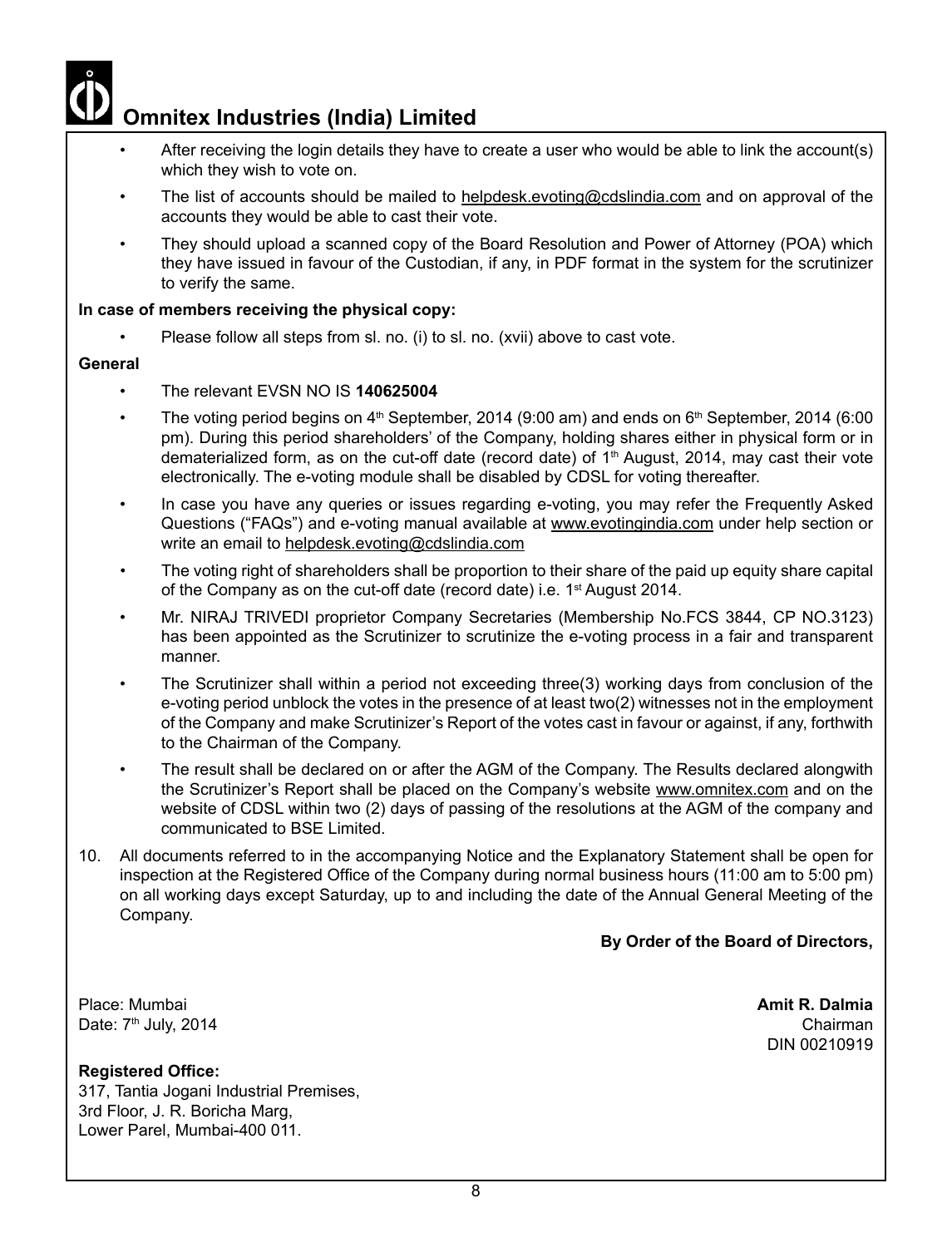#### **EXPLANATORY STATEMENT PURSUANT TO SECTION 102 OF THE COMPANIES ACT 2013 Item No 4 & 5**

 The members of the Company in past as Ordinary Resolution have accorded their consent as required under erstwhile Section 293 (1) (a) and 293(1) (d) of the Companies Act, 1956.

Under the Companies Act, 2013 the Section 180(1) (a) & (c), which came into effect from 12<sup>th</sup> September, 2013, requires that the Board of Directors shall not borrow money in excess of the Company's paid up share capital and free reserves, apart from temporary loans obtained from the Company's bankers in the ordinary course of business, except with the prior fresh consent of the Company by way of a special resolution to be passed at the general meeting.

 Further, the Ministry of Corporate Affairs vide its circular 04/2014 dated 25/03/2014 clarified that the resolution passed under erstwhile section 293 of the Companies Act, 1956 prior to 12.09.2013 with reference to borrowings (subject to the limits prescribed) and / or creation of security on assets of the Company shall be regarded as sufficient compliance of the requirements of section 180 of the Companies Act, 2013. As per this Circular, the validity of earlier passed resolutions would expire on 12th September, 2014 and thereafter fresh approval would be required from the Shareholders in due compliance with the provisions of Section 180 of the Companies Act, 2013.

It is, therefore, necessary for the members to pass a Special Resolution under Section 180 (1) (a) 180(1) (c) and other applicable provisions of the Companies Act, 2013, as set out at Item No. 4 & 5 of the Notice, to enable the Board of Directors to borrow money in excess of the aggregate of the paid up share capital and free reserves of the Company. Approval of members is being sought to borrow money at any time or from time to time for borrowing monies together with the monies already borrowed, if any, apart from temporary loans obtained / to be obtained from the Company's Bankers in the ordinary course of business of  $\bar{\tau}$  50 Crores (Rupees Fifty Crores Only) in excess of the aggregate of the paid up capital of the Company and its free reserves, that is to say, reserves not set apart for any specific purpose. The Company may also need to charge properties for securing any borrowings by company / JV company in favor of lenders and as per provisions of Section 180 (1) (a) of the Companies Act, 2013 creating charge on property of the Company in favor of lenders requires approval of shareholders in General Meeting.

None of the Directors or Key Managerial Personnel of the Company or their relatives is concerned or interested, financially or otherwise, in the resolution set out at Item No. 4.

None of the Directors except Mr. J Ramakrishnan and Mr. Durgaprasad S Sabnis or Key Managerial Personnel of the Company or their relatives is concerned or interested, financially or otherwise, in the resolution set out at Item No. 5.

#### **Item No. 6**

The Company is having premises at 317-319, Tantia Jogani Industrial Premises, J R Boricha Marg, Lower Parel, Mumbai – 400 011, which has been leased to its joint venture company namely M/s. Strata Geosystems (India) Private Limited and the lease period expires on 30<sup>th</sup> September 2014.

Board therefore in the interest of the Company at their meeting held on 30<sup>th</sup> May 2014 decided to renew the Rent Agreement for further period of 5 years subject to approval of shareholders pursuant to section 188 of the Companies Act, 2013.

Your consent will help the Company to renew the said Rent Agreement which will generate revenue in the Company. None of the Directors except Mr. J Ramakrishnan and Mr. Durgaprasad S Sabnis are directly or indirectly, financially or otherwise interested in this resolution.

#### **Item No. 7 & 8**

As you know that section 149 of the Companies Act, 2013 came into the effect from 01st April, 2014 and in compliance with same, it has become mandatory for every listed company to have at least one woman director and minimum two Independent Directors.

Considering these requirements, to be complied by the Company in prescribed time, the Company has on the basis of proposal received from the proposed appointees have decided to appoint Ms. Geeta Pardiwalla as independent and woman director for a period of 5 years and Mr. Amit R Dalmia as independent director also for a period of 5 years.

In compliance with section 160 of the Companies Act, 2013, the Company has received proposal from them and the deposit will be received.

The appointment of such independent / woman director shall be subject to your approval and they shall not be liable to retire by rotation and they can have maximum 2 terms as independent director. You are therefore requested to kindly accord your consent in the interest of the Company.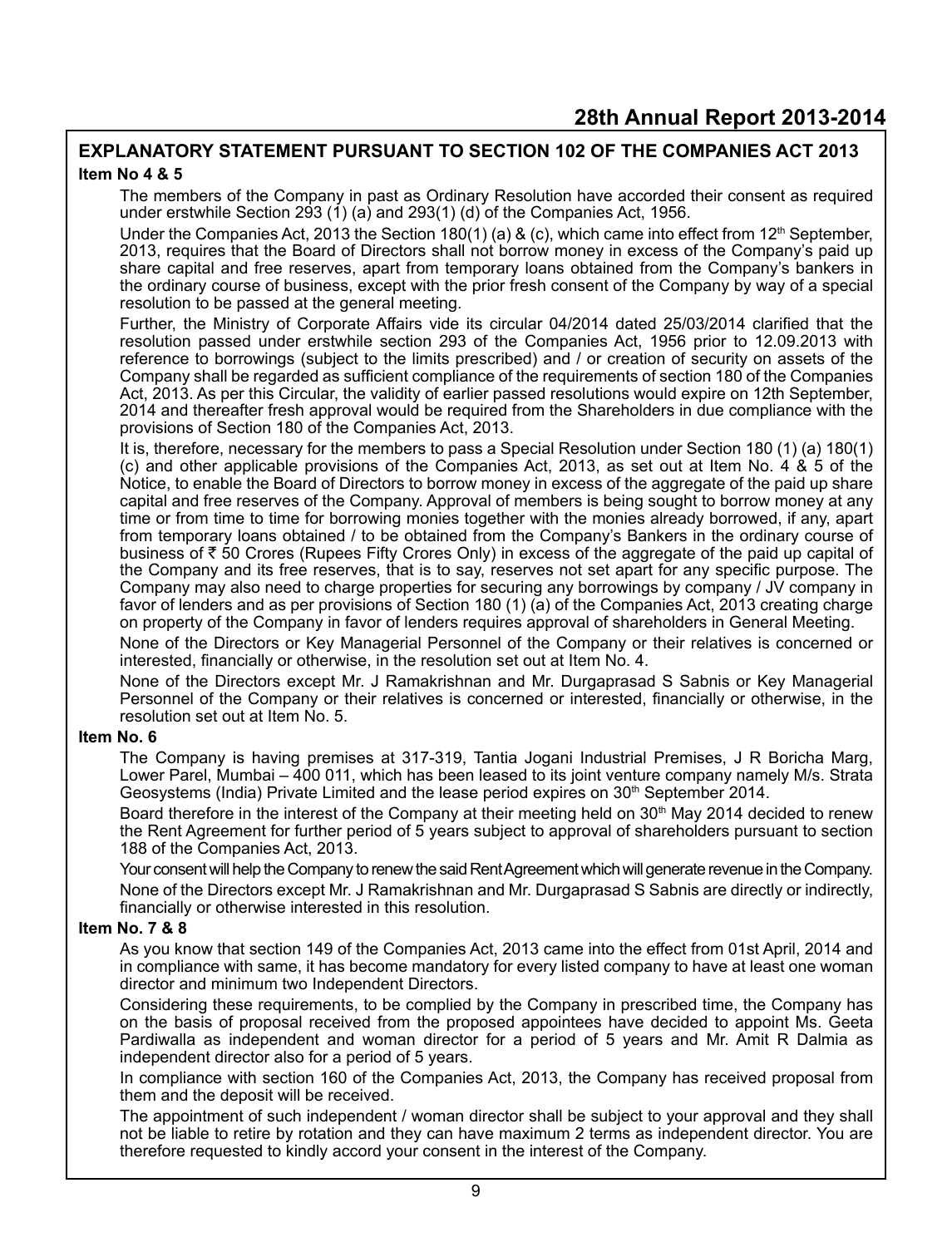

 In the opinion of the board Mr. Amit R Dalmia and Ms. Geeta Pardiwalla fulfils the conditions specified in the Companies Act 2013 and rules framed thereunder for his / her appointment as independent director of the Company and is independent of management.

 Considering the qualification and experience and expertise as briefed in the resume given below as well as complying with the conditions as independent director, the board deems it fit to appoint him/her as independent Director on the board of the Company.

Copy of draft letter for appointment of Independent Director setting out terms and conditions would be available for inspection without any fee by the members at the Registered Office of the company during normal business hours (11:00 am to 5.00 pm) on all working days except Saturday up to and including the date of the Annual General Meeting of the Company.

None of the Directors except Mr. Amit R Dalmia or Key Managerial Personnel of the Company or their relatives is concerned or interested, financially or otherwise, in the resolution set out at Item No. 7.

None of the Directors except Ms. Geeta Pardiwalla or Key Managerial Personnel of the Company or their relatives is concerned or interested, financially or otherwise, in the resolution set out at Item No. 8.

#### **Item No 2 , 7 & 8**

**Brief Resume of Persons proposed to be re-appointed / appointed as Director of the Company at the Annual General Meeting.**

| Name of the<br><b>Director</b> | Date of<br><b>Birth</b> | Date of<br><b>Appointment</b> | <b>Expertise in Specific</b><br>functional areas                                                                                                                                                                                                                                           | <b>Qualifications</b>                                                                                                                                                      | Directorship held<br>in other Public<br><b>Companies</b> | No Of<br><b>Shares</b><br><b>Held</b> |
|--------------------------------|-------------------------|-------------------------------|--------------------------------------------------------------------------------------------------------------------------------------------------------------------------------------------------------------------------------------------------------------------------------------------|----------------------------------------------------------------------------------------------------------------------------------------------------------------------------|----------------------------------------------------------|---------------------------------------|
| Mr. J<br>Ramakrishnan          | 30-12-1957              | 22-03-2012                    | Has functional expertise<br>in financial and<br>commercial aspects of<br>the business and his<br>strength is his hands on<br>approach. He is currently<br>working with Strata<br>Geosystems (India)<br>Private Limited as GM<br>Finance and Taxation.                                      | B.Com.,<br>Postgraduate<br>Diploma in<br>Foreign Trade.                                                                                                                    | <b>NIL</b>                                               | 100                                   |
| Mr. Amit R<br>Dalmia           | 21-08-1977              | 29-06-2009                    | Mr. Amit R Dalmia has<br>done B.Sc Economics<br>(B.B.A) from the Wharton<br>School, University<br>of Pennsylvania<br>with specialization<br>in Entrepreneurial<br>Management and<br>Finance. His strength<br>lies in the Application of<br>Information Technology<br>to Business Processes | <b>B.Sc Economics</b><br>(B.B.A) from the<br>Wharton School,<br>University of<br>Pennsylvania<br>with<br>specialization in<br>Entrepreneurial<br>Management<br>and Finance | <b>NIL</b>                                               | <b>NIL</b>                            |
| Ms. Geeta<br>Pardiwalla        | 01-09-1955              | 07-07-2014                    | <b>Educational Consultant</b><br>for overseas education<br><b>Expert in Real Estate</b><br>Development                                                                                                                                                                                     | B.E. (Civil)                                                                                                                                                               | <b>NIL</b>                                               | 25,950                                |

**By Order of the Board of Directors,**

Place: Mumbai **Amit R. Dalmia** Date: 7th July, 2014 Chairman **Registered Office:** 317, Tantia Jogani Industrial Premises, 3rd Floor, J. R. Boricha Marg, Lower Parel, Mumbai-400 011.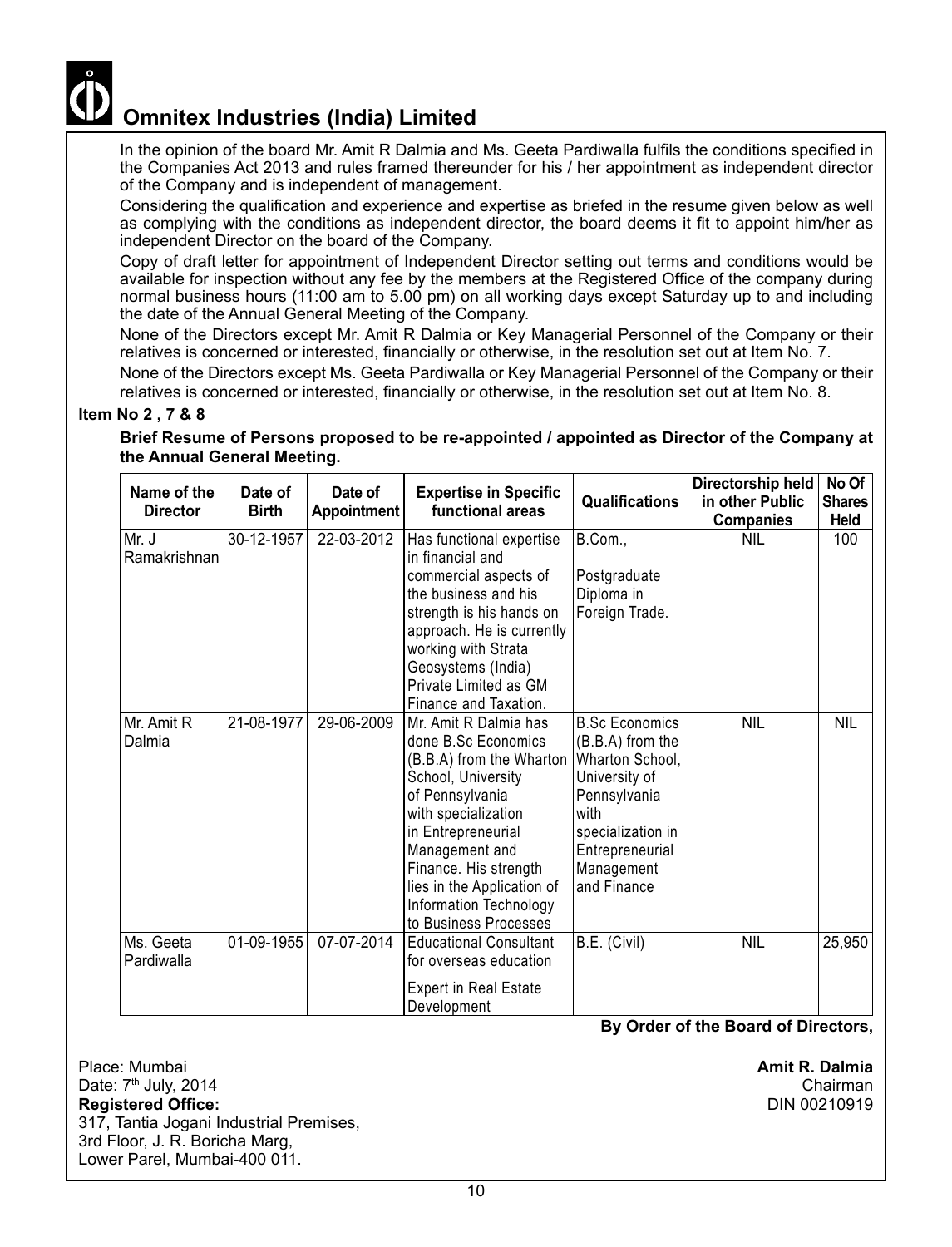## **DIRECTORS' REPORT**

#### **Dear Members,**

Your Directors have pleasure in presenting the 28<sup>th</sup> Annual Report together with the Audited Accounts of the Company for the financial year ended March 31, 2014.

#### **1. FINANCIAL RESULTS**

|                                                         | 2013-14<br>$($ ₹ in Lacs) | 2012-13<br>$(5 \text{ in } \text{Lacs})$ |
|---------------------------------------------------------|---------------------------|------------------------------------------|
| Profit before Financial Charges, Depreciation and Taxes | 21.62                     | 21.78                                    |
| <b>Financial Charges</b><br>Less                        | 0.02                      | 0.15                                     |
| Depreciation                                            | 6.42                      | 6.00                                     |
| <b>Current Tax</b>                                      | 2.89                      | 4.47                                     |
| Deferred Tax                                            | (0.00)                    | (0.00)                                   |
| <b>MAT Credit Entitlement</b>                           | (2.98)                    | 0.22                                     |
| Net Profit after depreciation and tax                   | 15.27                     | 10.94                                    |
| Loss brought down from earlier year<br>Add:             | (70.96)                   | (81.90)                                  |
| Prior Period Adjustment for Taxes                       | 1.48                      | (0.00)                                   |
| Balance (Loss) carried to Balance Sheet                 | (54.21)                   | (70.96)                                  |

#### **2. DIVIDEND**

In view of the accumulated losses, your Directors are not in a position to recommend any dividend for the year and regret the same.

#### **3**. **REVIEW OF OPERATION**

During the year under review, your Company has earned a net profit after tax of  $\bar{\tau}$  16.75 lacs as against ` 10.94 lacs during the previous year.

#### **4**. **JOINT VENTURE**

During the year under review, M/s. Strata Geosystems (India) Private Limited the Joint Venture Company has maintained the performance in spite of severe constraints faced by the infrastructure industry. With the positive change in the scenario the outlook for the Joint Venture Company is good.

#### **5. DIRECTORS**

Mr. J Ramakrishnan will retire by rotation at the ensuing Annual General Meeting and is eligible for reappointment.

You are therefore requested to give your consent for the re-appointment of Mr. J Ramakrishnan as Director of the Company. The brief profile of Mr. J Ramakrishnan in compliance with the requirements of clause 49 of Listing Agreement is provided in the "Explanatory Statement" forming part of notice.

#### **6. DIRECTORS' RESPONSIBILITY STATEMENT**

#### **In terms of provisions of Section 217(2AA) of the Companies Act, 1956, your Directors state :**

- (i) that in the preparation of the annual accounts, the applicable accounting standards have been followed along with proper explanation relating to material departures;
- (ii) that the Directors have selected such accounting policies and applied them consistently and made judgments and estimates that are reasonable and prudent so as to give a true and fair view of the state of affairs of the Company at the end of the financial year and of the profit of the company for the year ended on that date;
- (iii) that the Directors have taken proper and sufficient care for the maintenance of adequate accounting records in accordance with the provisions of the Act for safeguarding the assets of the Company and for preventing and detecting fraud and other irregularities;
- (iv) that the Directors have prepared the annual accounts on a going concern basis.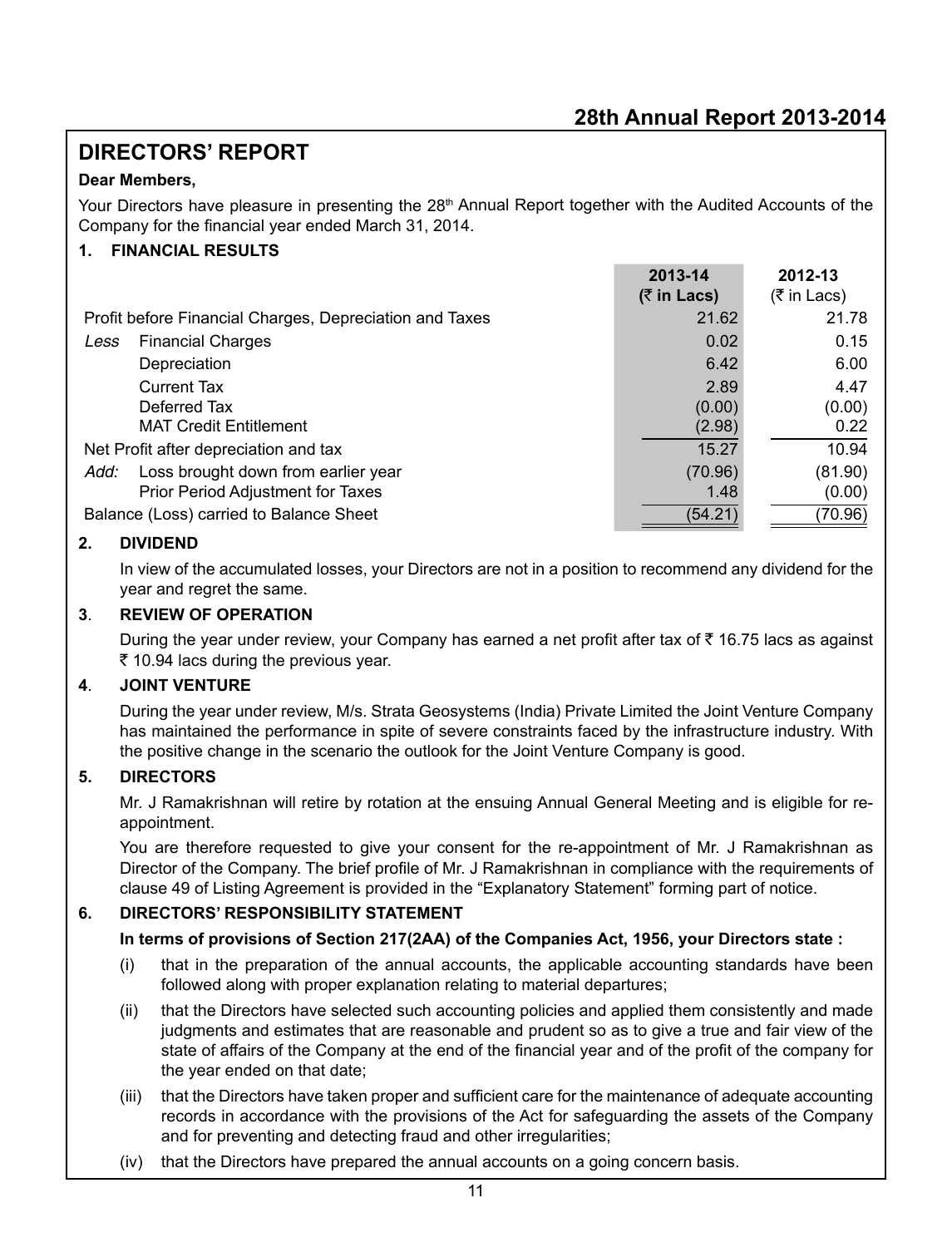#### **7. INSURANCE**

All the properties of the Company including building, furniture, vehicles wherever necessary, and to the extent required, have been adequately insured.

#### **8. PARTICULARS OF EMPLOYEES**

As there were no employees drawing remuneration more than the limit prescribed under section 217 (2A) of the Companies Act, 1956, Companies (Particulars of Employees) Rules, 1975, as amended from time to time, statement under section 217(2A) is not annexed.

#### **9. PARTICULARS OF ENERGY CONSUMPTION, FOREIGN EXCHANGE EARNINGS AND OUTGOING**

Considering the present nature of activity, information as per Section 217 (1) (e) of the Companies Act, 1956, read with the Companies (Disclosure of Particulars in the Report of the Board of Directors) Rules 1988, is not applicable.

#### **FOREIGN EXCHANGE EARNINGS AND OUTGOING**

Exports during the year amounted to  $\bar{\tau}$  Nil (Previous year Nil). The outgo of Foreign Exchange amounted to ₹ Nil (Previous year Nil).

#### **10. AUDITORS**

M/s. Tembey & Mhatre, Chartered Accountants, present auditors of the Company, retires at the conclusion of the forthcoming Annual General Meeting and are eligible for re-appointment. Members are requested to consider their re-appointment and authorize the Board of Directors to fix their remuneration.

#### **11. SECRETARIAL COMPLIANCE CERTIFICATE**

Your Company has appointed CS Niraj Trivedi, Practicing Company Secretary to conduct Secretarial Audit of the Company in terms of section 383-A of the Companies Act 1956. The Compliance Certificate for the financial year 2013-14 issued by him is attached hereto and forming part of Director's Report.

#### **12. CORPORATE GOVERNANCE**

Your Company conforms to the norms of Corporate Governance as envisaged in the Companies Act, 1956 and in the Listing Agreement with the Stock Exchange. Necessary measures were taken during the year under report to implement the Code of Corporate Governance. A report of the Corporate Governance, along with the Certificate of Compliance from the Auditors forms part of this report.

#### **13. APPRECIATION**

The Board of Directors records its grateful thanks to all the stakeholders of the Company for their continued support and co-operation.

**On Behalf of the Board of Directors,**

Place: Mumbai **Amit R. Dalmia** Date: 30<sup>th</sup> May, 2014 **Chairman** 

DIN 00210919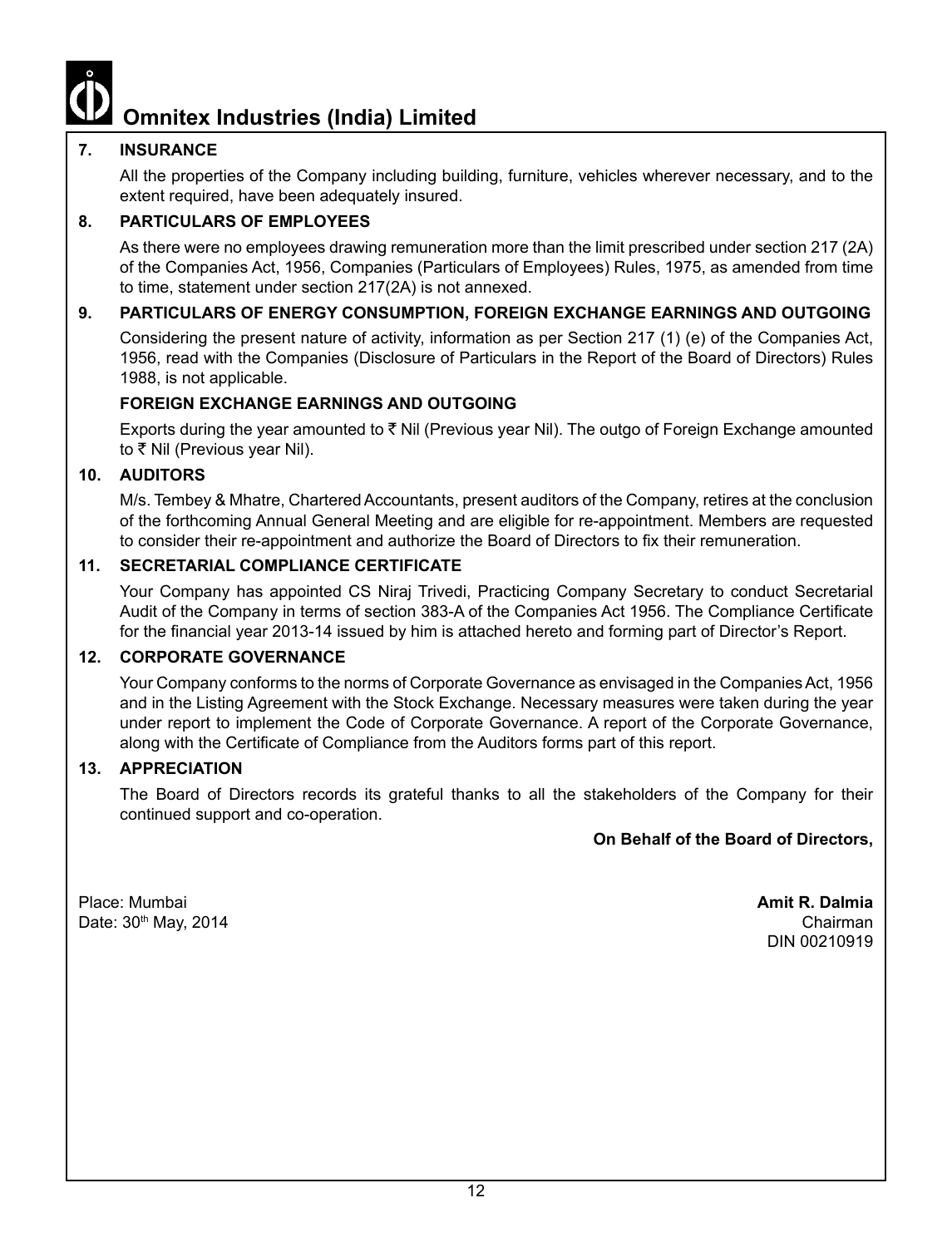## **MANAGEMENT DISCUSSION AND ANALYSIS**

The Company's Balance Sheet is further strengthened by bringing down the brought forward losses to  $\bar{z}$  54.21 lacs. During the year, the trading activities of the Company has declined. However the management is hopeful of recovery in the coming years.

#### **INTERNAL CONTROL AND SYSTEMS**

The Company has adequate internal control procedures commensurate with its size and nature of business. These internal policies ensure efficient use and protection of assets and resources, compliance with policies, statutes and reliability as well as promptness of financial reports.

#### **FINANCIAL PERFORMANCE WITH RESPECT TO OPERATIONAL PERFORMANCE Sales:**

Total income from operations was  $\bar{\tau}$  10.90 lacs as against last year's figure of  $\bar{\tau}$  50.49 lacs.

#### **Profit before Interest, Depreciation, Taxes and Impairment Loss on Fixed Assets:**

The Company has earned a profit of  $\overline{\zeta}$  21.62 lacs, as against last year's figure of  $\overline{\zeta}$  21.78 lacs.

#### **Financial Charges:**

Financial Charges payment decreased to  $\bar{\tau}$  0.02 lacs from  $\bar{\tau}$  0.15 lacs.

#### **Net Profit After Tax:**

The Company has earned a net profit of  $\bar{\tau}$  16.75 lacs as against  $\bar{\tau}$  10.94 lacs during the previous year.

#### **HUMAN RESOURCES**

There are no material developments on the Human Resource Front.

#### **CAUTIONARY STATEMENT**

Statements in the Management Discussion and Analysis may be "forward looking statements" and have been issued as required by applicable Securities Laws and Regulations. There are several factors which would be beyond the control of Management and as such, may affect the actual results which could be different from that envisaged.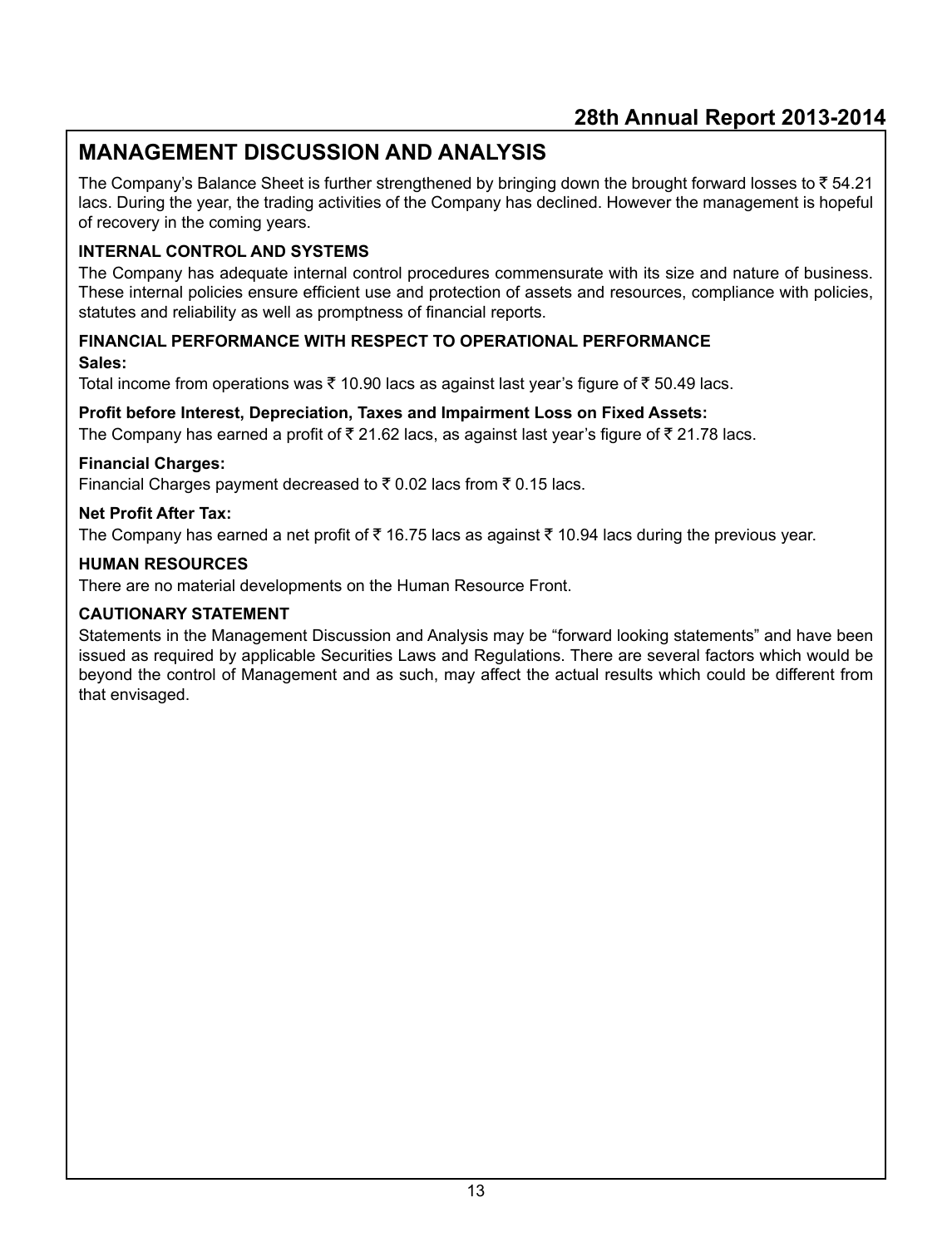## **CORPORATE GOVERNANCE REPORT**

#### **1. Philosophy on Corporate Governance**

The Board of Directors are the trustees to the interests of all the stakeholders of the Company, particularly the shareholders and your Board always believed that good corporate governance is critical to the success of the Company. Therefore, your Board continuously reviews the developments on good corporate governance to update its standards on an ongoing basis.

The key elements of corporate governance standards of your Company include:

- a) Adoption of effective measures to protect shareholders' rights
- b) Timely disclosure of quality information about Company's business and operations to improve transparency
- c) Implementation of quality board practices to increase the effectiveness of the Board

#### **2. Board of Directors**

Composition and Category of Board of Directors

The Board of Directors comprises of total 3 (three) directors as on 31<sup>st</sup> March 2014. The composition of board of directors of the company is in compliance with the present Corporate Governance.

Four Board meetings were held in the year 2013-14 and the gap between two Board meetings did not exceed four months. The same were held on  $30<sup>th</sup>$  May 2013, 14<sup>th</sup> August 2013, 14<sup>th</sup> November 2013 and 14<sup>th</sup> February 2014.

Attendance of each Director at the Board Meetings and the last AGM, Number of Boards or Board Committees where the Director is a Member / Chairperson are as under:

| <b>Name of the Directors</b> | <b>Board</b><br><b>Meetings</b><br><b>Attended</b><br><b>During</b><br>2013-14 | <b>Attendance</b><br>at the Last<br><b>AGM</b> | No of other<br>Directorship<br>in Public<br>Company | Member / Chairperson in<br><b>No. of Board Committees</b><br>in other Public Companies<br>as at the date of report |
|------------------------------|--------------------------------------------------------------------------------|------------------------------------------------|-----------------------------------------------------|--------------------------------------------------------------------------------------------------------------------|
| l Mr. Amit R. Dalmia         |                                                                                | Yes                                            | Nil                                                 |                                                                                                                    |
| Mr. Durgaprasad S Sabnis     | 4                                                                              | Yes                                            | Nil                                                 |                                                                                                                    |
| Mr. J Ramakrishnan           |                                                                                | Yes                                            | Nil                                                 |                                                                                                                    |

Mr. Deepak Advani Resigned as Director w.e.f. 30<sup>th</sup> May 2013.

#### **3. Audit Committee**

Terms of Reference:

- i. To oversee Company's financial reporting/financial information/financial statements.
- ii. To review with management the Annual Financial Statement before submission to Board, focusing primarily on changes in accounting policies and practices.
- iii. To look into compliance with Stock Exchange and legal requirements concerning financial statements.
- iv. To review internal control systems.
- v. Recommending the appointment and removal of statutory auditors, fixation of audit fee and also approval for payment for any other services.
- vi. To discuss with the Auditors periodically about internal control system, the scope of audit including the observations of the Auditors and review periodical financial results before submission to the Board.

The composition of the Audit Committee is as under: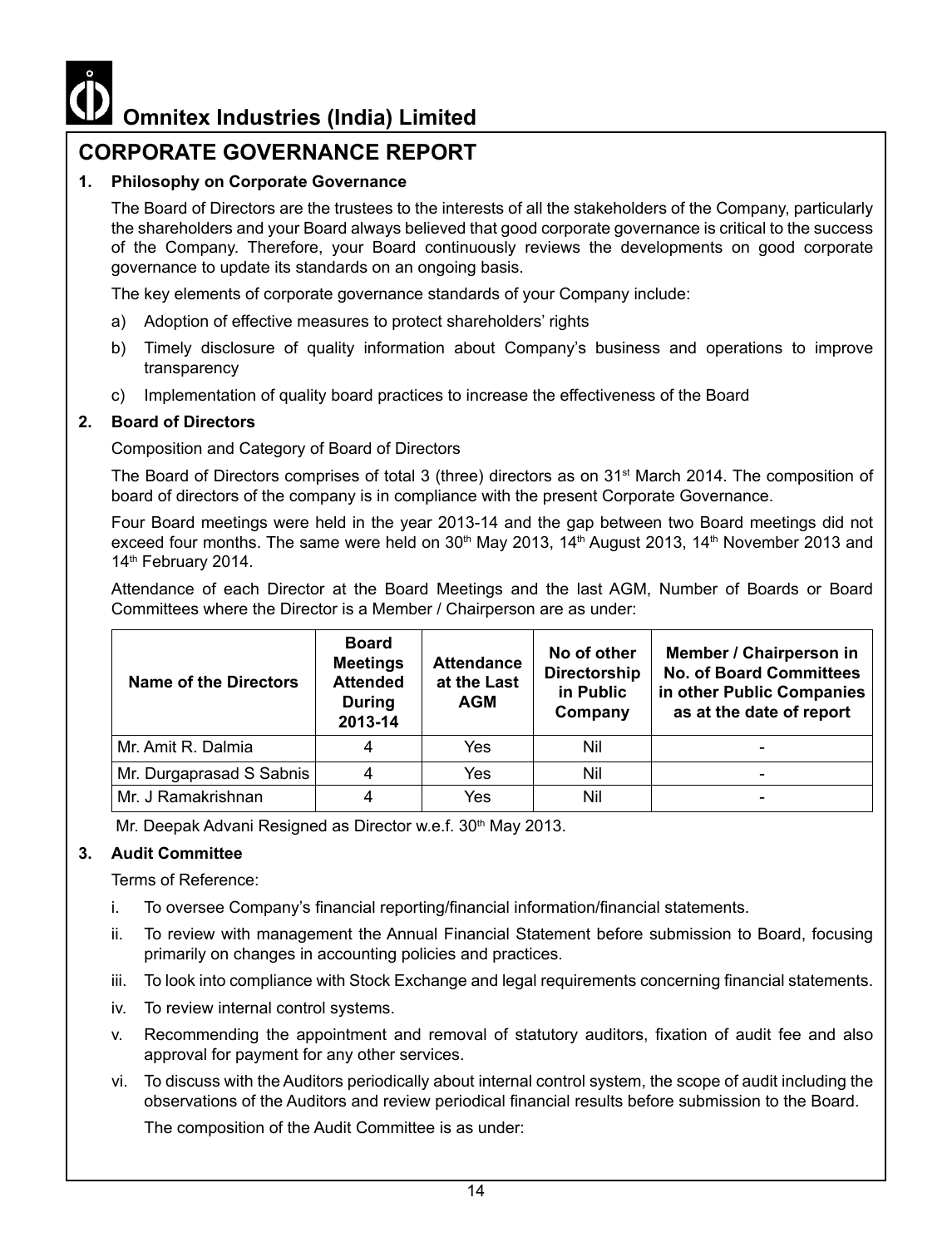| Name of the Member       | Chairman /<br><b>Member</b> | No. of Meeting held | Meetings Attended<br><b>During 2013-14</b> |
|--------------------------|-----------------------------|---------------------|--------------------------------------------|
| Mr. J Ramakrishnan       | Chairman                    |                     |                                            |
| Mr. Amit R. Dalmia       | Member                      |                     |                                            |
| Mr. Durgaprasad S Sabnis | Member                      |                     |                                            |

During the year four Audit Committee Meetings were held on  $30<sup>th</sup>$  May 2013, 14<sup>th</sup> August 2013, 14<sup>th</sup> November 2013 and 14<sup>th</sup> February 2014.

#### **4. Remuneration Committee**

Since no remuneration other than sitting fees is being paid to any Directors and this being a non–mandatory requirement, the remuneration committee was not constituted.

No payments like stock options, pension etc. was made, to any Directors during the year.

#### **5. Shareholders Grievances Committee**

Two meetings of the Investors' Grievances Committee were held during the year. The meetings were held on  $31<sup>st</sup>$  October, 2013 and  $29<sup>th</sup>$  March, 2014.

The composition of the committee is as under:

| Name of the Member       | <b>Chairman / Member</b> | <b>Number of Meetings attended</b> |
|--------------------------|--------------------------|------------------------------------|
| Mr. Durgaprasad S Sabnis | Chairman                 |                                    |
| IMr. J Ramakrishnan      | Member                   |                                    |

#### **Number of Shareholders complaints received during the year.**

During 2013-14 one complaint was received and no complaint was pending as on 31<sup>st</sup> March, 2014.

#### **6. Share Transfer System**

 A Share Transfer Committee of the Company was constituted by the Board of Directors to specifically look into transfer / dematerialization of shares. Transfer of shares are processed and registered within the stipulated time, provided all the documents are valid and complete in all respect. As on  $31<sup>st</sup>$  March 2014, no shares are pending for transfer for more than 15 days.

The Company has appointed M/s. Adroit Corporate Services Private Limited as its Registrar and Share Transfer Agent for both physical and demat segments w.e.f.  $8<sup>th</sup>$  June, 2001.

#### **Compliance Officer**

The Company has appointed Mr. J Ramakrishnan as the Compliance Officer of the Company w.e.f  $1<sup>st</sup>$  July, 2011

#### **7. General Body Meetings**

The details of Annual General Meetings held during the last three years are as under:

| Year    | Day & Date of Meeting                     | <b>Time</b> | <b>Place</b>                                                                                             |
|---------|-------------------------------------------|-------------|----------------------------------------------------------------------------------------------------------|
| 2010-11 | Thursday<br>4 <sup>th</sup> August, 2011  | 10.00 a.m.  | 317, Tantia Jogani Industrial Premises,<br>3rd Floor, J. R. Boricha Marg, Lower<br>Parel, Mumbai 400 011 |
| 2011-12 | Thursday<br>16 <sup>th</sup> August, 2012 | 10.00 a.m.  | Hall of Quest, Nehru Planetarium, Nehru<br>Centre, Dr. Annie Besant Road, Worli,<br>Mumbai - 400 018     |
| 2012-13 | Thursday<br>29th August, 2013             | 10.00 a.m.  | Hall of Quest, Nehru Planetarium, Nehru<br>Centre, Dr. Annie Besant Road, Worli,<br>Mumbai - 400 018     |

No Special resolution was passed in the previous three Annual General Meetings.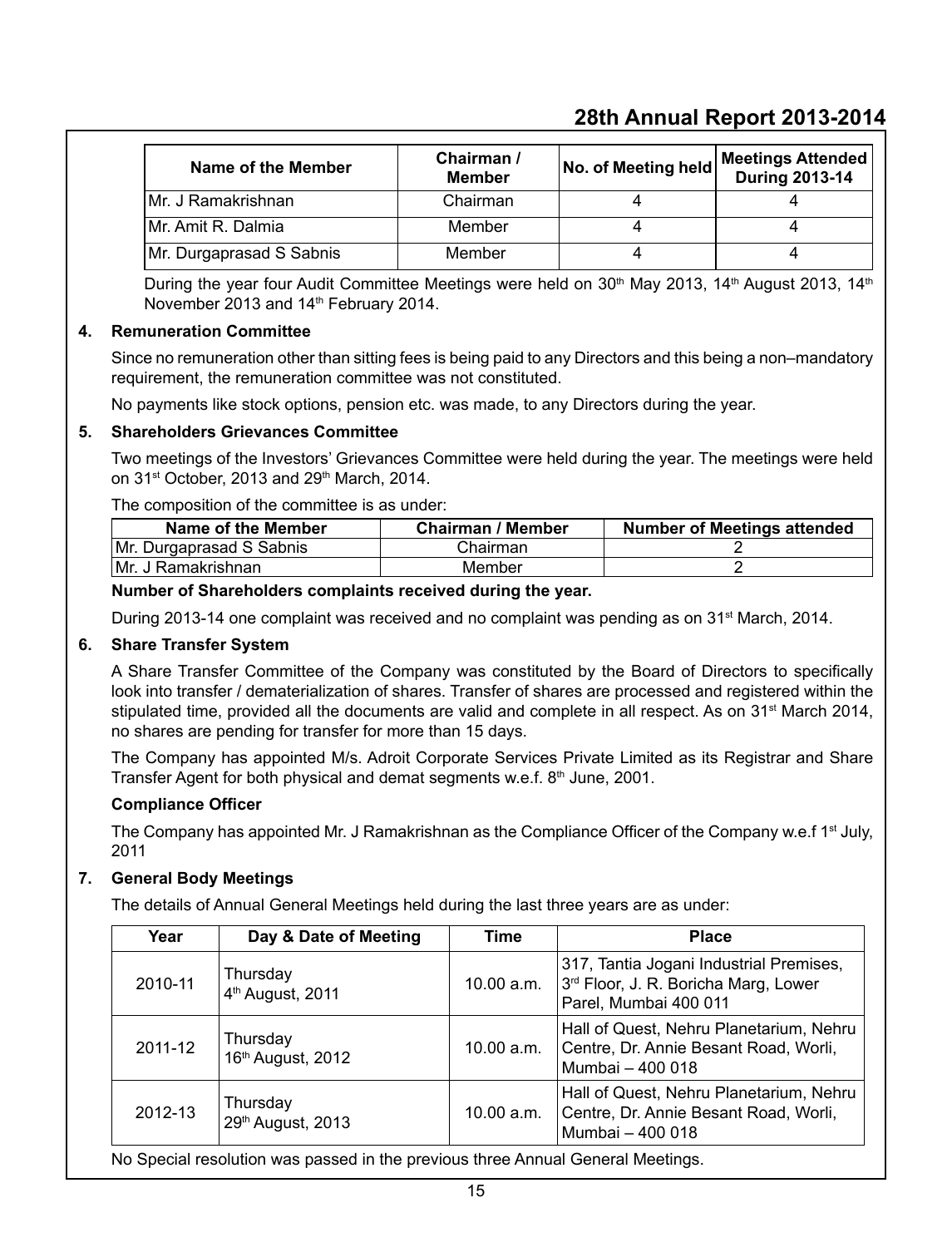#### **Postal Ballot**

During last year, the Company has not passed any Special Resolution by Postal Ballot. None of the business proposed to be transacted at the ensuing Annual General Meeting requires passing of special resolution by Postal Ballot.

#### **8. Disclosure**

1. Related Party Transactions:

Refer to Point No. 5 of Note 3.2 to the Audited Financial Statement.

2. Details of non-compliance by the Company, penalties, strictures imposed on the Company by the Stock Exchange or SEBI or any authority on any matter related to capital market during last 3 years:

There were no instances of non-compliance of any matter related to the capital markets during the last three years. No penalties, strictures on the company by Stock Exchange, SEBI or any other Statutory Authorities.

3. Outstanding Listing Fees:

Listing Fees for the year 2013-14 have already been paid to The Bombay Stock Exchange Ltd., where the Company's shares are listed.

- **9.** Whistle blower policy being non mandatory the company has not adopted the same. No personnel has been denied access to the audit committee.
- **10.** The company has complied with all the mandatory requirements of the clause 49 of the listing agreement. Regarding adoption of non mandatory requirements, the company will adopt the same over a period of time.

#### **11. Means of Communication**

 The quarterly, half-yearly, nine monthly and yearly financial results of the Company are sent to the Stock Exchange immediately after they are approved by the Board. The Company published its un-audited / audited financial results in any one of the following news papers from each group:

| <b>English</b>                    | Vernacular       |
|-----------------------------------|------------------|
| The Asian Age / Business Standard | Mumbai Laksadeep |

 The un-audited quarterly / half-yearly financial results were considered and approved by the Board of Directors and are filed with the the Bombay Stock Exchange Ltd., where the Company's shares are listed and are also updated on the Company website www.omnitex.com

 A report on limited review of the financial results for all the quarters was obtained from the auditors of the Company and filed with the Bombay Stock Exchange Ltd. where the Company's shares are listed

No presentation was made to institutional investors or analysts.

#### **12. Management Discussion and Analysis forms part of this Annual Report.**

#### **13. General Shareholder Information**

| <b>Annual General Meeting</b>               | Shall be held on Thursday the 11 <sup>th</sup> September, 2014 at<br>10.00 a.m. at Hall of Quest, Nehru Planetarium,<br>Nehru Centre, Dr. Annie Besant Road, Worli, Mumbai-400 018 |
|---------------------------------------------|------------------------------------------------------------------------------------------------------------------------------------------------------------------------------------|
| <b>Financial Calendar</b>                   | 1 <sup>st</sup> April to 31 <sup>st</sup> March                                                                                                                                    |
| Date of Book Closure                        | 9th September, 2014 to 11th September, 2014                                                                                                                                        |
| <b>Dividend Payment Date</b>                | Not Applicable                                                                                                                                                                     |
| <b>Listing on Stock Exchanges</b>           | The Bombay Stock Exchange Limited, Mumbai                                                                                                                                          |
| <b>Stock Code</b>                           | 514324                                                                                                                                                                             |
| <b>ISIN No. (for dematerialized shares)</b> | INF814D01010                                                                                                                                                                       |
|                                             |                                                                                                                                                                                    |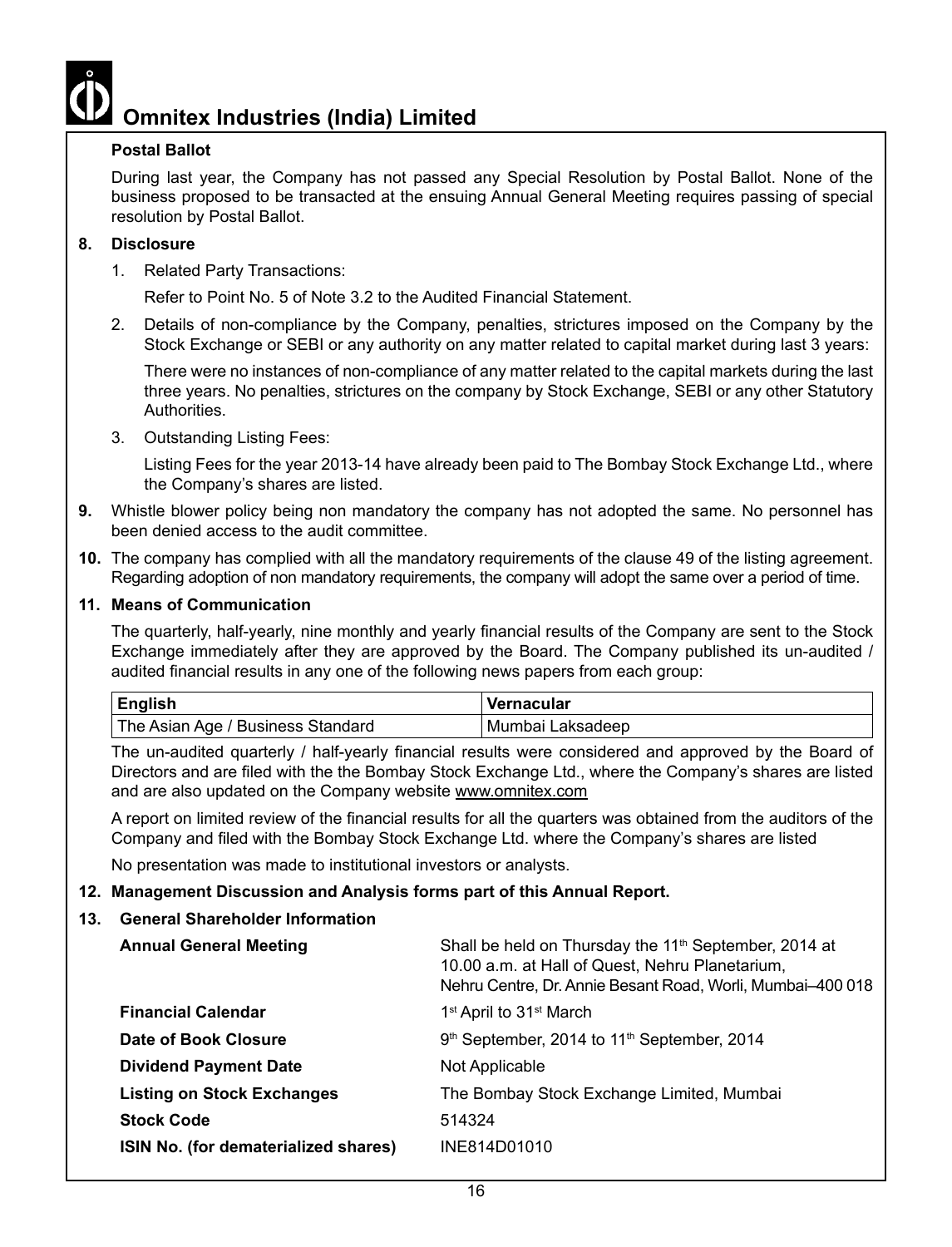| <b>Market Price Data</b>            |                                           | High and Low price of equity shares on The Stock<br>Exchange, Mumbai |       |       |  |
|-------------------------------------|-------------------------------------------|----------------------------------------------------------------------|-------|-------|--|
|                                     | <b>Month</b>                              | Year                                                                 | High  | Low   |  |
|                                     | April                                     | 2013                                                                 | 11.02 | 10.47 |  |
|                                     | May                                       | 2013                                                                 | 10.50 | 10.50 |  |
|                                     | June                                      | 2013                                                                 | 10.50 | 10.00 |  |
|                                     | July                                      | 2013                                                                 | 12.73 | 10.50 |  |
|                                     | August                                    | 2013                                                                 | 13.00 | 11.75 |  |
|                                     | September                                 | 2013                                                                 | 13.65 | 12.01 |  |
|                                     | October                                   | 2013                                                                 | 12.36 | 12.00 |  |
|                                     | November                                  | 2013                                                                 | 12.06 | 11.45 |  |
|                                     | December                                  | 2013                                                                 | 12.00 | 12.00 |  |
|                                     | January                                   | 2014                                                                 | 11.97 | 11.30 |  |
|                                     | February                                  | 2014                                                                 | 13.80 | 12.56 |  |
|                                     | March                                     | 2014                                                                 | 18.35 | 13.65 |  |
| <b>Registrar and Transfer Agent</b> | M/s. Adroit Corporate Services Pvt. Ltd., |                                                                      |       |       |  |

17/20, Jaferbhoy Industrial Estate, 1<sup>st</sup> Floor, Makwana Road, Marol Naka, Andheri (East), Mumbai – 400 059. Phone: 022-42270400 Fax: 2850 3748 Contact Person: Mr. Surendra Gawade E-mail: info@adroitcorporate.com

### **Distribution of Shareholding as of 31st March, 2014**

| <b>No of Equity Shares</b><br>Held | No of<br>shareholders | $%$ of<br><b>Shareholders</b> | <b>Total No of</b><br><b>Shares held</b> | % of Shares Held |
|------------------------------------|-----------------------|-------------------------------|------------------------------------------|------------------|
| Upto<br>500<br>۰                   | 1,869                 | 89.30                         | 295,271                                  | 7.02             |
| 501<br>$-1,000$                    | 111                   | 5.30                          | 97,916                                   | 2.33             |
| $-2,000$<br>1,001                  | 42                    | 2.01                          | 65,039                                   | 1.55             |
| 2,001<br>$-3,000$                  | 30                    | 1.43                          | 81,868                                   | 1.95             |
| 3,001<br>$-4,000$                  | 1                     | 0.05                          | 4,000                                    | 0.10             |
| 4,001<br>5,000<br>$\sim$           | 4                     | 0.19                          | 19,108                                   | 0.45             |
| 5.001<br>$-10,000$                 | 10                    | 0.48                          | 74,378                                   | 1.77             |
| & above<br>10.001                  | 26                    | 1.24                          | 3,566,520                                | 84.83            |
| <b>Total</b>                       | 2,093                 | 100.00                        | 4,204,100                                | 100.00           |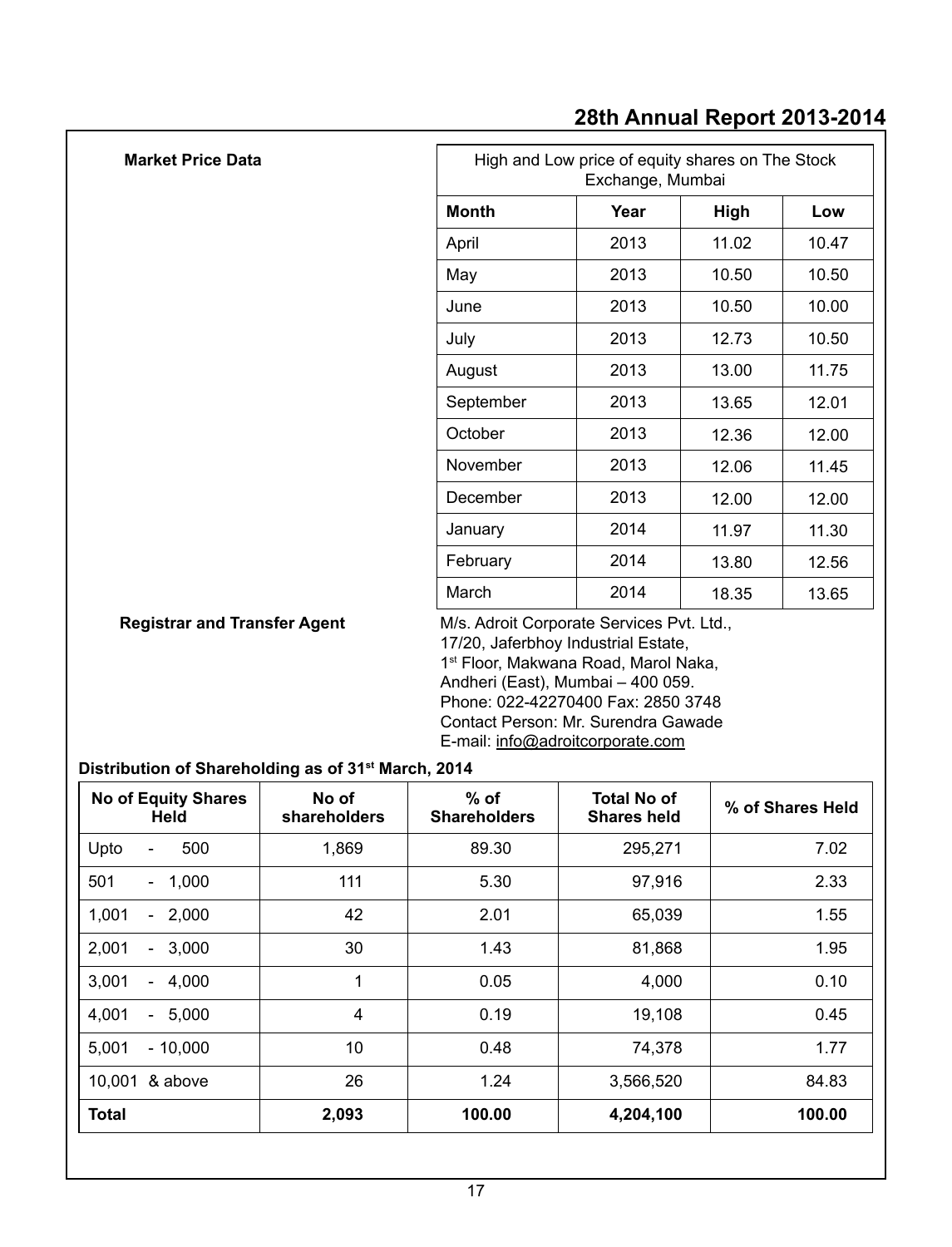

|   |                         | Sr. No.<br>Category |                                                                              | No of Shares Held                                                                                                                                                                                                                                                  | % to Total Shares |  |  |
|---|-------------------------|---------------------|------------------------------------------------------------------------------|--------------------------------------------------------------------------------------------------------------------------------------------------------------------------------------------------------------------------------------------------------------------|-------------------|--|--|
| А |                         |                     | <b>Promoters Holding</b>                                                     |                                                                                                                                                                                                                                                                    |                   |  |  |
|   | 1                       | a.                  | Indian Promoter                                                              | 743,670                                                                                                                                                                                                                                                            | 17.69             |  |  |
|   |                         | b.                  | Foreign Promoter                                                             | Nil                                                                                                                                                                                                                                                                | <b>Nil</b>        |  |  |
|   | $\overline{2}$          |                     | Persons acting in concert                                                    | 1,426,093                                                                                                                                                                                                                                                          | 33.92             |  |  |
|   |                         |                     | Sub-total                                                                    | 2,169,763                                                                                                                                                                                                                                                          | 51.61             |  |  |
| в |                         |                     | <b>Non-Promoter Holding</b>                                                  |                                                                                                                                                                                                                                                                    |                   |  |  |
|   | 3                       |                     | Institutional Investor                                                       |                                                                                                                                                                                                                                                                    |                   |  |  |
|   |                         | a.                  | <b>Mutual Funds</b>                                                          | 100                                                                                                                                                                                                                                                                |                   |  |  |
|   |                         | b.                  | Banks, Financial Institutions                                                | 160,407                                                                                                                                                                                                                                                            | 3.82              |  |  |
|   |                         | C.                  | FII                                                                          | Nil                                                                                                                                                                                                                                                                | Nil               |  |  |
|   |                         |                     | Sub-total                                                                    | 160,507                                                                                                                                                                                                                                                            | 3.82              |  |  |
|   | $\overline{\mathbf{4}}$ |                     | <b>Others</b>                                                                |                                                                                                                                                                                                                                                                    |                   |  |  |
|   |                         | a.                  | Private Corporate Bodies                                                     | 678,937                                                                                                                                                                                                                                                            | 16.15             |  |  |
|   |                         | b.                  | <b>Indian Public</b>                                                         | 1,180,311                                                                                                                                                                                                                                                          | 28.08             |  |  |
|   |                         | C.                  | NRIs/OCBs                                                                    | 12,202                                                                                                                                                                                                                                                             | 0.29              |  |  |
|   |                         | d.                  | <b>Clearing Members</b>                                                      | 2,280                                                                                                                                                                                                                                                              | 0.05              |  |  |
|   |                         | е.                  | Director                                                                     | 100                                                                                                                                                                                                                                                                |                   |  |  |
|   |                         |                     | Sub-total                                                                    | 1,873,830                                                                                                                                                                                                                                                          | 44.57             |  |  |
|   |                         |                     | <b>Grand Total</b>                                                           | 4,204,100                                                                                                                                                                                                                                                          | 100.00            |  |  |
|   |                         |                     | <b>Dematerialization of shares</b>                                           | 90.96% of shares (as at 31 <sup>st</sup> March, 2014) have been<br>dematerialized.<br>No fund has been raised from<br>public in the last three years.<br>The shares of the Company are traded infrequently.                                                        |                   |  |  |
|   |                         |                     | Details on use of public<br><b>Funds obtained in the</b><br>last three years |                                                                                                                                                                                                                                                                    |                   |  |  |
|   |                         | Liquidity           |                                                                              |                                                                                                                                                                                                                                                                    |                   |  |  |
|   |                         |                     | <b>Plant Locations</b>                                                       | No Plant                                                                                                                                                                                                                                                           |                   |  |  |
|   |                         |                     | <b>Address for Correspondence</b>                                            | Mr. J Ramakrishnan, Compliance Officer<br><b>Omnitex Industries (India) Limited,</b><br>317-319, Tantia Jogani Industrial Premises, 3rd Floor,<br>J. R. Boricha Marg, Lower Parel, Mumbai - 400 011.<br>Phone: 40635100 · Fax: 40635199<br>E-mail: jrk@omnitex.com |                   |  |  |
|   |                         |                     | <b>Insider Trading</b>                                                       | In terms of SEBI (Prohibition of Insider Trading) Regulations,<br>1992 the Company has framed Code of Conduct for dealing<br>in shares of the Company for observance by its Directors<br>and other specified persons.                                              |                   |  |  |

**14**. Outstanding ADR / GDR / warrants or any convertible instruments, conversion date and likely impact on Equity. - **Not applicable.**

**On Behalf of the Board of Directors,**

Place: Mumbai **Amit R. Dalmia**<br>Date: 30<sup>th</sup> May, 2014 **Amit R. Dalmia** Date: 30th May, 2014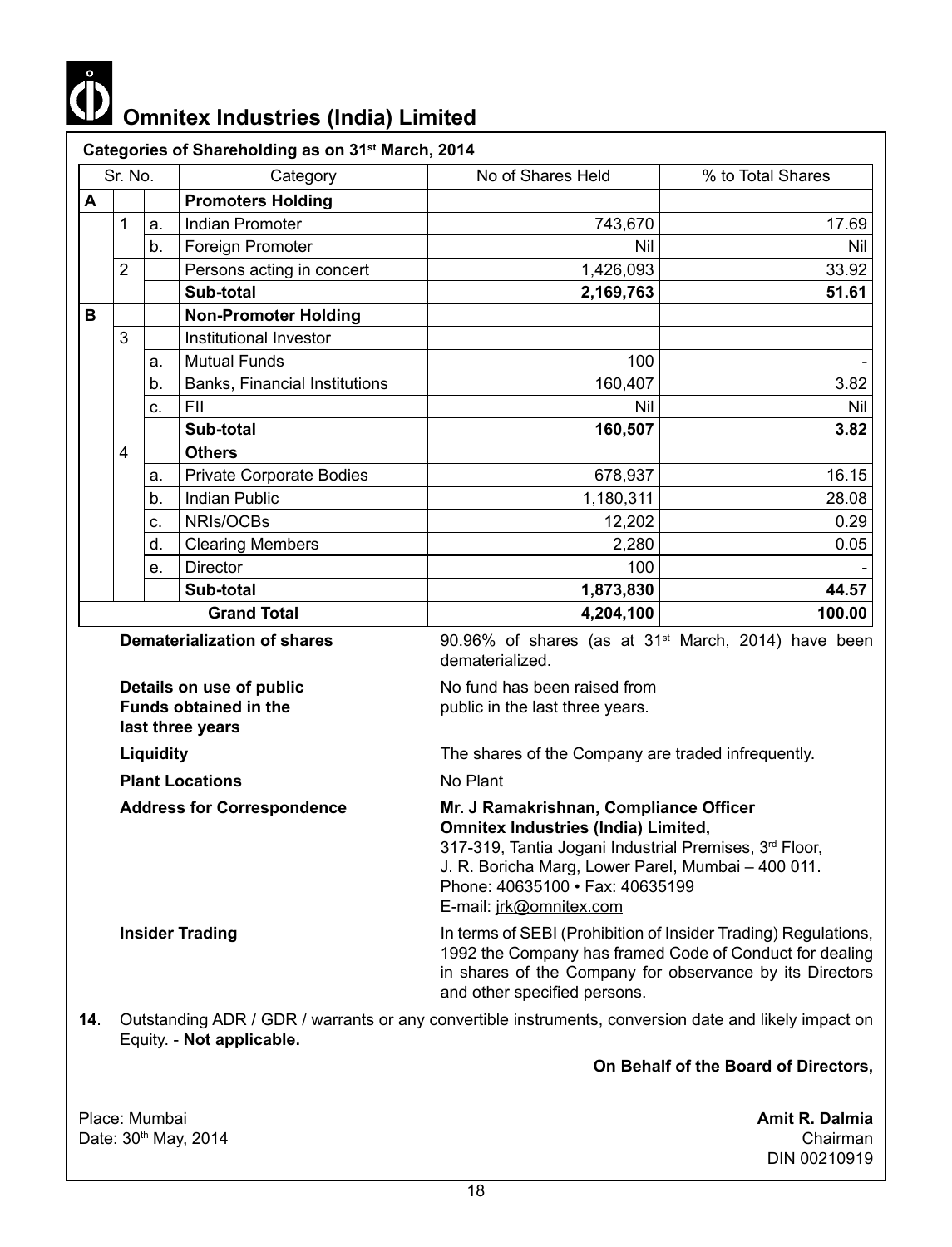#### **CERTIFICATION BY CHAIRMAN**

I, Amit Dalmia, Chairman, of Omnitex Industries (India) Limited (the Company), hereby certify to the Board that:

- (a) I have reviewed financial statements and the cash flow statement for the year and that to the best of my knowledge and belief:
	- (i) These statements do not contain any materially untrue statement or omit any material fact or contain statements that might be misleading;
	- (ii) These statements together present a true and fair view of the Company's affairs and are in compliance with existing accounting standards, applicable laws and regulations.
- (b) There are, to the best of my knowledge and belief, no transactions entered into by the Company during the year which are fraudulent, illegal or violative of the Company's code of conduct.
- (c) I am responsible for establishing and maintaining internal controls for financial reporting in the Company and I have evaluated the effectiveness of the internal control systems of the Company pertaining to financial reporting. I have disclosed to the Auditors and the Audit Committee, deficiencies in the design or operation of such internal controls, if any, of which I am aware and the steps I have taken or propose to take to rectify these deficiencies.
- (d) I have indicated to the Auditors and the Audit committee
	- (i) There has not been any significant changes in internal control over financial reporting during the year under reference.
	- (ii) There has not been any significant changes in the accounting policies during the year requiring disclosure in the notes to the financial statements; and
	- (iii) I am not aware of any instance during the year of significant fraud with involvement therein of the management or any employee having a significant role in the Company's internal control system over financial reporting.
- (e) I affirm that I have not denied any personnel access to the Audit Committee of the Company (in respect of matters involving alleged misconduct, if any)
- (f) I further declare that all Board members and Senior Management have affirmed compliance with the code of conduct for the current year.

Place: Mumbai **Amit R. Dalmia**

Date: 30<sup>th</sup> May, 2014 **Chairman** 

DIN 00210919

#### **Declaration on Code of Conduct by Director**

1st April, 2014

To

The Board of Directors,

#### **Omnitex Industries (India) Limited,**

317-319, Tantia Jogani Industrial Premises,

3rd Floor, J. R. Boricha Marg,

Lower Parel, Mumbai – 400 011.

Dear Sirs,

I hereby confirm and declare that all the Directors of the Company, as defined in the Code of Conduct of the Company, have submitted annual declarations for the year ended  $31<sup>st</sup>$  March, 2014 confirming their compliance of the same.

Thanking you,

Yours faithfully,

**For Omnitex Industries (India) Limited**

**Amit R. Dalmia** Chairman DIN 00210919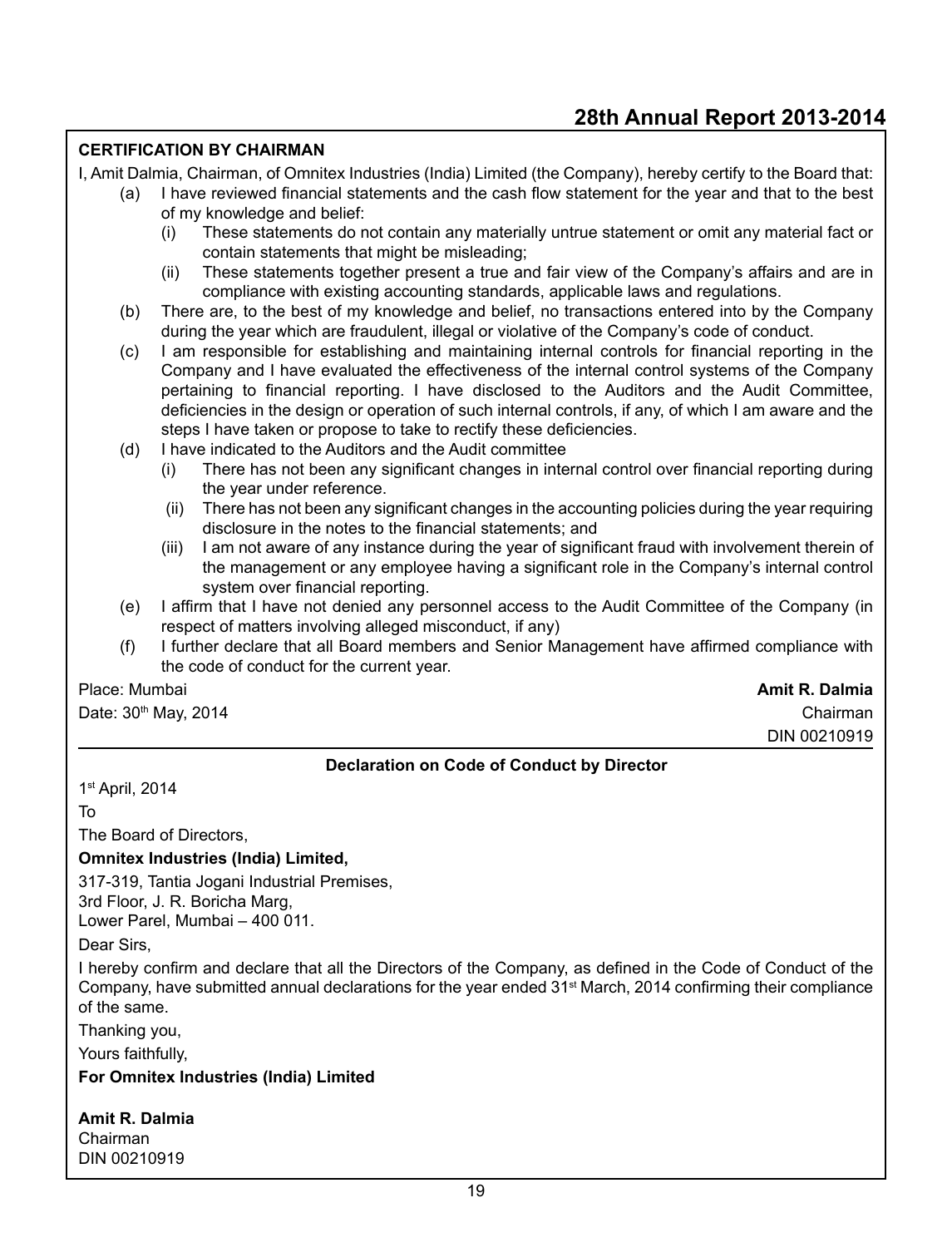

**Auditor's Certificate on compliance of conditions of Corporate Governance under Clause 49 of the Listing Agreement.**

To

The Members,

#### **Omnitex Industries (India) Limited,**

We have examined the compliance of conditions of Corporate Governance by **Omnitex Industries (India)**  Limited, for the year ended on 31<sup>st</sup> March, 2014 as stipulated in clause 49 of the Listing Agreement of the said Company with Stock Exchange.

The compliance of conditions of Corporate Governance is the responsibility of the management. Our examination was limited to procedures and implementation thereof, adopted by the Company for ensuring the compliance of the conditions of the Corporate Governance. It is neither an audit nor an expression of opinion on the financial statements of the Company.

In our opinion and to the best of our information and according to the explanation given to us, we certify that the Company has complied with the mandatory conditions of Corporate Governance as stipulated in the above mentioned Listing Agreement.

We further state that such compliance is neither an assurance as to the future viability of the Company nor the efficiency or effectiveness with which the management has conducted the affairs of the Company.

> For **Tembey & Mhatre,** Chartered Accountants (Registration No 116359W)

**Shrikant Tembey**<br>Partner Partner in the control of the control of the control of the control of the control of the control of the control of the control of the control of the control of the control of the control of the control of the control of t Membership No 33787

Place: Mumbai Date: 30<sup>th</sup> May, 2014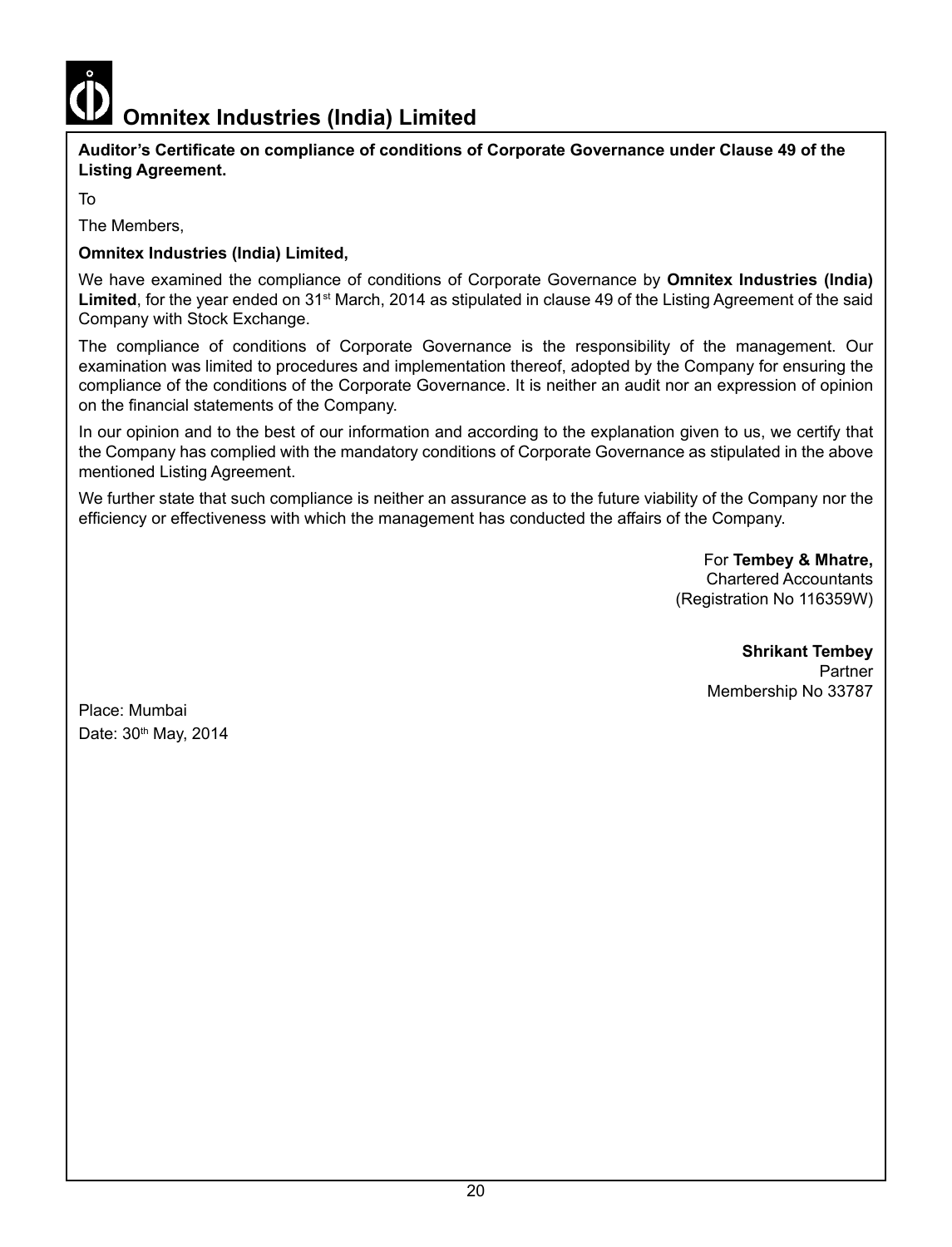#### **COMPLIANCE CERTIFICATE**

To,

#### The Members **OMNITEX INDUSTRIES (INDIA) LIMITED** Mumbai.

#### **CIN No. L17100MH1987PLC042391**

We have examined the registers, records, books and papers of **M/s. OMNITEX INDUSTRIES (INDIA) LIMITED**  ("the Company") as required to be maintained under the Companies Act, 1956, ("the Act") and the Rules made there under and also the provisions contained in the Memorandum and Articles of Association of the Company for the Financial Year ended on **31st March 2014**. In our opinion and to the best of our information and according to the examinations carried out by us and explanations furnished to us by the Company, its officers and agents, we certify that in respect of the aforesaid financial year:

- 1. The Company has maintained all registers as stated in **Annexure "A"** to this certificate, as per the provision of the Act and the Rules made there under and the same have been properly recorded.
- 2. The Company has duly filed the forms and returns as stated in **Annexure 'B'** to this certificate, with the Registrar of Companies or other authorities within the time prescribed under the Act and the Rules made there*.*
- 3. The Company being a Public Limited Company, the comments on Paid up capital and minimum number of Members are not required.
- 4. The Board of Directors duly met **04 (Four)** times respectively on **30.05.2013, 14.08.2013, 14.11.2013** and **14.02.2014** in respect of which meeting's notices were given and the proceedings have been recorded and signed in the Minutes Book maintained for the purpose. **No Circular** resolution was passed during the financial year.
- 5. The Company has closed its Register of Members from **27.08.2013** to **29.08.2013** (both days inclusive) during the financial year and necessary compliance under section 154 of the Companies Act has been fulfilled.
- 6. The Annual General Meeting for the financial year ended on **31st March, 2013** was held on **29th August, 2013** after giving due notice to the members of the Company.
- 7. No Extraordinary General Meeting was held during the financial year.
- 8. The Company has not advanced any loan to its directors or persons or firm or companies referred to under Section 295 of the Act.
- 9. The Company has not entered into any contracts falling within the purview of Section 297 of the Act.
- 10. The Company was not required to make any entries in the register maintained under section 301 of the Act.
- 11. As there were no instances falling within the purview of Section 314 of the Act, hence, the Company need not to obtain any approvals from the Board of Directors, Members or Central Government.
- 12. The Company has not issued any duplicate share certificates during the financial year.
- 13. The Company has:
	- (i) delivered all the Certificates on lodgment thereof for transfer/ transmission or any other purpose in accordance with the provision of the Act.
	- (ii) Not deposited any amount in a separate Bank Account as no dividend was declared during the financial year.
	- (iii) Not required to post warrants to any members of the company as no dividend was declared during the financial year.
	- (iv) Transferred the amounts in unpaid dividend account, application money due for refund, matured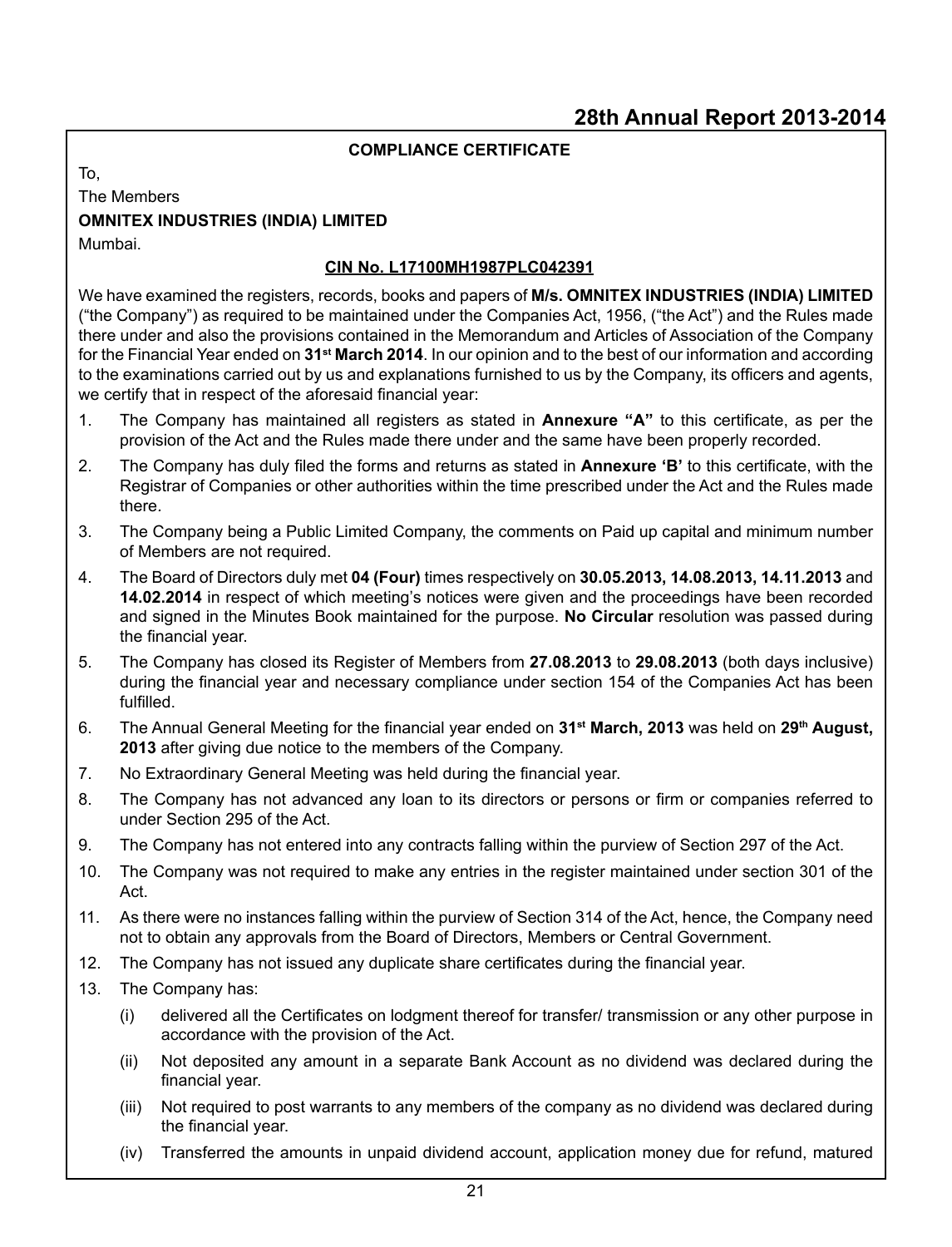deposits, matured debentures and the interest accrued thereon which have remained unclaimed or unpaid for a period of seven years to Investor Education and Protection Fund. **Not Applicable**.

- (v) duly complied with the requirements of section 217 of the Act.
- 14. The Board of Directors of the Company is duly constituted and the appointment of additional director was made in compliance of the Act. Even, during the financial year one director has resigned from the company and necessary compliance for the same has been done.
- 15. The Company has not appointed any Managing Director/ Whole Time Director/ Manager during the financial year.
- 16. The Company has not appointed any sole selling agents during the financial year.
- 17. The Company was not required to obtain any approvals of the Central Government, Company Law Board, Regional Director, Registrar and/or such authorities under the various provisions of the Act and rule made there under.
- 18. The directors have disclosed their interest in other firms/companies to the Board of Directors pursuant to the provision of Section 299 of the Act and the rules made there under.
- 19. The Company **has not issued** any shares, debentures or other securities during the financial year.
- 20. The Company **has not** bought back any shares during the financial year.
- 21. There **was no redemption** of preference shares or debentures during the financial year.
- 22. There **were no transactions** necessitating the Company to keep in abeyance the rights to dividend, rights shares and bonus shares pending registration of transfer of shares.
- 23. The Company has not invited/ accepted any deposits including any unsecured loan falling within the purview of section 58A during the financial year.
- 24. The Company has not made any borrowings during the said financial year ended on 31<sup>st</sup> March, 2014.
- 25. The Company has made investments in and given guarantee or provided securities to other bodies corporate in compliance with the provision of the Act and consequence entries have been made in the registers kept for the purpose.
- 26. The Company **has not altered** the provisions of the Memorandum with respect to situation of the Company's Registered Office from one state to another during the year under scrutiny.
- 27. The Company **has not altered** the provisions of the Memorandum with respect to the objects of the Company during the year under scrutiny.
- 28. The Company **has not altered** the provisions of the Memorandum with respect to name of the Company during the year under scrutiny.
- 29. The Company **has not altered** the provisions of the Memorandum with respect to share capital of the Company during the year under scrutiny.
- 30. The Company **has not altered** its Articles of Association during the financial year.
- 31. There was no prosecution initiated against or show cause notices received by the company and no fines or penalties or any other punishment was imposed on the company during the financial year, for the offences under the Act.
- 32. The Company **has not received** any money as security from its employees during the Financial Year.
- 33. The Company has deposited both employee's and employer's contribution to Provident Fund with prescribed authorities pursuant to section 418 of the Act. **Not Applicable**

Sd/-

Place: Vadodara **Name of the Company Secretary: NIRAJ TRIVEDI** Date:  $30<sup>th</sup>$  May, 2014 C. P. No. : 3123.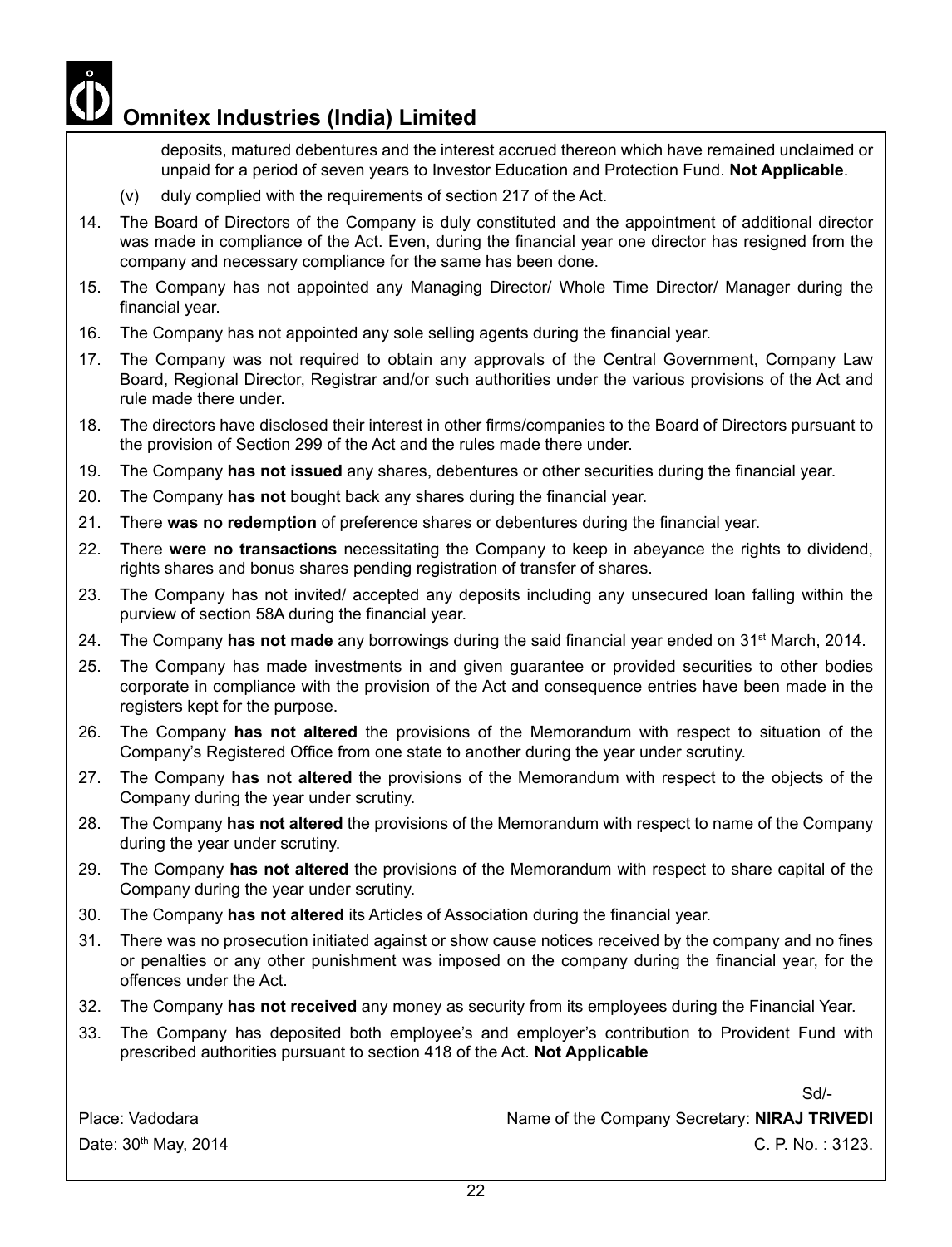|         | Annexure 'A'                                                                                      |  |  |  |  |
|---------|---------------------------------------------------------------------------------------------------|--|--|--|--|
|         | Particulars of Registers maintained by the Company under the Companies Act, 1956.                 |  |  |  |  |
| Sr. No. | <b>Particulars</b>                                                                                |  |  |  |  |
| 1.      | Register of Members and Shares Transfer                                                           |  |  |  |  |
| 2.      | Copies of Annual Returns under Section 159.                                                       |  |  |  |  |
| 3.      | Minutes Books for minutes of meetings of the Board of Directors and Members.                      |  |  |  |  |
| 4.      | Register of Directors, Managing Director, Manager and Company Secretary under Section 303.        |  |  |  |  |
| 5.      | Records pertaining to Directors' Attendance attending their meetings.                             |  |  |  |  |
| 6.      | Register of Fixed Assets.                                                                         |  |  |  |  |
| 7.      | Register of Investments, or loans made, guarantee given or securities provided under Section 372A |  |  |  |  |
| 8.      | Register of Proxy                                                                                 |  |  |  |  |
| 9.      | Register of Charges and creating of charge.                                                       |  |  |  |  |
| 10.     | Register of Particulars of contract in which Directors are interested.                            |  |  |  |  |
| 11.     | Register of Duplicate Shares issued                                                               |  |  |  |  |
| 12.     | Register of Director's Shareholding under Section 307                                             |  |  |  |  |

Vadodara

30th May, 2014

#### **Annexure 'B'**

**Particulars of Forms and Returns as filed by the Company with the office of Registrar of Companies or Other authorities during the financial year ended on 31/03/2014**.

| Sr.<br>No.   | Form No. /<br><b>Return</b>         | <b>Filed</b><br>under<br>relevant<br>Section of<br>the Act. | <b>Particulars</b>                                                   | Date of<br><b>Filling</b> | <b>Whether</b><br>filed within<br>prescribed<br>time.<br>Yes / No | If delay in filing<br>whether requisite<br>additional fee<br>paid.<br>Yes $/$ N.A. |
|--------------|-------------------------------------|-------------------------------------------------------------|----------------------------------------------------------------------|---------------------------|-------------------------------------------------------------------|------------------------------------------------------------------------------------|
| 1            | Annual<br>Return                    | 159                                                         | Annual General Meeting<br>for the financial year ended<br>31.03.2013 | 16.10.2013                | <b>Yes</b>                                                        | <b>Not Applicable</b>                                                              |
| $\mathbf{2}$ | Annual<br>Accounts -<br><b>XBRL</b> | 220(1)                                                      | Financial year ended on<br>31 <sup>st</sup> March, 2013              | 27.09.2013                | <b>Yes</b>                                                        | <b>Not Applicable</b>                                                              |
| 3            | Compliance<br>Certificates          | 383A                                                        | Financial Year ended on<br>31 <sup>st</sup> March, 2013.             | 23.09.2013                | <b>Yes</b>                                                        | <b>Not Applicable</b>                                                              |
| 4            | Form 32                             | 303                                                         | Change in Directorship of<br><b>Director</b>                         | 23.09.2013                | <b>Yes</b>                                                        | <b>Not Applicable</b>                                                              |
| 5            | Form 32                             | 303                                                         | Appointment of Additional<br>Director                                | 22.06.2013                | <b>Yes</b>                                                        | <b>Not Applicable</b>                                                              |
| 6            | Form 32                             | 303                                                         | Resignation of Director                                              | 22.06.2013                | <b>Yes</b>                                                        | <b>Not Applicable</b>                                                              |
| 7            | Form 23B                            | 224(1)                                                      | Intimation by Auditor to ROC                                         | 23.09.2013                | <b>Yes</b>                                                        | <b>Not Applicable</b>                                                              |

Vadodara 30th May, 2014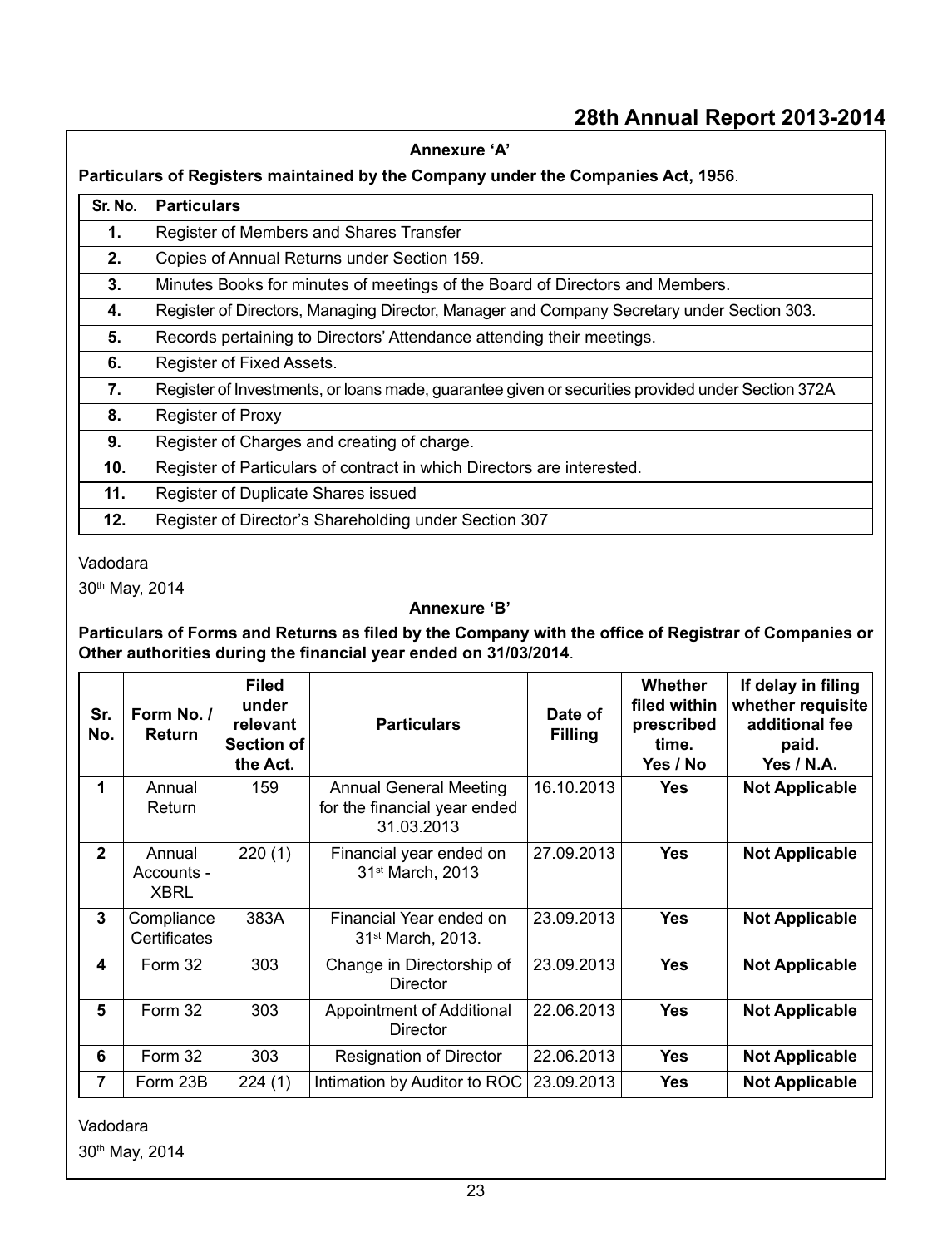

#### **INDEPENDENT AUDITORS' REPORT ON FINANCIAL STATEMENTS**

To

#### The Members,

#### **OMNITEX INDUSTRIES (INDIA) LIMITED**

#### **Report on the Financial Statements**

 We have audited the accompanying financial statements of **OMNITEX INDUSTRIES (INDIA) LIMITED** which comprise the Balance Sheet as at 31st March, 2014, the Statement of Profit and Loss and the Cash Flow Statement for the year then ended, and a summary of significant accounting policies and other explanatory information.

#### **Management's Responsibility for the Financial Statements**

The Company's Management is responsible for the preparation of these financial statements that give a true and fair view of the financial position, financial performance and cash flows of the company in accordance with the Accounting Standards notified under the Companies Act, 1956 ("the Act") read with the General Circular 15/2013 dated 13<sup>th</sup> September 2013 of the Ministry of Corporate Affairs in respect of section 133 of the companies Act, 2013 and in accordance with the accounting principles generally accepted in India. This responsibility includes the design, implementation and maintenance of internal control relevant to the preparation and presentation of the financial statements that give a true and fair view and are free from material misstatement, whether due to fraud or error.

#### **Auditors' Responsibility**

Our responsibility is to express an opinion on these financial statements based on our audit. We conducted our audit in accordance with the Standards on Auditing issued by the Institute of Chartered Accountants of India. Those Standards require that we comply with ethical requirements and plan and perform the audit to obtain reasonable assurance about whether the financial statements are free from material misstatements.

An audit involves performing procedures to obtain audit evidence about the amounts and the disclosures in the financial statements. The procedures selected depend on the auditor's judgment, including the assessment of the risks of material misstatement of the financial statements, whether due to fraud or error. In making those risk assessments, the auditor considers internal control relevant to the Company's preparation & fair presentation of the financial statements in order to design audit procedures that are appropriate in the circumstances. An audit also includes evaluating the appropriateness of the accounting policies used and the reasonableness of the accounting estimates made by the management, as well as evaluating the overall presentation of the financial statements.

 We believe that the audit evidence we have obtained is sufficient and appropriate to provide a basis for our audit opinion.

#### **Opinion**

In our opinion and to the best of our information and according to the explanations given to us, the financial statements give the information required by the Companies Act, 1956 in the manner so required and give a true and fair view in conformity with the accounting principles generally accepted in India:

- a) in the case of the Balance Sheet, of the state of affairs of the Company as at 31st March 2014 ;
- b) in the case of the Statement of Profit and Loss, of the profit of the Company for the year ended on that date; and
- c) in the case of the Cash Flow Statement, of the cash flows of the Company for the year ended on that date.

#### **Report on Other Legal and Regulatory Requirements**

1. As required by the Companies (Auditors' Report) Order, 2003 issued by the Central Government of India in terms of sub-section (4A) of section 227 of the Companies Act, 1956, we annex hereto a statement on the matters specified in paragraphs 4 and 5 of the said Order.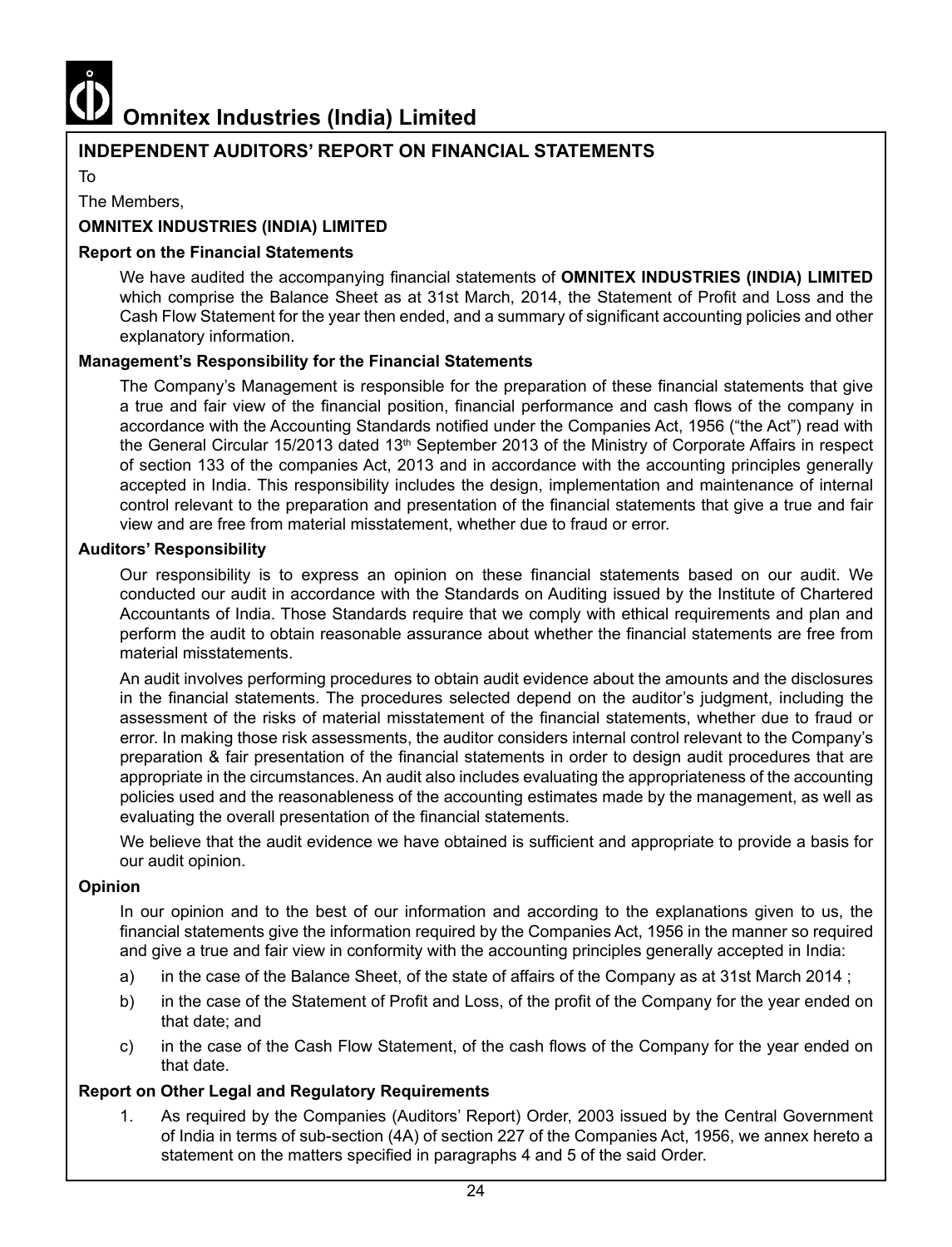- 2. As required by Section 227(3) of the Act, we report that:
	- (i) we have obtained all the information and explanations which to the best of our knowledge and belief were necessary for the purpose of our audit;
	- (ii) in our opinion, proper books of account as required by Law have been kept by the Company so far as appears from our examination of the books;
	- (iii) the Balance Sheet, Profit and Loss Statement and Cash Flow Statement dealt with by this Report are in agreement with the books of accounts;
	- (iv) in our opinion and to the best of our information and according to explanations given to us, the Balance Sheet, Profit and Loss Statement and the Cash Flow Statement comply with the Accounting Standards notified under the Act read with the General Circular 15/2013 dated 13<sup>th</sup> September 2013 of the Ministry of Corporate Affairs in respect of Section 133 of the Companies Act, 2013;
	- (v) on the basis of written representations received from the directors as on  $31<sup>st</sup>$  March, 2014, and taken on record by the Board of Directors, we report that none of the directors is disqualified as on 31st March, 2014 from being appointed as a director in terms of clause (g) of sub-section (1) of section 274 of the Act.

For **Tembey & Mhatre** F.R. No. 116359W Chartered Accountants

**(Shrikant B. Tembey)** Place: Mumbai Partner Date: 30<sup>th</sup> May, 2014 May, 2014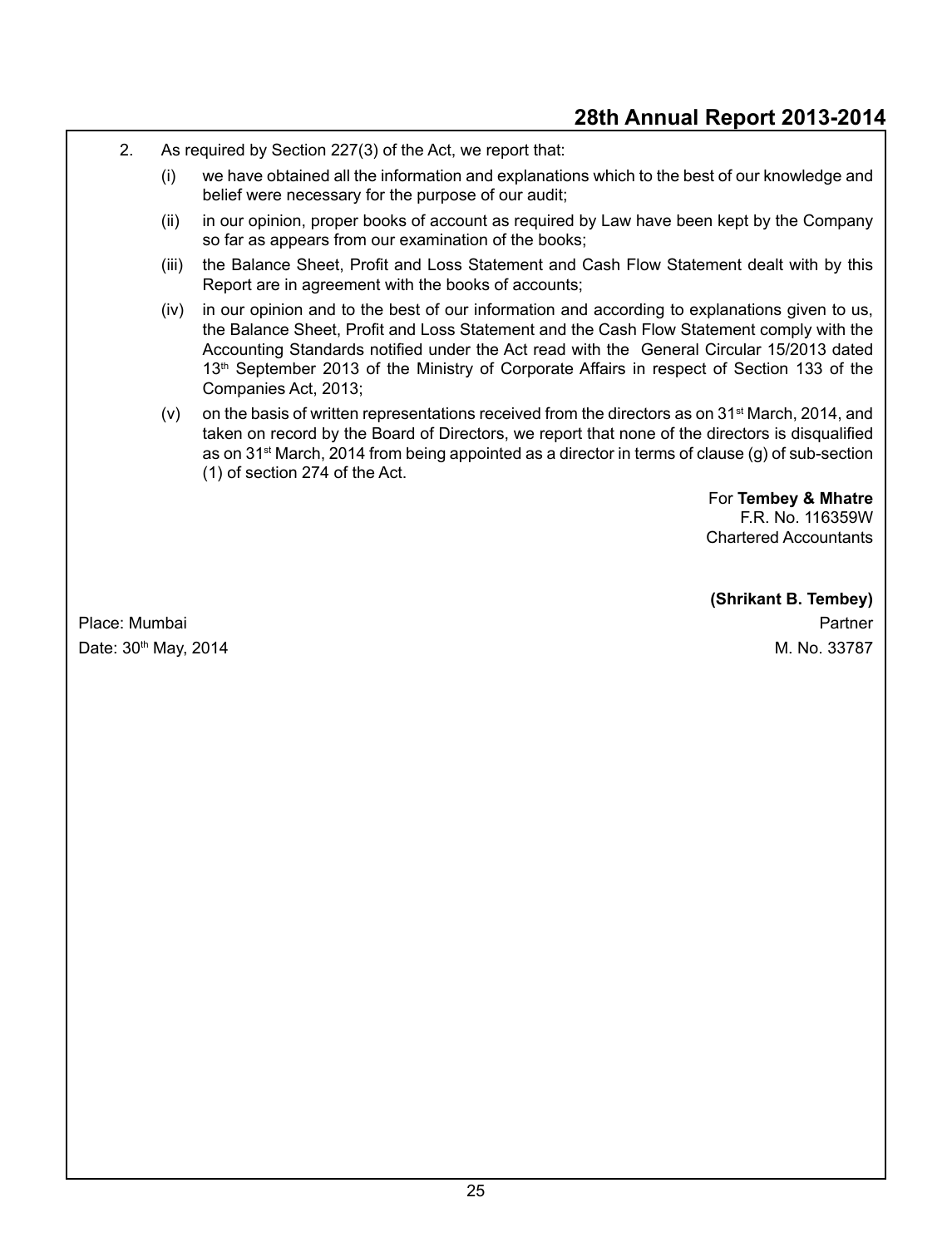### **ANNEXURE TO THE AUDITORS' REPORT**

#### **Re: OMNITEX INDUSTRIES (INDIA) LIMITED**

(Referred to in paragraph I of our Report of even date)

- (i) (a) The Company has maintained proper records showing full particulars, including quantitative details and situation of fixed assets.
	- (b) We are informed that, the fixed assets of the company have been physically verified by the management at reasonable intervals. No material discrepancies were stated to have been noticed on such verification.
	- (c) There has not been significant disposal of fixed assets during the year which has affected the going concern.
- (ii) (a) The inventory has been physically verified during the year by the management. In our opinion, the frequency of the verification is reasonable.
	- (b) The procedures for physical verification of inventories followed by the management are reasonable and adequate in relation to the size of the company and the nature of its business.
	- (c) The company is maintaining proper records of inventory. The discrepancies noticed on verification between the physical stock and books records were not material.
- (iii) The Company has neither taken nor granted any loans, secured or unsecured to Companies, firms or other parties listed in the register maintained under Section 301 of the Companies Act, 1956. Hence, the provisions of clause 4(iii) of the Companies (Auditor's Report) Order, 2003 are not applicable to the Company.
- (iv) In our opinion and according to the information and explanations given to us, there are adequate internal control procedures commensurate with the size of the Company and the nature of its business with regard to purchase of inventory, fixed assets and with regard to sale of goods and services. During the course of our audit, we have not observed any continuing failure to correct major weaknesses in internal controls.
- (v) (a) According to the information and explanations given to us, we are of the opinion that the particulars of all contracts or arrangements that need to be entered into the register maintained under section 301 of the Companies Act, 1956 have been so entered.
	- (b) According to the information and explanations given to us, we are of the opinion that each of these transactions have been made at prices which are reasonable having regard to the prevailing market prices at the relevant time.
- (vi) The Company has not accepted any deposit from public.
- (vii) The Company has an internal audit system commensurate with its size and nature of its business.
- (viii) The Central Government has not prescribed maintenance of cost records under section 209 (1) (d) of the Companies Act, 1956, for Companies carrying on the type of business carried on by the Company.
- (ix) (a) According to the records of the Company, and on the basis of our examination of the books of accounts, the company is generally regular in depositing with the appropriate authorities statutory dues including Provident Fund, Employees' State Insurance, income tax, sales tax, wealth tax, service tax, custom duty, excise duty, cess and any other material statutory dues applicable to it.
	- (b) According to the information and explanations given to us, there were no undisputed amounts payable in respect of income tax, wealth tax, sales tax, service tax, customs duty, excise duty, cess or any other material statutory dues which were in arrears, as at  $31<sup>st</sup>$  March 2014 for a period of more than six months from the date they became payable.
	- (c) According to the information and explanations given to us, there were no disputed dues of the Company on account of sales tax, income tax, custom duty, wealth tax, service tax, excise duty and cess which have not been deposited, *except to the extent of the following*: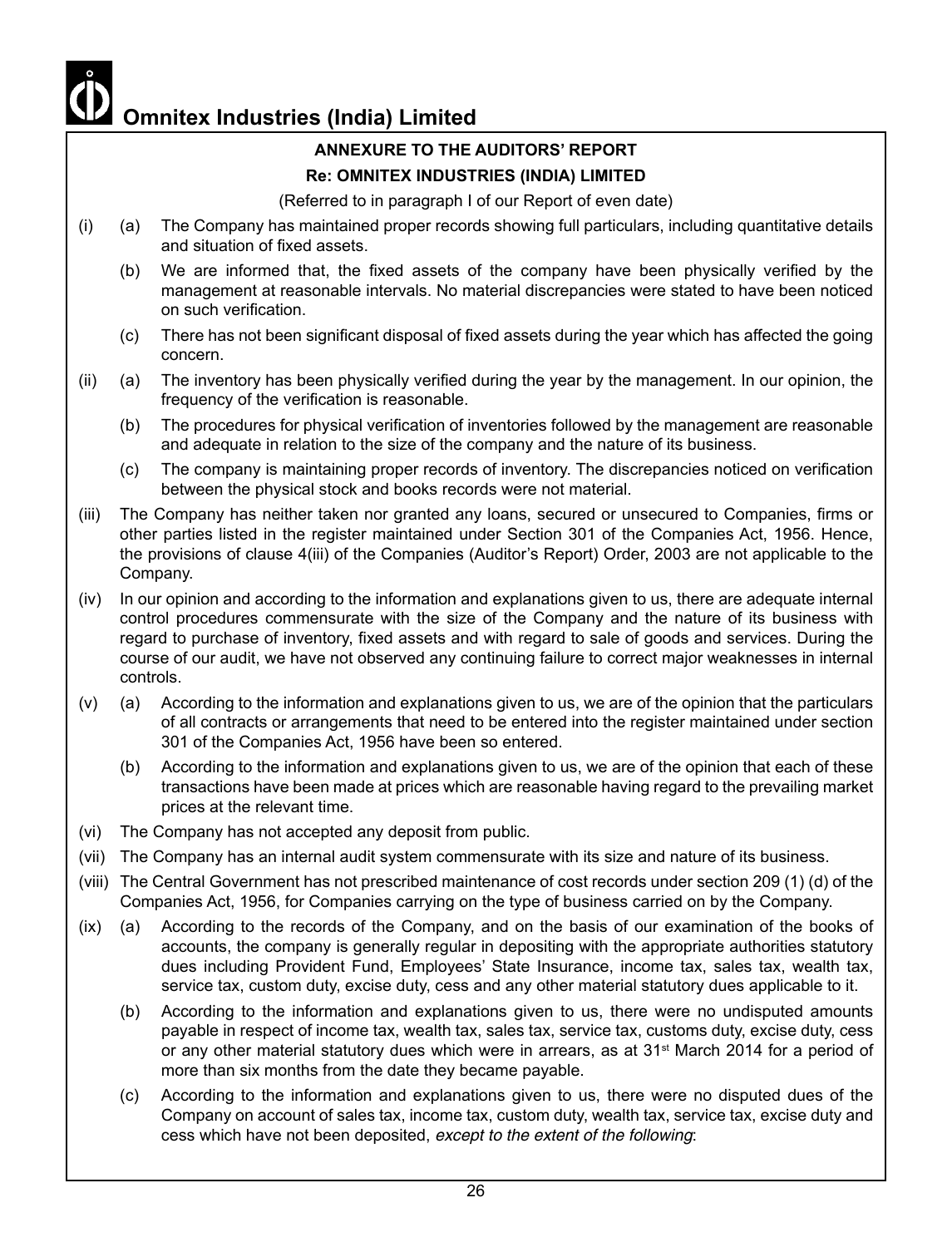| Name of the<br>Statute | Nature of the Dues              | Amount<br>(in ₹) | Period to which<br>the amount<br>relates | Forum where<br>dispute is<br>pending |
|------------------------|---------------------------------|------------------|------------------------------------------|--------------------------------------|
| The Central            | Demand on account of cenvat     | 877,243          | 01.04.2005                               | The High                             |
| Excise Act             | credit availed on certain fixed |                  | to                                       | Court Gujarat,                       |
| 1944                   | assets which were disposed off  |                  | 31.03.2006                               | Ahmedabad                            |
|                        | during F.Y 2005-06              |                  |                                          |                                      |
| The Central            | Penalty                         | 877.243          | 01.04.2005                               | The High                             |
| Excise Act             |                                 |                  | to                                       | Court Gujarat,                       |
| 1944                   |                                 |                  | 31.03.2006                               | Ahmedabad                            |

(x) The company's accumulated losses at the end of the financial year are less than fifty per cent of its net worth. Further, the company has not incurred cash losses during the financial year covered by our audit and the immediately preceding financial year.

(xi) In our opinion and according to the information and explanation given to us, the company has not defaulted in repayment of dues to a bank or financial institution.

(xii) The company has not granted any loans or advances on the basis of security by way of pledge of shares, debentures or other securities.

(xiii) In our opinion, the company is not a chit fund or a nidhi/mutual benefit fund/society. Therefore, the provisions of clause 4(xiii) of the Companies (Auditor's Report) Order, 2003 are not applicable to the Company.

(xiv) The Company is not dealing or trading in shares, securities, debentures and other investments. Therefore, the provisions of clause 4(xiv) of the Companies (Auditor's Report) Order, 2003 are not applicable to the Company.

(xv) According to the information and explanation given to us, the Company has issued a corporate guarantee for loans taken by a joint venture company from bank. In our opinion, the terms and conditions of the said guarantees are not prima facie prejudicial to the interest of the company. *Reference is invited to sub notes 1 & 2 of note no. 3.2*.

(xvi) According to the information and explanation given to us, the term loans have been applied for the purpose for which they have been raised.

(xvii) According to the information and explanation given to us and on an overall examination of the balance sheet of the company, we report that no funds raised on short-term basis have been used for long-term investments.

- (xviii) The Company has not made preferential allotment of equity shares during the year to parties covered in the register maintained under section 301 of the Act.
- (xix) The Company has not issued any debentures during the year. Hence, the provisions of clause 4(xix) of the Companies (Auditor's Report) Order, 2003 are not applicable to the Company.
- (xx) The Company has not raised any money during the year by way of public issue. Hence, the provisions of clause 4(xx) of the Companies (Auditor's Report) Order, 2003 are not applicable to the Company.
- (xxi) According to the information and explanations given to us, no fraud on or by the company has been noticed or reported during the course of our audit.

For **Tembey & Mhatre** F.R. No. 116359W Chartered Accountants

**(Shrikant B. Tembey)** Place: Mumbai Partner Partner Partner Partner Partner Partner Partner Partner Partner Partner Partner Partner Date: 30<sup>th</sup> May, 2014 May, 2014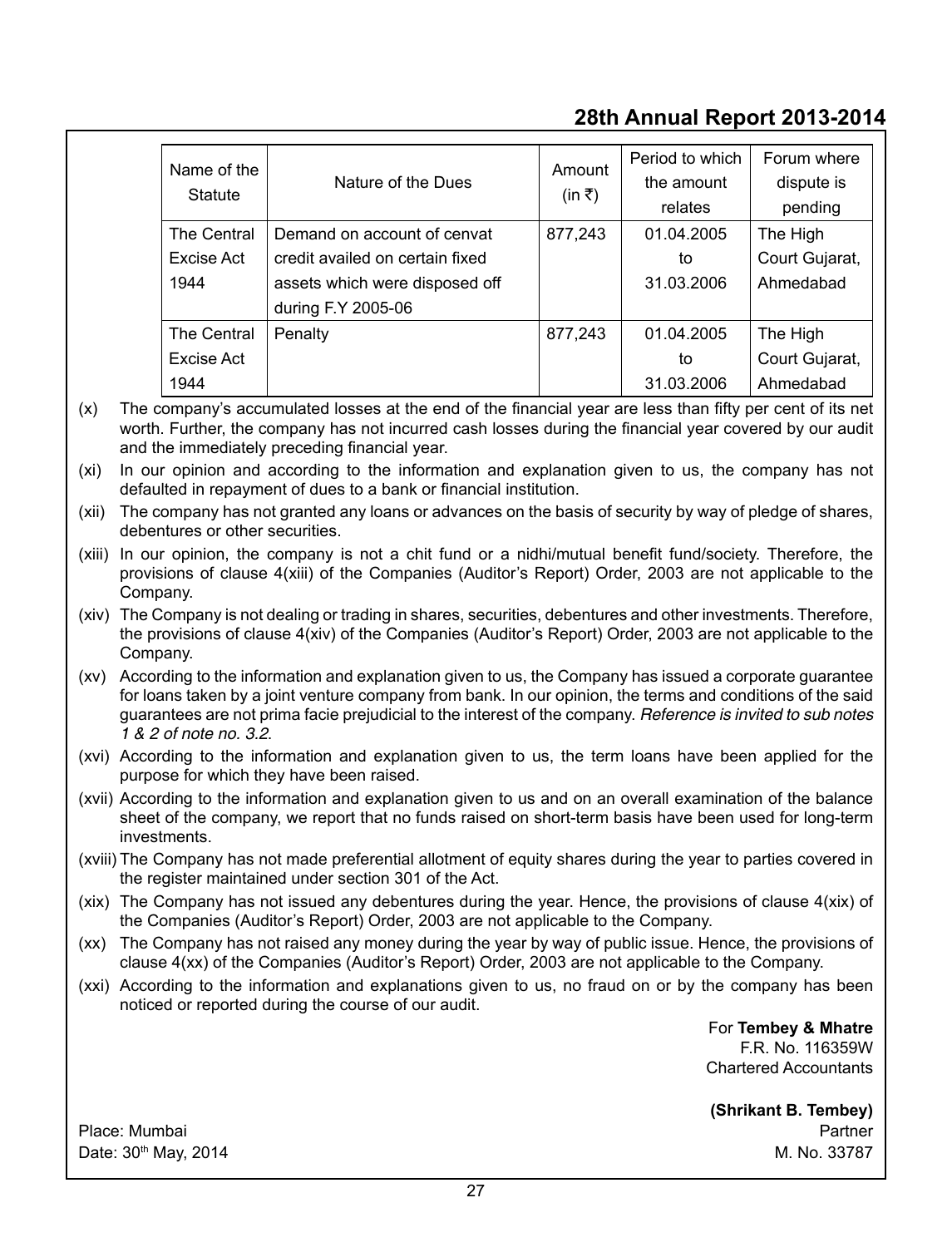# **Omnitex Industries (India) Limited**<br> **COMPUTER IN SCIENCE AND POST**

## **BALANCE SHEET AS AT 31st MARCH, 2014**

|                                                                         |                 | As At<br>31st March 2014                | As At<br>31st March 2013    |
|-------------------------------------------------------------------------|-----------------|-----------------------------------------|-----------------------------|
|                                                                         | <b>Note</b>     | ₹                                       | ₹                           |
| <b>EQUITY AND LIABILITIES</b><br>L.                                     |                 |                                         |                             |
| (1) Shareholders' Funds:                                                | 1.1             | 42,310,000                              |                             |
| (a) Share Capital<br>(b) Reserves and Surplus                           | 1.2             | 18,827,497                              | 42,310,000<br>17, 152, 377  |
|                                                                         |                 |                                         |                             |
| (2) Share Application Money Pending Allotment                           |                 |                                         |                             |
| (3) Non-current Liabilities                                             |                 |                                         |                             |
| (a) Long-Term Borrowings<br>(b) Deferred Tax Liabilities (Net)          | 1.3             |                                         |                             |
| (c) Other Long-term Liabilities                                         |                 |                                         |                             |
| (d) Long-term Provisions                                                |                 |                                         |                             |
| <b>Current Liabilities</b>                                              |                 |                                         |                             |
| (a) Short-Term Borrowings                                               |                 |                                         |                             |
| (b) Trade Payables                                                      | 1.4             | 113,982                                 | 105,949                     |
| (c) Other Current Liabilities                                           | 1.5             | 5,896                                   | 75,609                      |
| (d) Short-Term Provisions<br><b>TOTAL:</b>                              |                 | 61,257,375                              | 59,643,935                  |
| II. ASSETS                                                              |                 |                                         |                             |
| (1) Non-current Assets                                                  |                 |                                         |                             |
| (a) Fixed Assets                                                        | 1.6             |                                         |                             |
| (i) Tangible Assets                                                     |                 | 23,356,858                              | 22,872,809                  |
| (ii) Intangible Assets                                                  |                 |                                         |                             |
| (iii) Capital Work-in-Progress                                          |                 |                                         |                             |
| (iv) Intangible Assets under Development<br>(b) Non-Current Investments | 1.7             | 29,330,880                              | 29,330,880                  |
| (c) Deferred Tax Assets (Net)                                           |                 |                                         |                             |
| (d) Long Term Loans and Advances                                        | 1.8             | 3,161,598                               | 2,815,554                   |
| (e) Other Non-current Assets                                            | 1.9             | 12,916                                  | 11,353                      |
| (2) Current Assets                                                      |                 |                                         |                             |
| (a) Current Investments                                                 |                 |                                         |                             |
| (b) Inventories                                                         |                 |                                         |                             |
| (c) Trade Receivables                                                   |                 |                                         |                             |
| (d) Cash and Cash Equivalents                                           | 1.10<br>1.11    | 1,000,155                               | 589,843                     |
| (e) Short Term Loans and Advances<br>(f) Other Current Assets           | 1.12            | 4,142,818<br>252,150                    | 3,928,527<br>94,969         |
| <b>TOTAL:</b>                                                           |                 | 61,257,375                              | 59,643,935                  |
| SIGNIFICANT ACCOUNTING POLICIES                                         | 3.1             |                                         |                             |
| <b>NOTES ON ACCOUNTS</b>                                                | 3.2             |                                         |                             |
| As per our report of even date                                          |                 | For and on behalf of Board of Directors |                             |
| <b>Tembey &amp; Mhatre</b>                                              |                 | Amit R Dalmia                           | <b>Durgaprasad S Sabnis</b> |
| <b>Chartered Accountants</b>                                            | Chairman        | <b>Director</b>                         |                             |
| FR. No. 116359W                                                         |                 | (DIN 00210919)                          | (DIN 06607953)              |
| (Shrikant B. Tembey)                                                    |                 | J Ramakrishnan                          |                             |
| Partner                                                                 | <b>Director</b> |                                         |                             |
| M.No. 033787                                                            |                 | (DIN 02598332)                          |                             |
| Place: Mumbai<br>Dated: 30th May, 2014                                  |                 |                                         |                             |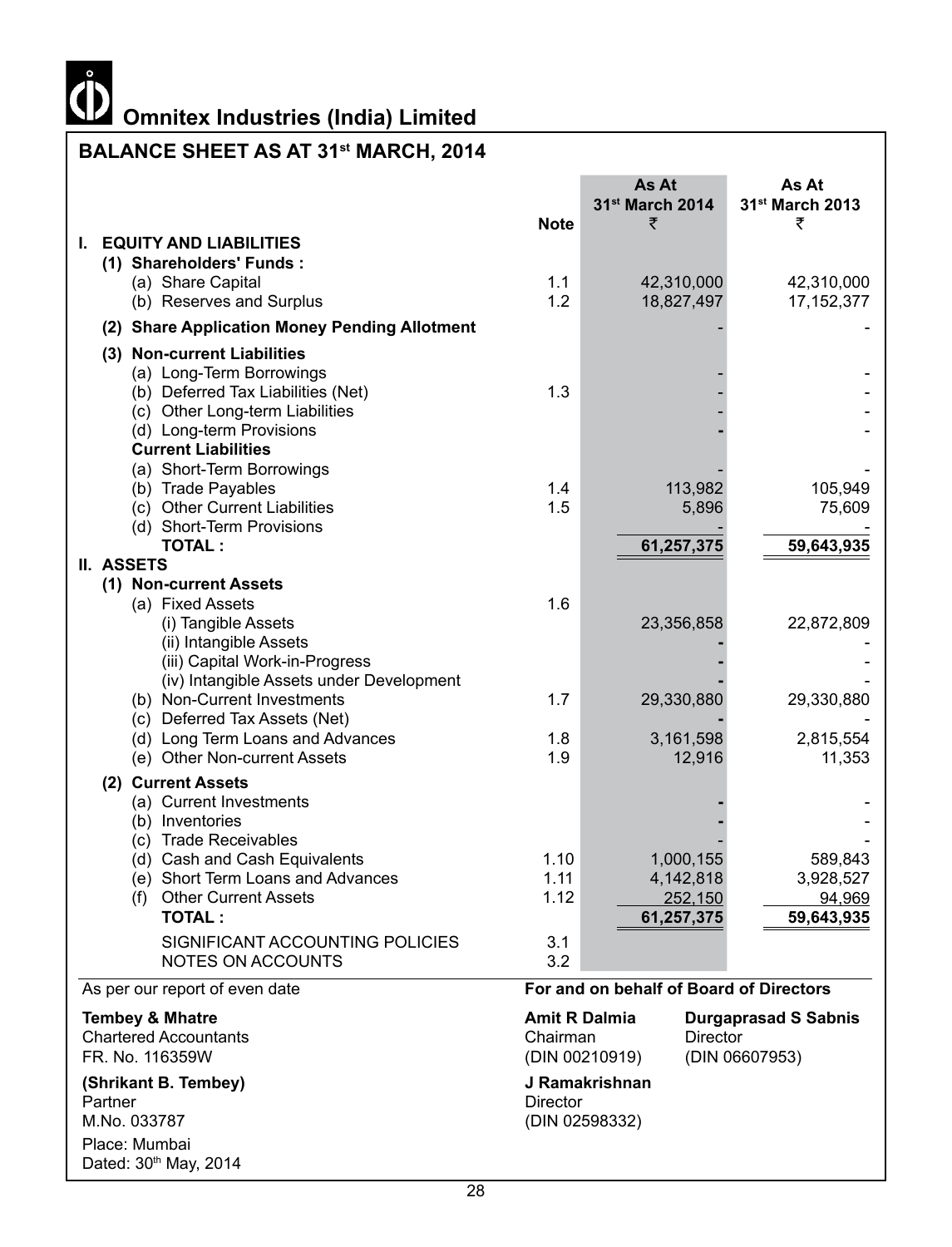## **PROFIT AND LOSS STATEMENT FOR THE YEAR ENDED 31st MARCH, 2014**

|                                                                        | <b>Note</b> | For the Year ended<br>31 <sup>st</sup> March 2014<br>₹ | For the Year ended<br>31st March 2013<br>₹ |
|------------------------------------------------------------------------|-------------|--------------------------------------------------------|--------------------------------------------|
| <b>Revenue</b>                                                         |             |                                                        |                                            |
| Revenues from Operations                                               | 2.1         | 1,089,573                                              | 5,048,984                                  |
| Other Income                                                           | 2.2         | 3,168,306                                              | 2,952,787                                  |
| <b>Total Revenue</b>                                                   |             | 4,257,879                                              | 8,001,771                                  |
| <b>Expenses</b>                                                        |             |                                                        |                                            |
| <b>Cost of Material Consumed</b>                                       |             |                                                        |                                            |
| Purchase of Stock in Trade                                             |             | 1,087,009                                              | 5,019,975                                  |
| Change in Inventories of Finished Goods, Work-in-progress              |             |                                                        |                                            |
| and Stock-In-Trade                                                     |             |                                                        |                                            |
| <b>Employee Benefit Expenses</b>                                       | 2.3<br>2.4  | 150,000<br>1,674                                       | 132,500                                    |
| <b>Finance Cost</b><br>Depreciation and Amortisation Expenses          | 1.6         | 642,107                                                | 14,945<br>600,060                          |
| <b>Other Expenses</b>                                                  | 2.5         | 674,414                                                | 670,464                                    |
| <b>Total Expenses</b>                                                  |             | 2,555,204                                              | 6,437,944                                  |
| Profit Before Exceptional and Extra-ordinary Items and Tax             |             | 1,702,675                                              | 1,563,827                                  |
|                                                                        |             |                                                        |                                            |
| <b>Exceptional Items</b><br>Loss on Sale of Fixed Assets               |             | 183,990                                                |                                            |
| <b>Profit Before Extra-ordinary Items and Tax</b>                      |             | 1,518,685                                              | 1,563,827                                  |
|                                                                        |             |                                                        |                                            |
| Extra-ordinary items<br><b>Profit Before Tax</b>                       | s           | 1,518,685                                              | 1,563,827                                  |
| <b>Tax Expenses</b>                                                    |             |                                                        |                                            |
| (a) Current Tax                                                        |             | 289,386                                                | 447,241                                    |
| (b) Deferred Tax                                                       | 1.3         |                                                        |                                            |
| (c) MAT Credit Entitlement                                             |             | (297, 987)                                             | 21,737                                     |
| (d) Prior Period Adjustment for Taxes                                  |             | (147, 834)                                             |                                            |
| Profit / (Loss) for the year from continuing operations                |             | 1,675,120                                              | 1,094,849                                  |
| Profit / (Loss) for the year from discontinuing operations             |             |                                                        |                                            |
| Tax Expense of Discontinuing operation                                 |             |                                                        |                                            |
| Profit / (Loss) for the year from discontinuing operations (After Tax) |             |                                                        |                                            |
| Profit / (Loss) for the year                                           |             | 1,675,120                                              | 1,094,849                                  |
| <b>Earning per Share</b>                                               |             |                                                        |                                            |
| (a) Basic                                                              |             | 0.40                                                   | 0.26                                       |
| (b) Diluted                                                            |             | 0.40                                                   | 0.26                                       |
| SIGNIFICANT ACCOUNTING POLICIES                                        | 3.1         |                                                        |                                            |
| NOTES ON ACCOUNTS                                                      | 3.2         |                                                        |                                            |
| As per our report of even date                                         |             | For and on behalf of Board of Directors                |                                            |
| <b>Tembey &amp; Mhatre</b>                                             |             | <b>Amit R Dalmia</b>                                   | <b>Durgaprasad S Sabnis</b>                |
| <b>Chartered Accountants</b>                                           | Chairman    | <b>Director</b>                                        |                                            |
| FR. No. 116359W                                                        |             | (DIN 00210919)                                         | (DIN 06607953)                             |
| (Shrikant B. Tembey)                                                   |             | J Ramakrishnan                                         |                                            |
| Partner                                                                | Director    |                                                        |                                            |
| M.No. 033787                                                           |             | (DIN 02598332)                                         |                                            |
| Place: Mumbai                                                          |             |                                                        |                                            |
| Dated: 30th May, 2014                                                  |             |                                                        |                                            |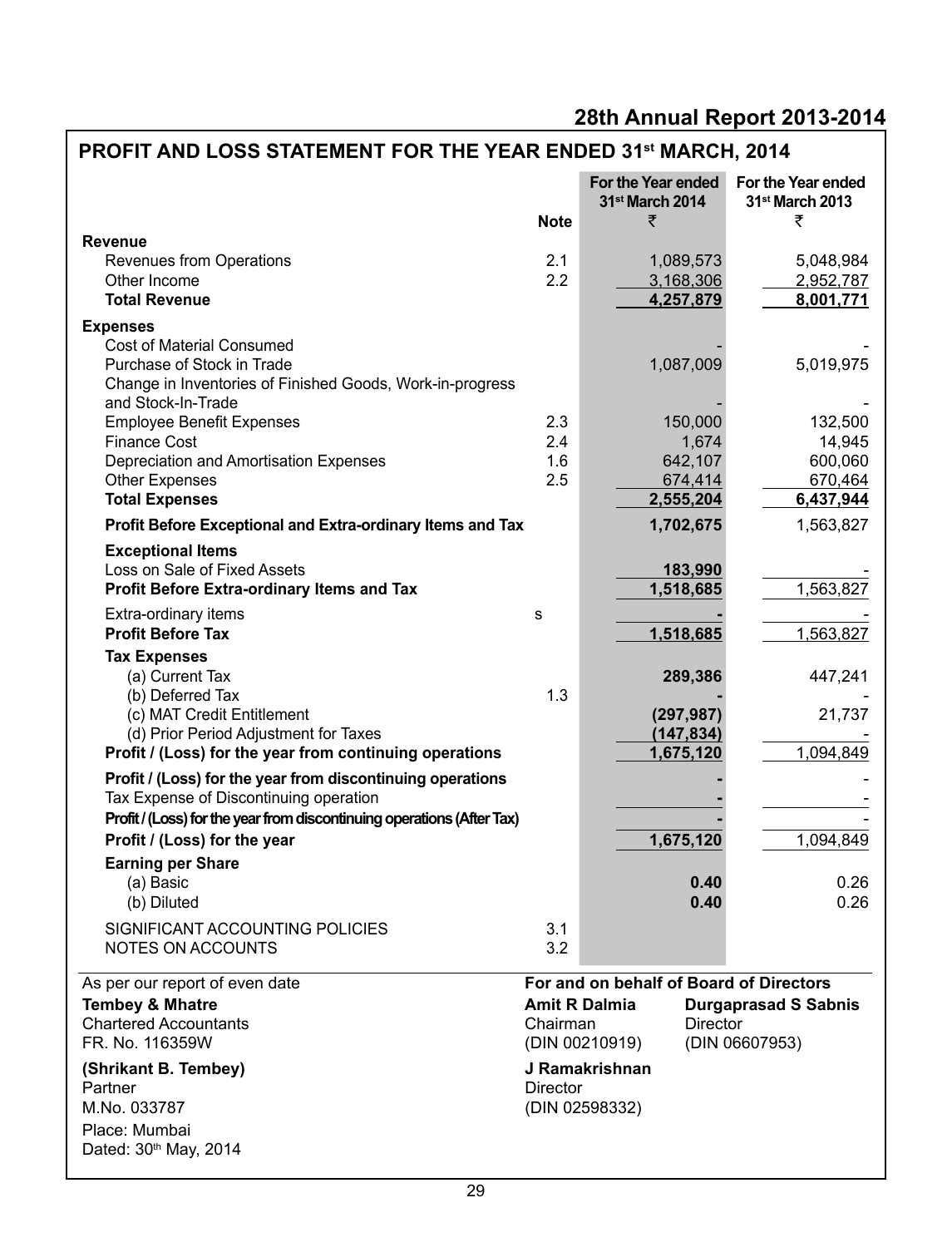### **NOTES TO BALANCE SHEET AS AT 31st MARCH, 2014**

#### **NOTE 1.1: SHARE CAPITAL**

(Amount In  $\bar{z}$ )

| <b>Share Capital</b>                                   | As At<br>31 <sup>st</sup> March 2014 | As At<br>31 <sup>st</sup> March 2013 |
|--------------------------------------------------------|--------------------------------------|--------------------------------------|
| <b>Authorised</b>                                      |                                      |                                      |
| 5,000,000 Equity Shares of ₹10/- each                  | 50,000,000                           | 50,000,000                           |
| <b>Issued</b>                                          |                                      |                                      |
| 4,204,100 Equity Shares of ₹10/- each                  | 42.041.000                           | 42,041,000                           |
| <b>Subscribed &amp; Paid up</b>                        |                                      |                                      |
| 4,204,100 Equity Shares of ₹10/- each                  | 42.041.000                           | 42.041.000                           |
| <b>Forfeited Shares</b>                                |                                      |                                      |
| 53,900 Equity Shares of ₹ 10/- each, not fully paid up | 269,000                              | 269,000                              |
| Total                                                  | 42,310,000                           | 42,310,000                           |

#### **NOTE 1.1 A RECONCILIATION OF EQUITY SHARES OUTSTANDING AT THE BEGINNING AND AT THE END OF THE YEAR**

|                                                 | 2013-14              |               | 2012-13              |               |  |
|-------------------------------------------------|----------------------|---------------|----------------------|---------------|--|
| <b>Particulars</b>                              | <b>Equity Shares</b> |               | <b>Equity Shares</b> |               |  |
|                                                 | <b>Number</b>        | <b>Amount</b> | <b>Number</b>        | <b>Amount</b> |  |
| Shares outstanding at the beginning of the year | 4,204,100            | 42,041,000    | 4,204,100            | 42,041,000    |  |
| Shares Issued during the year                   | $\qquad \qquad$      |               |                      |               |  |
| Shares bought back during the year              | -                    |               |                      |               |  |
| Shares outstanding at the end of the year       | 4,204,100            | 42,041,000    | 4,204,100            | 42,041,000    |  |

#### **NOTE 1.1 B**

#### **Rights, Preferences and restrictions attached to shares**

The Company has only one class of Equity Shares, having par value of  $\bar{\tau}$  10/- per share. Each Shareholder is eligible for one vote per share held.

Dividend if proposed by the Board of Directors will be subject to the approval of the Shareholders in the ensuing Annual General Meeting except in case of Interim Dividend.

In the event of liquidation, the Equity Shareholders are eligible to receive the remaining assets of the Company after distribution of all preferential amounts, in proportion to their shareholding.

#### **NOTE 1.1 C DETAILS OF SHARES HELD BY SHAREHOLDERS HOLDING MORE THAN 5% OF THE AGGREGATE SHARES IN THE COMPANY**

| S.No. | Name of Shareholder                  | As At 31 <sup>st</sup> March 2014 |                          | As At 31 <sup>st</sup> March 2013 |                          |
|-------|--------------------------------------|-----------------------------------|--------------------------|-----------------------------------|--------------------------|
|       |                                      | No of<br><b>Shares Held</b>       | $%$ of<br><b>Holding</b> | No of<br><b>Shares Held</b>       | $%$ of<br><b>Holding</b> |
|       | Mr. Ashok M Bhawnani                 | 743,670                           | 17.69                    | 743,670                           | 17.69                    |
| 2     | Mrs. Kiron G Advani                  | 444,254                           | 10.57                    | 444.254                           | 10.57                    |
| 3     | Mrs. Manorma N Dalmia                | 244,282                           | 5.81                     | 244.282                           | 5.81                     |
| 4     | Mr. Narendra Kumar Dalmia            | 404,590                           | 9.62                     | 404.590                           | 9.62                     |
| 5     | M/s. Dalmia Polytex Private Limited  | 242,130                           | 5.76                     | 242,130                           | 5.76                     |
| 6     | M/s. Charlie Finance Private Limited | 386,050                           | 9.18                     | 386,050                           | 9.18                     |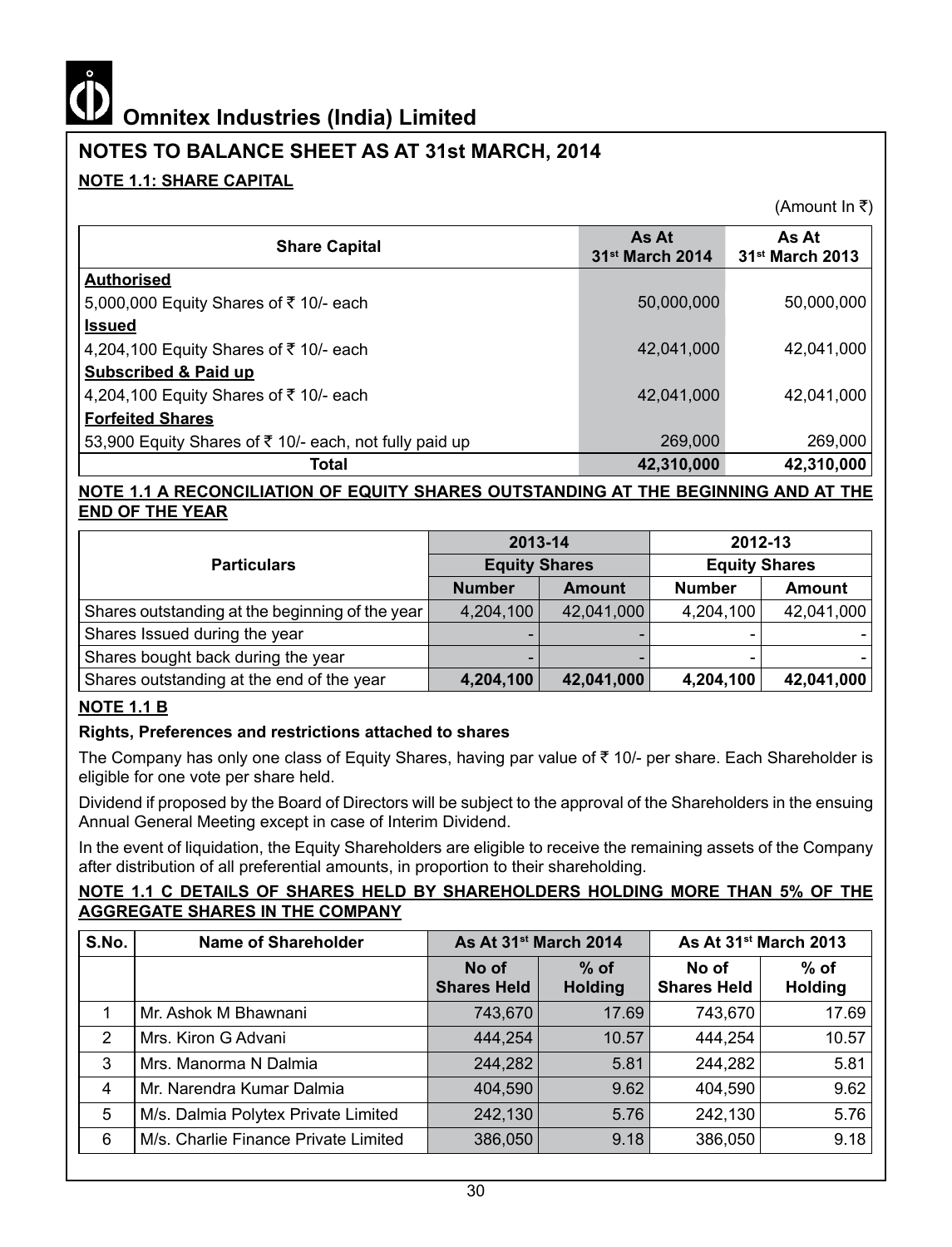#### **NOTE 1.2: RESERVES AND SURPLUS NOTES TO BALANCE SHEET AS AT 31st MARCH, 2014**

(Amount  $\ln \overline{\tau}$ ) **Reserves and Surplus As At** <br> **As At Measurer As At After As At Assets 31st March 2014 As At 31st March 2013 a. Securities Premium Account** Opening Balance 24,248,000 24,248,000 Add : Securities premium credited on Share issue Less : Premium Utilised for various reasons Closing Balance **24,248,000 24,248,000 b. Surplus / (Deficit)** Opening balance (7,095,623) (8,190,472) Less: Net Profit for the current year 1,094,849 1,094,849 Closing Balance (5,420,503) (7,095,623) **Total 18,827,497 17,152,377 NOTE 1.3: DEFERRED TAX LIABILITIES (NET)** Deferred Tax Balance as at 31st March 2013 Charge/(Credit) During the year Deferred Tax Balance as at 31st March 2014 Deferred Tax Liability on account of: Depreciation 194,318 (65,980) 128,338 194,318 (65,980) 128,338 Deferred Tax Assets on account of: a) Unabsorbed Depreciation (restricted in view of losses) (194,318) 65,980 (128,338) b) Brought forward Business Loss  $(194.318)$  65.980 (128.338) Net Deferred Tax Liability / (Asset) **Note:** No depreciation has been claimed in Income-Tax on certain Leased out Fixed Assets. Company has

recognised Deferred Tax Assets on unabsorbed depreciation to the extent of Deferred Tax Liability.

#### **NOTE 1.4: TRADE PAYABLES**

|     | <b>Trade Payable</b>               | As At<br>$31$ <sup>st</sup> March 2014 | As At<br>$31$ <sup>st</sup> March 2013 |
|-----|------------------------------------|----------------------------------------|----------------------------------------|
| (a) | <b>Sundry Creditors</b>            | 56.968                                 | 56,968                                 |
| (b) | Outstanding Liability for Expenses | 57.014                                 | 48,981                                 |
|     | Total                              | 113.982                                | 105,949                                |

#### **NOTE 1.5: OTHER CURRENT LIABILITIES**

|     | <b>Other Current Liabilities</b>                                                                                   | As At<br>31 <sup>st</sup> March 2014 | As At<br>31 <sup>st</sup> March 2013 |
|-----|--------------------------------------------------------------------------------------------------------------------|--------------------------------------|--------------------------------------|
| (a) | Current maturities of long-term debt                                                                               |                                      |                                      |
|     | Term Loan from other parties (Secured by Hypothecation of Motor Car)                                               |                                      | 64,307                               |
|     | (Terms of Repayment 35 Monthly EMI's of ₹ 13,493/- each<br>commencing on October, 2010 and ending on August, 2013) |                                      |                                      |
| (b) | Other payables                                                                                                     |                                      |                                      |
|     | TDS                                                                                                                | 5,896                                | 11,302                               |
|     | Total                                                                                                              | 5,896                                | 75,609                               |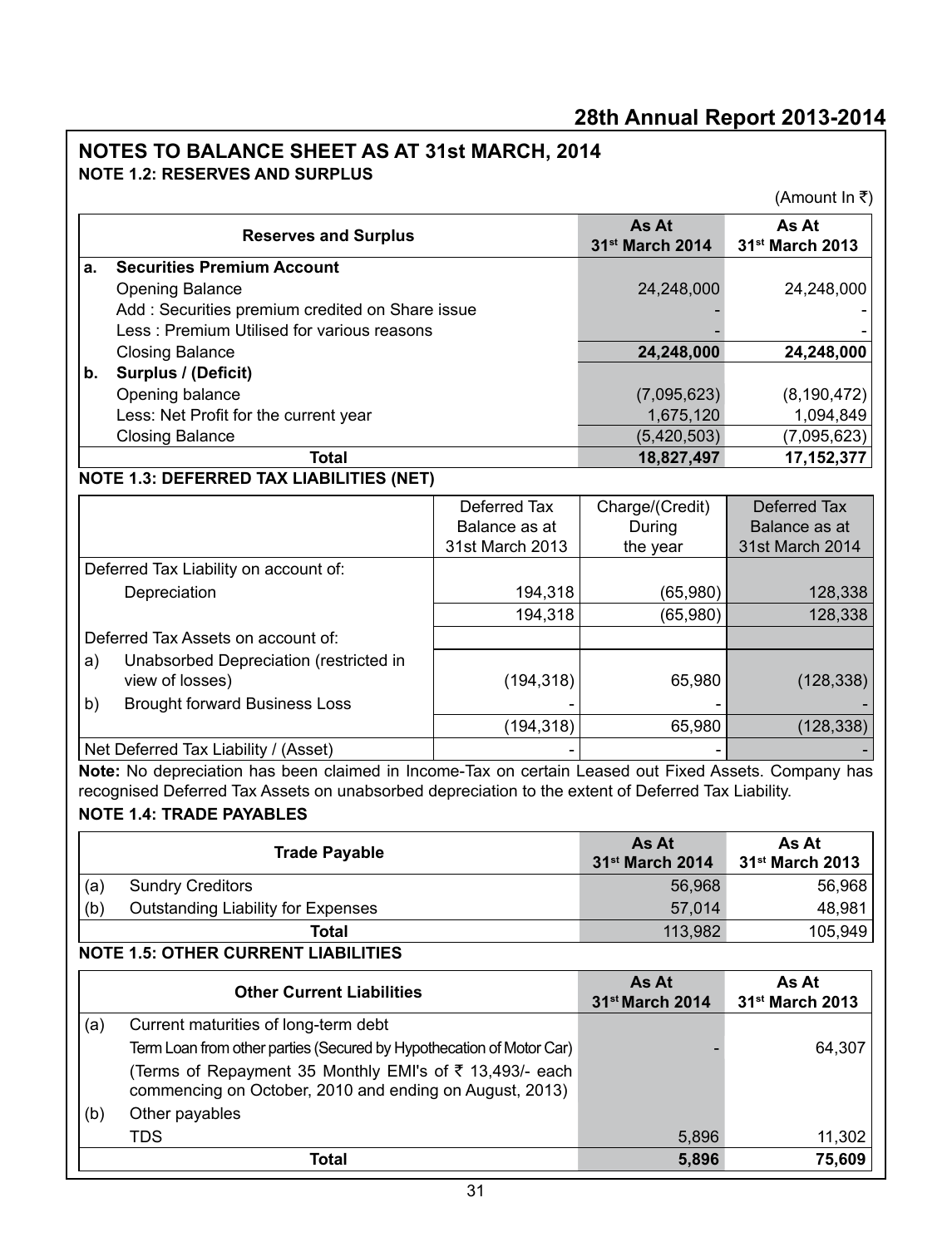

| <b>NOTE 1.7: NON-CURRENT INVESTMENTS</b>                                                                                                                                                       |                                      | (Amount In ₹)                        |
|------------------------------------------------------------------------------------------------------------------------------------------------------------------------------------------------|--------------------------------------|--------------------------------------|
| <b>Non-Current Investments</b>                                                                                                                                                                 | As At<br>31 <sup>st</sup> March 2014 | As At<br>31 <sup>st</sup> March 2013 |
| <b>Other Investments</b>                                                                                                                                                                       |                                      |                                      |
| Investment in Equity Instrument of Joint Venture Company (Unquoted)<br>7,20,098 (Previous year 7,20,098) Fully paid-up Equity Shares<br>of ₹ 10/- each, in Strata Geosystems (India) Pvt. Ltd. | 29,330,880                           | 29,330,880                           |
|                                                                                                                                                                                                | 29,330,880                           | 29,330,880                           |
| Less: Provision for diminution in value of investments                                                                                                                                         |                                      |                                      |
| <b>Total</b>                                                                                                                                                                                   | 29,330,880                           | 29,330,880                           |
| <b>NOTE 1.8: LONG TERM LOANS AND ADVANCES</b>                                                                                                                                                  |                                      |                                      |
| <b>Long Term Loans and Advances</b>                                                                                                                                                            | As At<br>31 <sup>st</sup> March 2014 | As At<br>31 <sup>st</sup> March 2013 |
| a. Security Deposits                                                                                                                                                                           |                                      |                                      |
| Unsecured, considered good                                                                                                                                                                     |                                      |                                      |
| Deposit with Court                                                                                                                                                                             | 192,000                              | 192,000                              |
| Deposit with Sales Tax Authorities                                                                                                                                                             | 50,000                               | 25,000                               |
| <b>Other Deposits</b>                                                                                                                                                                          | 5,250                                | 5,250                                |
|                                                                                                                                                                                                | 247,250                              | 222,250                              |
| <b>Other loans and advances</b><br><u>b.</u>                                                                                                                                                   |                                      |                                      |
| <b>Mat Credit Entitlement</b>                                                                                                                                                                  | 2,695,617                            | 2,248,376                            |
| Income Tax and TDS                                                                                                                                                                             | 218,731                              | 344,928                              |
|                                                                                                                                                                                                | 2,914,348                            | 2,593,304                            |
| <b>Total</b>                                                                                                                                                                                   | 3,161,598                            | 2,815,554                            |
| <b>NOTE 1.9: OTHER NON CURRENT ASSETS</b>                                                                                                                                                      |                                      |                                      |
| <b>Other Non Current Assets</b>                                                                                                                                                                | As At<br>31 <sup>st</sup> March 2014 | As At<br>31 <sup>st</sup> March 2013 |
| Others - Interest Due on Deposits                                                                                                                                                              | 10,916                               | 9,353                                |
| Balances with banks held as Margin Money / Deposits against guarantee                                                                                                                          | 2,000                                | 2,000                                |
| <b>Total</b>                                                                                                                                                                                   | 12,916                               | 11,353                               |
| <b>NOTE 1.10: CASH AND CASH EQUIVALENTS</b>                                                                                                                                                    |                                      |                                      |
| <b>Cash and cash equivalents</b>                                                                                                                                                               | As At<br>31 <sup>st</sup> March 2014 | As At<br>31 <sup>st</sup> March 2013 |
| <b>Balances with banks</b><br>a.                                                                                                                                                               |                                      |                                      |
| In current acccounts                                                                                                                                                                           | 50,103                               | 579,910                              |
| In Fixed Deposit Accounts                                                                                                                                                                      | 950,000                              |                                      |
| Cash on hand<br>b.                                                                                                                                                                             | 52                                   | 9,933                                |

**Total** 1,000,155 589,843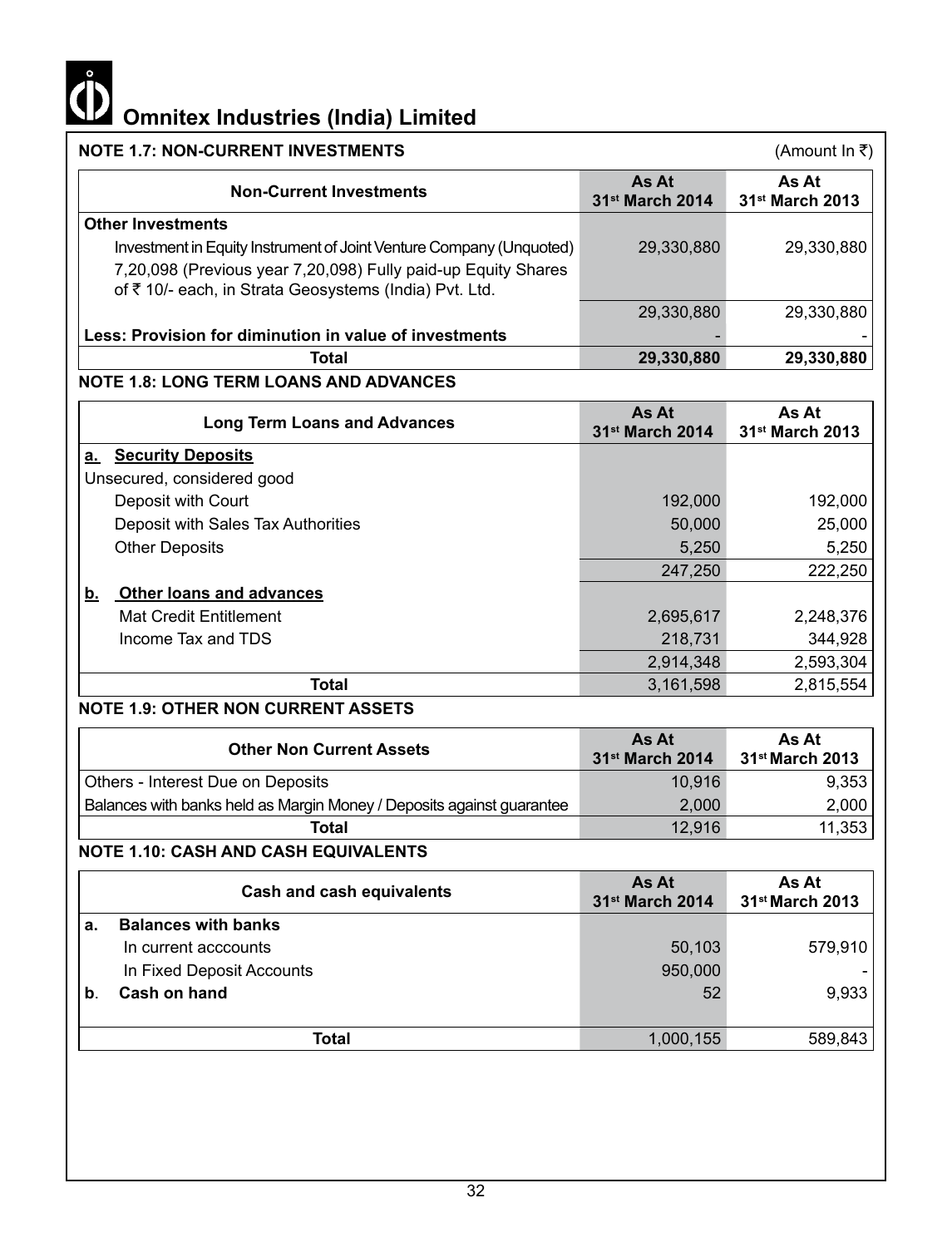| <b>NOTE 1.11: SHORT TERM LOANS AND ADVANCES</b>                                   |                                      | (Amount In ₹)                        |
|-----------------------------------------------------------------------------------|--------------------------------------|--------------------------------------|
| <b>Short-term loans and advances</b>                                              | As At<br>31 <sup>st</sup> March 2014 | As At<br>31st March 2013             |
| Unsecured, considered good                                                        |                                      |                                      |
| Inter-corporate Deposit                                                           | 4,000,000                            | 3,900,000                            |
| <b>Prepaid Expenses</b>                                                           | 14,536                               | 15,597                               |
| Other Receivable                                                                  | 128,282                              | 2,892                                |
| Advances to Suppliers                                                             |                                      | 10,038                               |
| <b>Total</b>                                                                      | 4,142,818                            | 3,928,527                            |
| <b>NOTE 1.12: OTHER CURRENT ASSETS</b>                                            |                                      |                                      |
| <b>Other Current Assets</b>                                                       | As At<br>31 <sup>st</sup> March 2014 | As At<br>31 <sup>st</sup> March 2013 |
| Interest Receivable                                                               | 252,150                              | 94,969                               |
| <b>Total</b>                                                                      | 252,150                              | 94,969                               |
| <b>NOTE 1.13: CONTINGENT LIABILITIES AND COMMITMENTS (Refer Note 3.2)</b>         |                                      |                                      |
| <b>Contingent liabilities and commitments</b><br>(to the extent not provided for) | As At<br>31 <sup>st</sup> March 2014 | As At<br>31 <sup>st</sup> March 2013 |
| <b>Contingent Liabilities (refer note 3.2)</b><br>(a)                             |                                      |                                      |
| (i) Claims against the company not acknowledged as debt                           |                                      |                                      |
| (ii) Guarantees                                                                   | 210,000,000                          | 210,000,000                          |
| (iii) Other money for which the company is contingently liable                    | 1,946,486                            | 1,946,486                            |
|                                                                                   | 211,946,486                          | 211,946,486                          |
| <b>Commitments</b><br>(b)                                                         |                                      |                                      |
| <b>Total</b>                                                                      | 211,946,486                          | 211,946,486                          |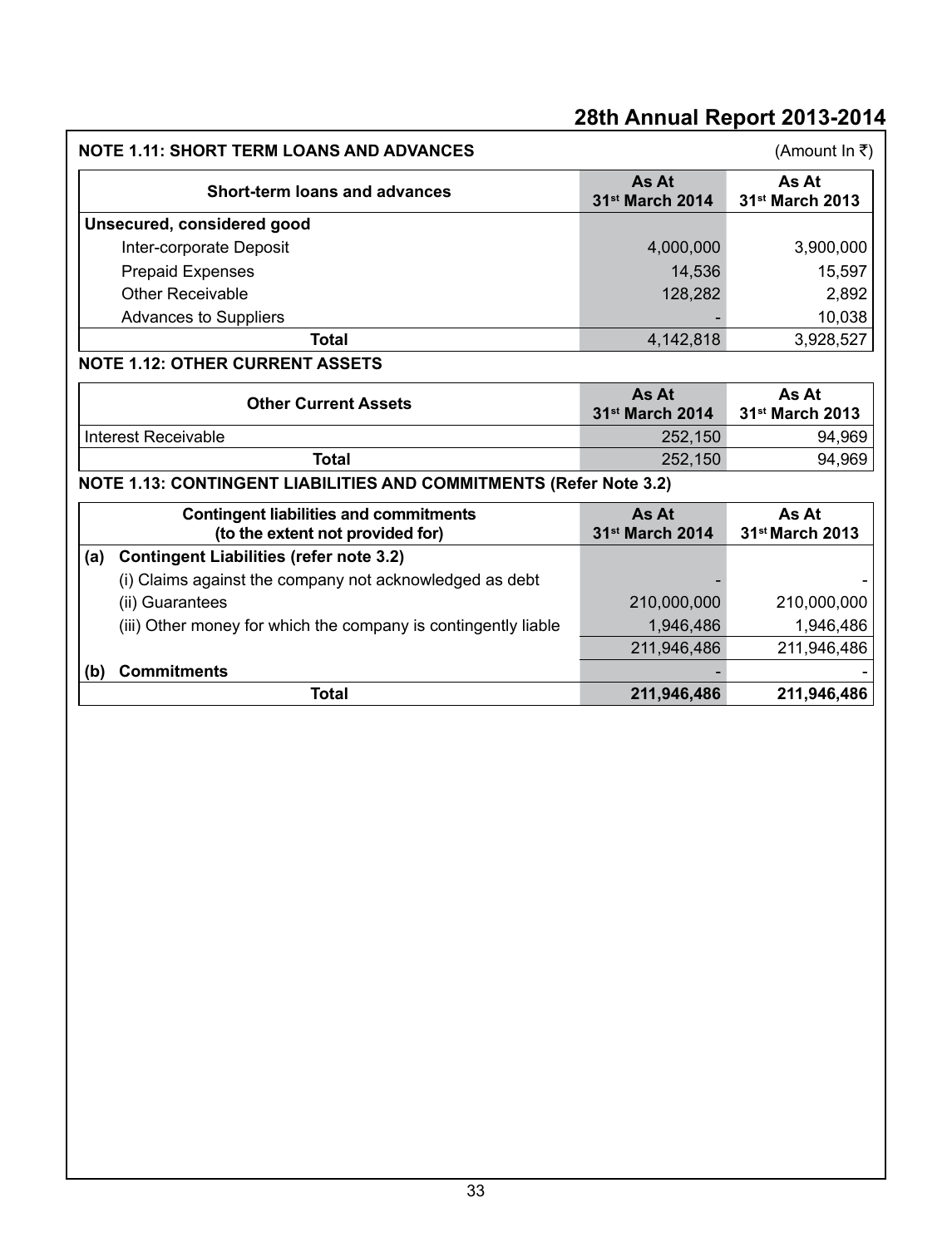|                                              |                                     |                                 | Gross Block-At Cost                                |                                             |                                     |                 | Depreciation   |                                      | Net Block                            |                                      |
|----------------------------------------------|-------------------------------------|---------------------------------|----------------------------------------------------|---------------------------------------------|-------------------------------------|-----------------|----------------|--------------------------------------|--------------------------------------|--------------------------------------|
| Particulars                                  | April 2013<br>As at 1 <sup>st</sup> | during the<br>Additions<br>Year | during the Year<br>Impairment<br><b>Deductions</b> | <b>March 2014</b><br>As at 31 <sup>st</sup> | March 2013<br>Upto 31 <sup>st</sup> | For the<br>Year | Adjustments    | March 2014<br>As at 31 <sup>st</sup> | March 2014<br>As at 31 <sup>st</sup> | March 2013<br>As at 31 <sup>st</sup> |
| Tangible Assets<br>Office Building           | 21,350,044                          |                                 |                                                    | 21,350,044                                  | 1,406,865                           | 348,007         | $\mathbf{I}$   | 1,754,872                            | 19,595,172                           | 19,943,179                           |
| Electrical Installations                     | 424,006                             |                                 |                                                    | 424,006                                     | 55,398                              | 20,139          | $\blacksquare$ | 75,537                               | 348,469                              | 368,608                              |
| Furniture and Fixtures                       | 1,223,252                           |                                 |                                                    | 1,223,252                                   | 210,880                             | 77,432          | $\mathbf{I}$   | 288,312                              | 934,940                              | 1,012,372                            |
| Office and Other Equipments                  | 516,001                             |                                 |                                                    | 516,001                                     | 66,018                              | 24,511          | J.             | 90,529                               | 425,472                              | 449,983                              |
| Vehicles                                     | 1,368,109                           | 1,660,146                       | (701,000)                                          | 2,327,255                                   | 269,442                             | 172,018         | (167,010)      | 274,450                              | 2,052,805                            | 1,098,667                            |
| Total for Tangible Assets                    | 24,881,412                          | 1,660,146                       | (701,000)                                          | 25,840,558                                  | 2,008,603                           | 642,107         | (167,010)      | 2,483,700                            | 23,356,858                           | 22,872,809                           |
| Total for Tangible Assets<br>(Previous year) | 24,881,412                          |                                 |                                                    | 24,881,412                                  | 1,408,543                           | 600,060         |                | 2,008,603                            | 22,872,809                           | 23,472,869                           |
| Intangible Assets                            | $\blacksquare$                      | ٠                               | $\mathbf{I}$                                       | $\blacksquare$                              | $\blacksquare$                      | $\blacksquare$  | $\blacksquare$ | $\blacksquare$                       | $\blacksquare$                       |                                      |
|                                              |                                     | $\blacksquare$                  | ٠                                                  | $\blacksquare$                              | ٠                                   | ٠               | $\blacksquare$ | $\mathbf{I}$                         | ٠                                    |                                      |
| Capital Work in Progress                     |                                     |                                 |                                                    | $\blacksquare$                              |                                     |                 |                |                                      |                                      |                                      |
|                                              |                                     | $\blacksquare$                  | ٠                                                  |                                             |                                     | ٠               | $\blacksquare$ | $\mathbf{I}$                         |                                      |                                      |
| Intangible Assets under<br>Development       |                                     |                                 | ٠                                                  |                                             |                                     |                 | ٠              |                                      |                                      |                                      |
|                                              |                                     | $\blacksquare$                  | $\blacksquare$                                     |                                             | J.                                  | $\blacksquare$  | $\blacksquare$ |                                      |                                      |                                      |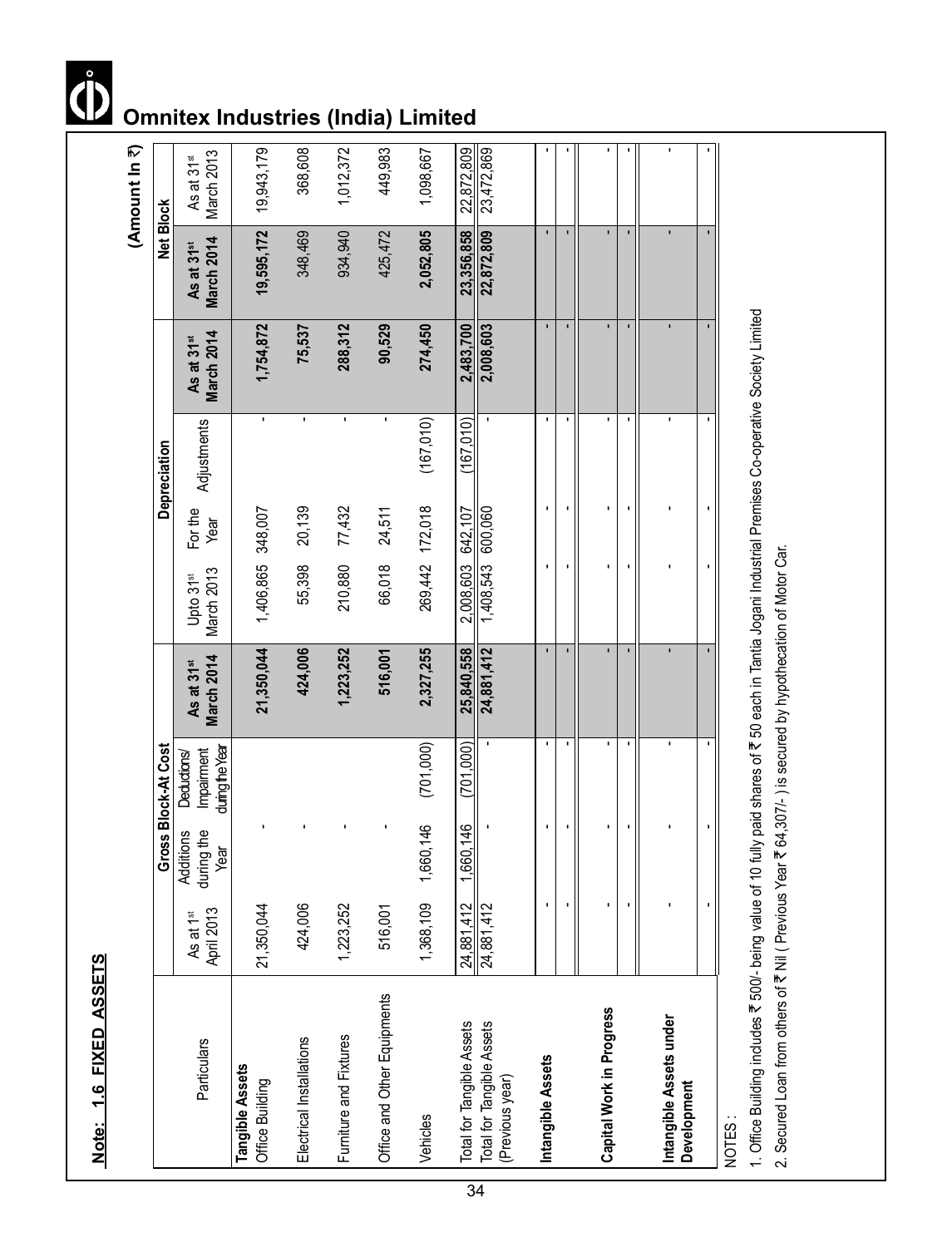| NOTES TO STATEMENT OF PROFIT AND LOSS FOR THE YEAR ENDED MARCH 31,2014<br><b>NOTE 2.1: REVENUE FROM OPERATIONS</b>                                  |                              | (Amount In ₹)                                                        |  |  |  |
|-----------------------------------------------------------------------------------------------------------------------------------------------------|------------------------------|----------------------------------------------------------------------|--|--|--|
| <b>Revenue from operatiaons</b>                                                                                                                     | 31st March 2014              | For the year ended For the year ended<br>31st March 2013             |  |  |  |
| Sale of products<br>Less: Excise duty                                                                                                               | 1,089,573                    | 5,048,984                                                            |  |  |  |
| <b>Total</b>                                                                                                                                        | 1,089,573                    | 5,048,984                                                            |  |  |  |
| <b>NOTE 2.2: OTHER INCOME</b>                                                                                                                       |                              |                                                                      |  |  |  |
| <b>Other Income</b>                                                                                                                                 | 31 <sup>st</sup> March 2014  | For the year ended For the year ended<br>31 <sup>st</sup> March 2013 |  |  |  |
| Interest Income<br>Other non-operating income                                                                                                       | 696,306                      | 480,787                                                              |  |  |  |
| Rent*                                                                                                                                               | 2,472,000                    | 2,472,000                                                            |  |  |  |
| <b>Total</b>                                                                                                                                        | 3,168,306                    | 2,952,787                                                            |  |  |  |
| * Licence Fees received for premises and amenities from Joint Venture Company<br><b>NOTE 2.3: EMPLOYEE BENEFIT EXPENSE</b>                          |                              |                                                                      |  |  |  |
| <b>Employee Benefits Expense</b>                                                                                                                    | 31 <sup>st</sup> March 2014  | For the year ended For the year ended<br>31 <sup>st</sup> March 2013 |  |  |  |
| Salaries and Wages                                                                                                                                  | 150,000                      | 132,500                                                              |  |  |  |
| <b>Total</b>                                                                                                                                        | 150,000                      | 132,500                                                              |  |  |  |
| <b>NOTE 2.4: FINANCE COSTS</b>                                                                                                                      |                              |                                                                      |  |  |  |
| <b>Finance costs</b>                                                                                                                                | 31st March 2014              | For the year ended For the year ended<br>31st March 2013             |  |  |  |
| Interest expense                                                                                                                                    | 1,674                        | 14,945                                                               |  |  |  |
| <b>Total</b>                                                                                                                                        | 1,674                        | 14,945                                                               |  |  |  |
| <b>NOTE 2.5: OTHER EXPENSES</b>                                                                                                                     |                              |                                                                      |  |  |  |
|                                                                                                                                                     |                              | For the year ended For the year ended                                |  |  |  |
| <b>Other expenses</b>                                                                                                                               | 31st March 2014              | 31st March 2013                                                      |  |  |  |
| Repairs to Building                                                                                                                                 | 139,604                      | 130,181                                                              |  |  |  |
| Repairs to others                                                                                                                                   | 66,900                       | 45,193                                                               |  |  |  |
| Insurance                                                                                                                                           | 27,133                       | 22,218                                                               |  |  |  |
| Rates and Taxes                                                                                                                                     | 10,150                       | 11,479                                                               |  |  |  |
| <b>Travelling and Conveyance</b>                                                                                                                    | 22,934                       | 29,072                                                               |  |  |  |
| <b>Communication Expenses</b>                                                                                                                       | 16,585                       | 16,041                                                               |  |  |  |
| Legal and Professional Expenses                                                                                                                     | 183,056                      | 238,037                                                              |  |  |  |
| <b>Printing and Stationery</b>                                                                                                                      | 31,422<br>34,007             | 27,820<br>29,609                                                     |  |  |  |
| <b>Advertisement Expenses</b><br><b>Director's Sitting Fees</b>                                                                                     | 30,000                       | 30,000                                                               |  |  |  |
| Payments to the auditor                                                                                                                             |                              |                                                                      |  |  |  |
| a. for statutory audit matters                                                                                                                      | 30,000                       | 30,000                                                               |  |  |  |
| b. for tax audit                                                                                                                                    |                              |                                                                      |  |  |  |
| c. for other services - Limited Review Fees                                                                                                         | 15,000                       | 15,000                                                               |  |  |  |
| d. for reimbursement of expenses (incl Service Tax)                                                                                                 | 5,562                        | 5,562                                                                |  |  |  |
| Miscellaneous Expenses                                                                                                                              | 46,549                       | 38,326                                                               |  |  |  |
| <b>Bank Charges</b>                                                                                                                                 | 15,512                       | 1,926                                                                |  |  |  |
| <b>Total</b>                                                                                                                                        |                              | 670,464                                                              |  |  |  |
| 674,414                                                                                                                                             |                              |                                                                      |  |  |  |
|                                                                                                                                                     |                              |                                                                      |  |  |  |
| Disclosure pertaining to Accounting Standard 18 'Related Party Disclosures' (Refer Note 5 of 3.2 for list of related parties)<br><b>Particulars</b> |                              | For the year ended For the year ended                                |  |  |  |
| 1. Licence Fees Received for Use of Premises and amenities from Joint Venture Company                                                               | 31st March 2014<br>2,472,000 | 31st March 2013<br>2,472,000                                         |  |  |  |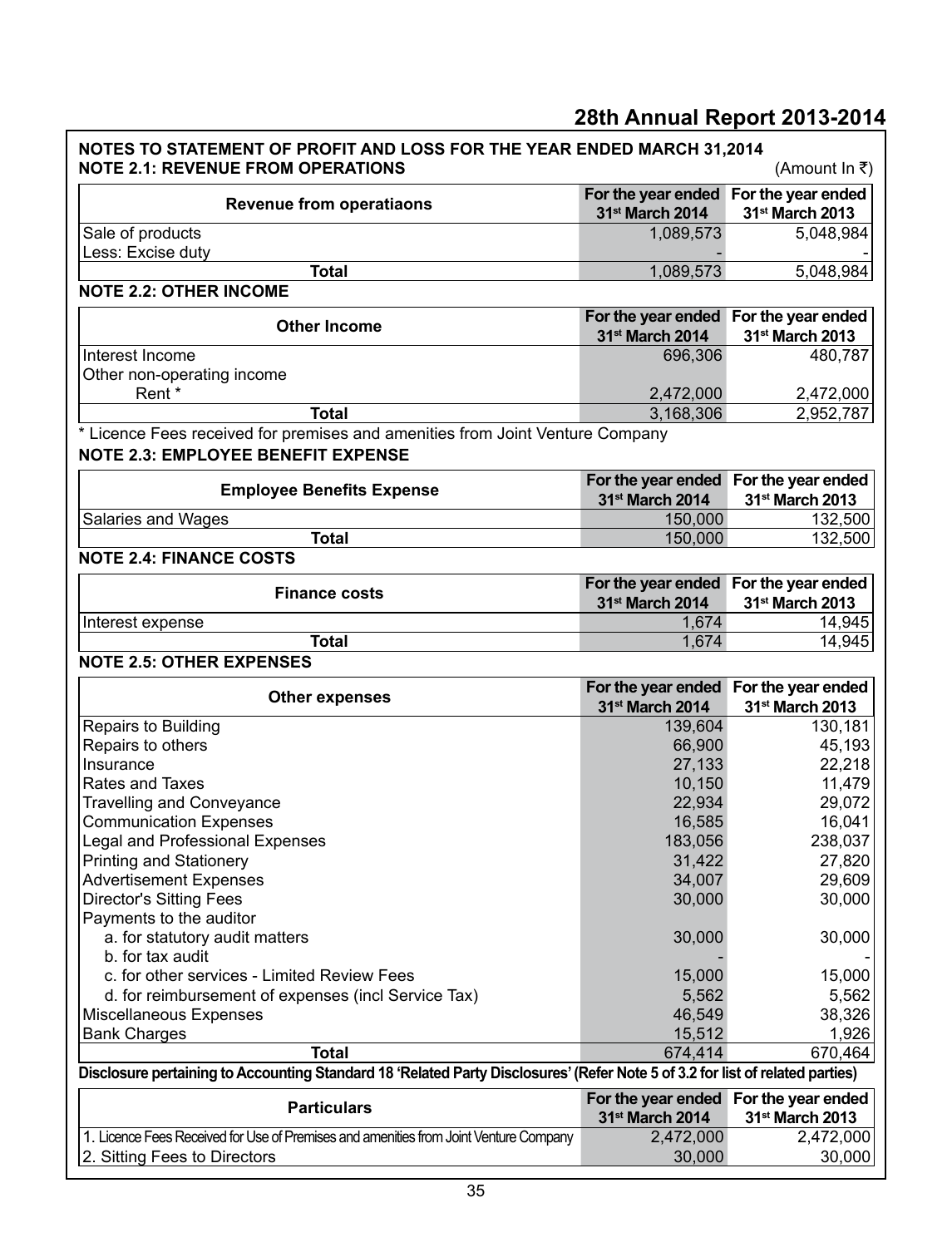

## **Cash Flow Statement for the year ended 31 March, 2014**

| " "Calonioni ivi" ino your                                      | For the year ended |                             |                                       |             |  |
|-----------------------------------------------------------------|--------------------|-----------------------------|---------------------------------------|-------------|--|
| <b>Particulars</b>                                              |                    | 31 <sup>st</sup> March 2014 | For the year ended<br>31st March 2013 |             |  |
|                                                                 | ₹                  | ₹                           | ₹                                     | ₹           |  |
| A. Cash flow from operating activities                          |                    |                             |                                       |             |  |
| Net Profit / (Loss) before extraordinary items and tax          |                    | 1,518,685                   |                                       | 1,563,827   |  |
| Adjustments for:                                                |                    |                             |                                       |             |  |
| Depreciation and amortisation                                   | 642,107            |                             | 600,060                               |             |  |
| (Profit) / loss on sale / write off of assets                   | 183,990            |                             |                                       |             |  |
| Finance costs                                                   | 1,674              |                             | 14,945                                |             |  |
| Interest income                                                 | (696, 306)         |                             | (480, 787)                            |             |  |
| Rental income from investment properties                        | (2,472,000)        |                             | (2,472,000)                           |             |  |
|                                                                 |                    | (2,340,535)                 |                                       | (2,337,782) |  |
| Operating profit / (loss) before working capital changes        |                    | (821, 850)                  |                                       | (773, 955)  |  |
| Changes in working capital:                                     |                    |                             |                                       |             |  |
| Adjustments for (increase) / decrease in operating assets:      |                    |                             |                                       |             |  |
| Trade receivables                                               |                    |                             |                                       |             |  |
| Short-term loans and advances                                   |                    |                             |                                       |             |  |
|                                                                 | (114, 291)         |                             | (13, 898)                             |             |  |
| Long-term loans and advances                                    | (472, 241)         |                             | 170,991                               |             |  |
| Other current assets                                            |                    |                             |                                       |             |  |
| Other non-current assets                                        | (1, 563)           |                             | (1, 563)                              |             |  |
| Adjustments for increase/(decrease) in operating liabilities:   |                    |                             |                                       |             |  |
| Trade payables                                                  | 8,033              |                             | (59, 400)                             |             |  |
| Other current liabilities                                       | (69, 713)          |                             | (80, 684)                             |             |  |
| Other long-term liabilities                                     |                    |                             | (65, 791)                             |             |  |
|                                                                 |                    | (649, 775)                  |                                       | (50, 345)   |  |
|                                                                 |                    | (1,471,625)                 |                                       | (824, 300)  |  |
| Cash flow from extraordinary items                              |                    |                             |                                       |             |  |
| Cash generated from operations                                  |                    | (1,471,625)                 |                                       | (824, 300)  |  |
| Net income tax (paid) / refunds                                 |                    |                             |                                       |             |  |
| Net cash flow from / (used in) operating activities (A)         |                    | (1,471,625)                 |                                       | (824, 300)  |  |
| B. Cash flow from investing activities                          |                    |                             |                                       |             |  |
| Capital expenditure on fixed assets, including capital advances | (1,660,146)        |                             |                                       |             |  |
| Proceeds from sale of fixed assets                              | 350,000            |                             |                                       |             |  |
| Inter-corporate deposits (net)                                  | (100, 000)         |                             | (2,200,000)                           |             |  |
| Purchase of long-term investments                               |                    |                             |                                       |             |  |
| - Joint ventures                                                |                    |                             |                                       |             |  |
|                                                                 |                    |                             |                                       |             |  |
| Interest received                                               |                    |                             |                                       |             |  |
| - Others                                                        | 539,125            |                             | 633,102                               |             |  |
| Rental income from operating leases                             | 2,472,000          |                             | 2,472,000                             |             |  |
| Amounts received from LLPs                                      |                    | 1,600,979                   |                                       | 905,102     |  |
| Cash flow from extraordinary items                              |                    |                             |                                       |             |  |
| Net income tax (paid) / refunds                                 |                    | (282, 632)                  |                                       | 477,745     |  |
| Net cash flow from / (used in) investing activities (B)         |                    | 1,883,611                   |                                       | 427,357     |  |
| C. Cash flow from financing activities                          |                    |                             |                                       |             |  |
| Finance cost                                                    | (1,674)            |                             | (14, 945)                             |             |  |
|                                                                 |                    | (1,674)                     |                                       | (14, 945)   |  |
| Cash flow from extraordinary items                              |                    |                             |                                       |             |  |
| Net cash flow from / (used in) financing activities (C)         |                    | (1,674)                     |                                       | (14, 945)   |  |
|                                                                 |                    |                             |                                       |             |  |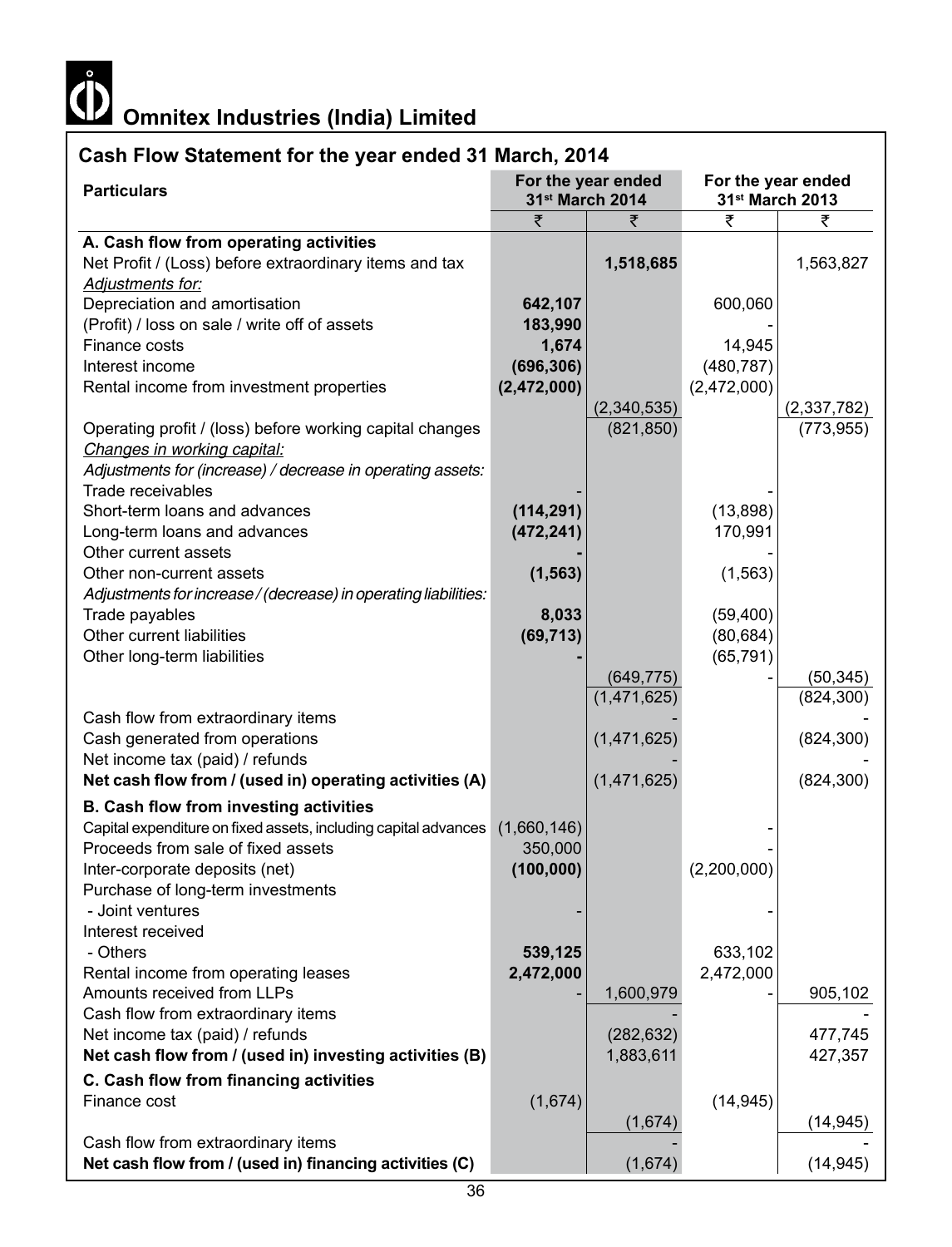| <b>Particulars</b>                                                | For the year ended<br>31 <sup>st</sup> March 2014 |           | For the year ended<br>31 <sup>st</sup> March 2013 |            |
|-------------------------------------------------------------------|---------------------------------------------------|-----------|---------------------------------------------------|------------|
|                                                                   | ₹                                                 | ₹         | ₹                                                 | ₹          |
| Net increase / (decrease) in Cash and cash<br>equivalents (A+B+C) |                                                   | 410,312   |                                                   | (411, 888) |
| Cash and cash equivalents at the beginning of the year            |                                                   | 589,843   |                                                   | 1,001,731  |
| Cash and cash equivalents at the end of the year                  |                                                   | 1,000,155 |                                                   | 589,843    |
| Reconciliation of Cash and cash equivalents with                  |                                                   |           |                                                   |            |
| the Balance Sheet:                                                |                                                   |           |                                                   |            |
| Cash and cash equivalents as per Balance Sheet                    |                                                   | 1,000,155 |                                                   | 589,843    |
| (Refer Note 1.10)                                                 |                                                   |           |                                                   |            |
| Less: Bank balances not considered as Cash and cash               |                                                   |           |                                                   |            |
| equivalents as defined in AS 3 Cash Flow Statements               |                                                   |           |                                                   |            |
| Net Cash and cash equivalents (as defined in AS 3                 |                                                   | 1,000,155 |                                                   | 589,843    |
| Cash Flow Statements)                                             |                                                   |           |                                                   |            |
| Cash and cash equivalents at the end of the year *                |                                                   | 1,000,155 |                                                   | 589,843    |
| * Comprises:                                                      |                                                   |           |                                                   |            |
| (a) Cash on hand                                                  |                                                   | 52        |                                                   | 9,933      |
| (b) Cheques, drafts on hand                                       |                                                   |           |                                                   |            |
| (c) Balances with banks                                           |                                                   |           |                                                   |            |
| In Deposit accounts                                               |                                                   | 950,000   |                                                   |            |
| In current accounts                                               |                                                   | 50,103    |                                                   | 579,910    |
|                                                                   |                                                   | 1,000,155 |                                                   | 589,843    |

#### **Notes:**

- (i) The Cash Flow Statement reflects the combined cash flows pertaining to continuing and discounting operations.
- (ii) These earmarked account balances with banks can be utilised only for the specific identified purposes.

#### **See accompanying notes forming part of the financial statements**

| As per our report of even date                                                            | For and on behalf of Board of Directors            |                                                           |  |
|-------------------------------------------------------------------------------------------|----------------------------------------------------|-----------------------------------------------------------|--|
| <b>Tembey &amp; Mhatre</b><br><b>Chartered Accountants</b><br>FR. No. 116359W             | <b>Amit R Dalmia</b><br>Chairman<br>(DIN 00210919) | <b>Durgaprasad S Sabnis</b><br>Director<br>(DIN 06607953) |  |
| (Shrikant B. Tembey)<br>Partner<br>M.No. 033787<br>Place: Mumbai<br>Dated: 30th May, 2014 | J Ramakrishnan<br>Director<br>(DIN 02598332)       |                                                           |  |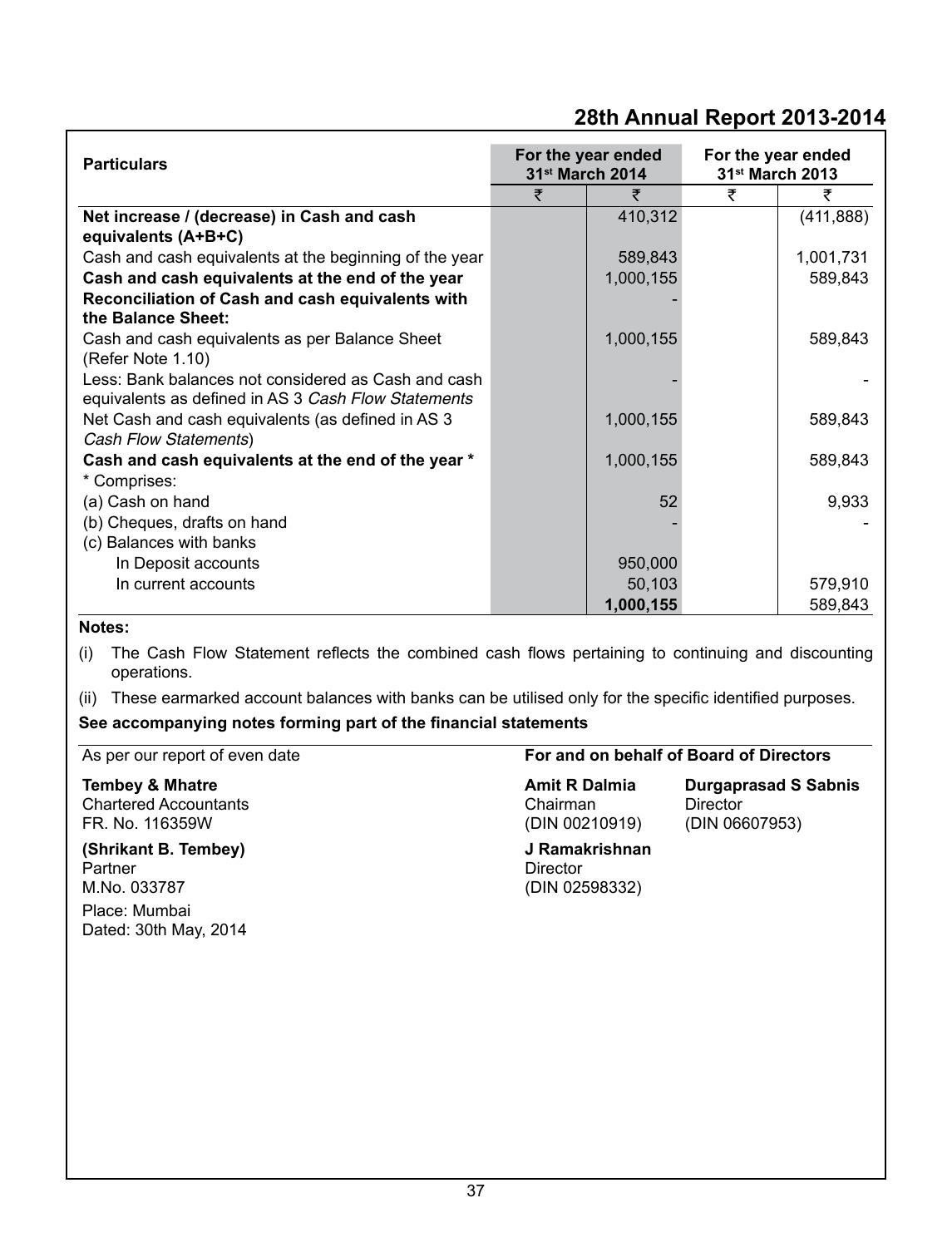#### **NOTE – "3.1"**

#### **FORMING PART OF THE ACCOUNTS FOR THE YEAR ENDED 31ST MARCH, 2014**

#### **STATEMENT OF SIGNIFICANT ACCOUNTING POLICIES**

#### **1. Basis of Accounting:**

The financial statements have been prepared on the basis of historical costs under the accrual system of accounting and applicable Accounting Standards notified by the Companies (Accounting Standards) Rules, 2006 and are in accordance with the requirements of the Companies Act, 1956.

#### **2. Valuation of Inventories:**

Inventories are valued at Lower of Cost and Net Realisable Value. Cost comprises all cost of purchase, cost of conversion and other costs incurred in bringing the inventories to their present location and condition. The cost is arrived at on First In First Out (FIFO) basis. Due allowance is estimated and made for defective and obsolete items, wherever considered necessary.

#### **3. Investments:**

Investments, being long term, are stated at cost; where there is a decline, other than temporary, the resultant reduction in carrying amount is charged to the Profit and Loss Statement.

#### **4. Valuation of Fixed Assets:**

- a. All the Fixed Assets are capitalised at cost (Net of refundable duties) inclusive of all expenses relating to the acquisition and installation of fixed assets and include borrowing costs attributable to such assets, upto the date the asset is put to use.
- b. Fixed Assets except Freehold Land are valued at cost less depreciation. Freehold Land is shown at its Original Cost.
- c. Impairment Loss is provided to the extent the carrying amount of assets exceeds their recoverable amount. Recoverable amount is the higher of an asset's net selling price and its value in use. Value in use is the present value of estimated future cash flows expected to arise from the continuing use of an asset and from its disposal at the end of its useful life. Net selling price is the amount obtainable from the sale of an asset in an arm's length transaction between knowledgeable, willing parties, less the costs of disposal.

#### **5. Borrowing Costs:**

Borrowing costs that are attributable to the acquisition or construction of qualifying assets are capitalised as part of the cost of such assets. A qualifying asset is one that necessarily takes substantial period of time to get ready for intended use. All other borrowing costs are charged to the Profit and Loss Account in the year in which they are incurred.

#### **6. Depreciation:**

- a. Except for items on which 100% depreciation rates are applicable, depreciation is provided on Straight Line Method on *pro-rata* basis as under:
	- i. In respect of the items of Fixed Assets existing on the date on which the amended Schedule XIV came into force:

The specified period of the life of the asset is recomputed by applying to the original cost, the revised rate of depreciation as prescribed in Schedule XIV of the Companies Act, 1956. Thereafter, depreciation charge is calculated by allocating the unamortized value of the asset over the remaining part of the recomputed specified period. For calculating remaining part of the recomputed specified period, only completed years of useful life of the existing assets have been taken into account and fraction of the useful life already expired has been ignored.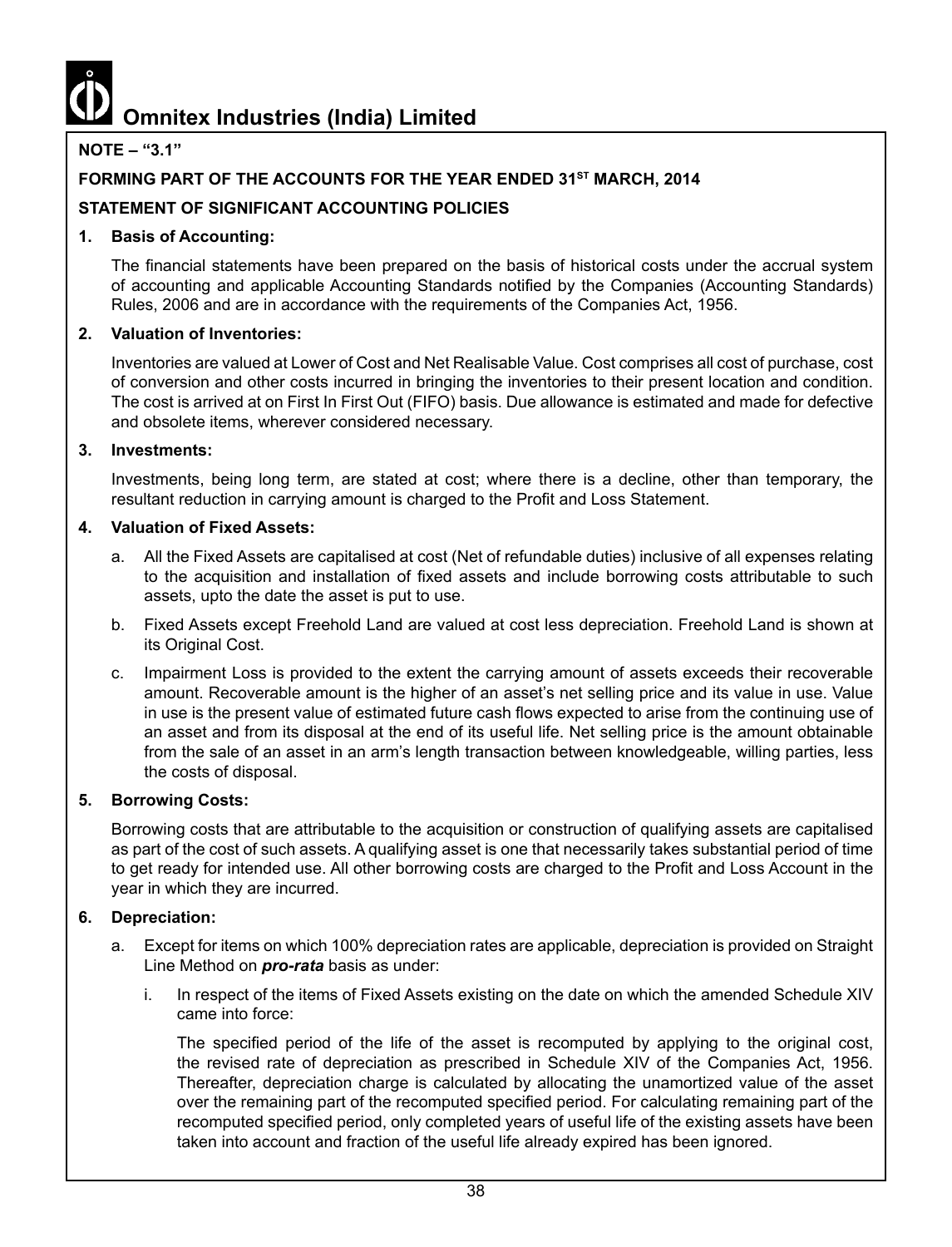- ii. In respect of other items of Fixed Assets:
	- Depreciation is provided at the rates as prescribed in Schedule XIV of the Companies Act, 1956.
- b. While applying the revised rates as per Schedule XIV of the Companies Act, 1956, continuous process plants as defined therein have been taken on technical assessment and depreciation is provided accordingly.

#### **7. Foreign Currency Transactions:**

- a. Foreign currency transactions are recorded at the conversion rates prevailing on the date of transactions.
- b. The exchange differences arising on the settlement of transactions are recognised as the gains or losses in the period in which they arise.
- c. Monetary assets and liabilities in foreign currency, which are outstanding at the year-end, are translated at the year-end closing exchange rate and the resultant exchange differences are recognized in the Profit and Loss Statement.

#### **8. Revenue Recognition**:

Revenue from sale of goods is recognized when the significant risks and rewards of ownership of goods are passed to the buyer. Dividends are recorded when the right to receive payment is established. Interest Income is recognized on time proportion basis. Rent and service receipts are accounted for on accrual basis in term of agreement with parties except in cases where ultimate collection is considered doubtful.

#### **9. Employee Benefits:**

- a. The Company's Contribution in respect of Provident Fund is charged to the Profit and Loss Statement;
- b. Provision for Gratuity to employees and Leave Encashment are charged to the Profit and Loss Statement on the basis of actuarial valuation.

#### **10. Leases:**

- a. Assets Leased out are charged to depreciation as per Accounting Standard 6 issued by the Institute of Chartered Accountants of India.
- b. Lease Income is recognized in Profit and Loss Statement on accrual basis.

#### **11. Taxation:**

- a. In accordance with Accounting Standard 22 Accounting for Taxes on Income (AS-22), notified by the Companies (Accounting Standards) Rules, 2006, the deferred tax for timing differences is accounted for using the tax rates and laws that have been enacted or substantively enacted by the balance sheet date.
- b. Deferred tax assets arising from timing differences are recognised only on consideration of prudence.

#### **12. Provisions, Contingent Liabilities and Contingent Assets**

A provision is recognized when the Company has a present obligation as a result of a past event and it is probable that an outflow of resources embodying economic benefits would be required to settle the obligation, and in respect of which a reliable estimate can be made. Provisions are not discounted to their present value and are determined based on best estimates required to settle the obligation at the balance sheet date. Provisions are reviewed at each balance sheet date and are adjusted to reflect the current best estimation. A contingent liability is disclosed if the possibility of an outflow of resources embodying the economic benefits is remote or a reliable estimate of the amount of obligation cannot be made.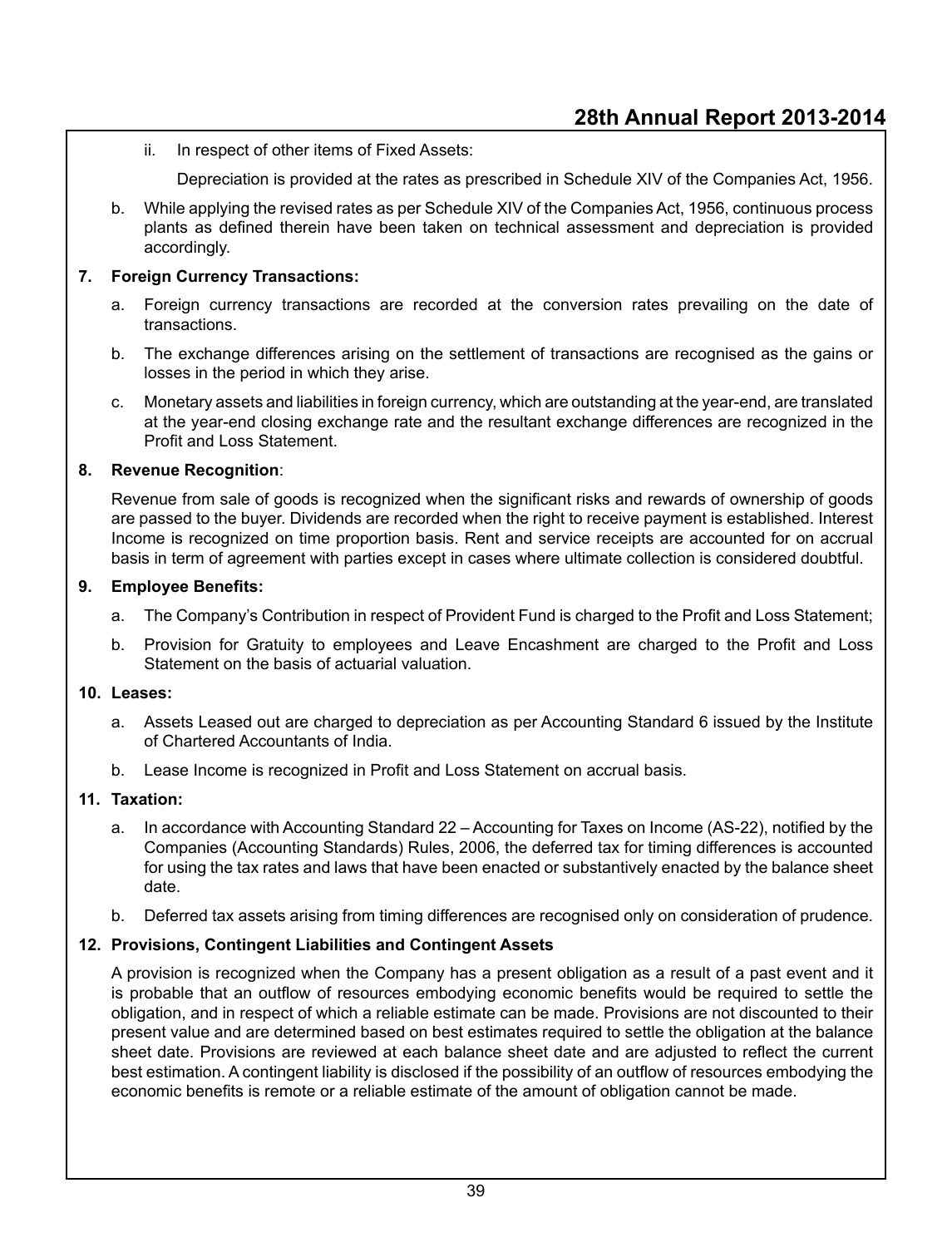**NOTE – "3.2"**

#### FORMING PART OF THE ACCOUNTS FOR THE YEAR ENDED 31<sup>ST</sup> MARCH, 2014 **NOTES ANNEXED TO AND FORMING PART OF THE ACCOUNTS**

|     |    |                                                                                                             | 2013-14       | 2012-13       |
|-----|----|-------------------------------------------------------------------------------------------------------------|---------------|---------------|
|     |    |                                                                                                             | ₹             | ₹             |
|     |    |                                                                                                             |               |               |
| l1. | A. | Contingent Liabilities not provided for in respect of:                                                      |               |               |
|     |    | Liability in respect of a award of the Labour Court which has been                                          | 192,000       | 192,000       |
|     |    |                                                                                                             |               |               |
|     |    | deposited in court pending disposal of the case                                                             |               |               |
|     | В. | Corporate guarantees given by the Company to ICICI Bank Ltd., for                                           | 210,000,000   | 210,000,000   |
|     |    | securing credit facilities given by the said bank to the Joint Venture                                      |               |               |
|     |    | Company namely Strata Geosystems (India) Private Limited.                                                   |               |               |
|     |    |                                                                                                             |               |               |
|     |    | (Refer Note 2 below)                                                                                        |               |               |
|     |    | C. The Joint Commissioner, Central Excise & Customs, Daman                                                  | 1,754,486     | 1,754,486     |
|     |    |                                                                                                             | (interest not |               |
|     |    | vide order dated 10 <sup>th</sup> January, 2008 ordered the Company to pay                                  |               | (interest not |
|     |    | a demand of $\bar{\tau}$ 8,77,243/- on account of cenvat credit availed on                                  | quantifiable) | quantifiable) |
|     |    | certain fixed assets which were disposed off during 2005-06.                                                |               |               |
|     |    | The Joint Commissioner has also ordered the Company to pay                                                  |               |               |
|     |    | interest thereon. The Joint Commissioner has also levied penalty                                            |               |               |
|     |    | of $\bar{\tau}$ 8,77,243/- on the Company. The Company had disputed the                                     |               |               |
|     |    | above and an appeal was filed against the above order, which has                                            |               |               |
|     |    | been disposed off in favour of the Company during 2008-09. The                                              |               |               |
|     |    | Department went in appeal against the above after the time-limit and                                        |               |               |
|     |    | the appeal has now been admitted                                                                            |               |               |
| 2.  |    | The Joint Venture Company, viz. Strata Geosystems (India) Private Limited has secured credit facilities     |               |               |
|     |    | with ICICI Bank Limited to the tune of ₹ 21 Crores. The Company has issued corporate guarantees of ₹        |               |               |
|     |    | 21.00 Crores during 2011-12 to ICICI Bank Ltd to secure the above credit facilities sanctioned to the Joint |               |               |
|     |    |                                                                                                             |               |               |

Venture Company referred above . The said quarantees are within the limit of  $\bar{\tau}$  25 Crores approved by the shareholders of the Company under section 372-A of the Companies Act, 1956 vide postal ballot notice dated May 26, 2008. The above guarantees are secured by deposit of title deeds of Unit No 317 & 319 at Tantia Jogani Industrial Premises, J. R. Boricha Marg, Lower Parel, Mumbai.

The above facilities are also secured by the personal guarantee of one of the erstwhile Directors of the Company.

3. Apart from the limited trading activities, the management has also leased out part of the Mumbai office premises at Tantia Jogani Industrial Premises, J. R. Boricha Marg, Lower Parel, Mumbai – 11.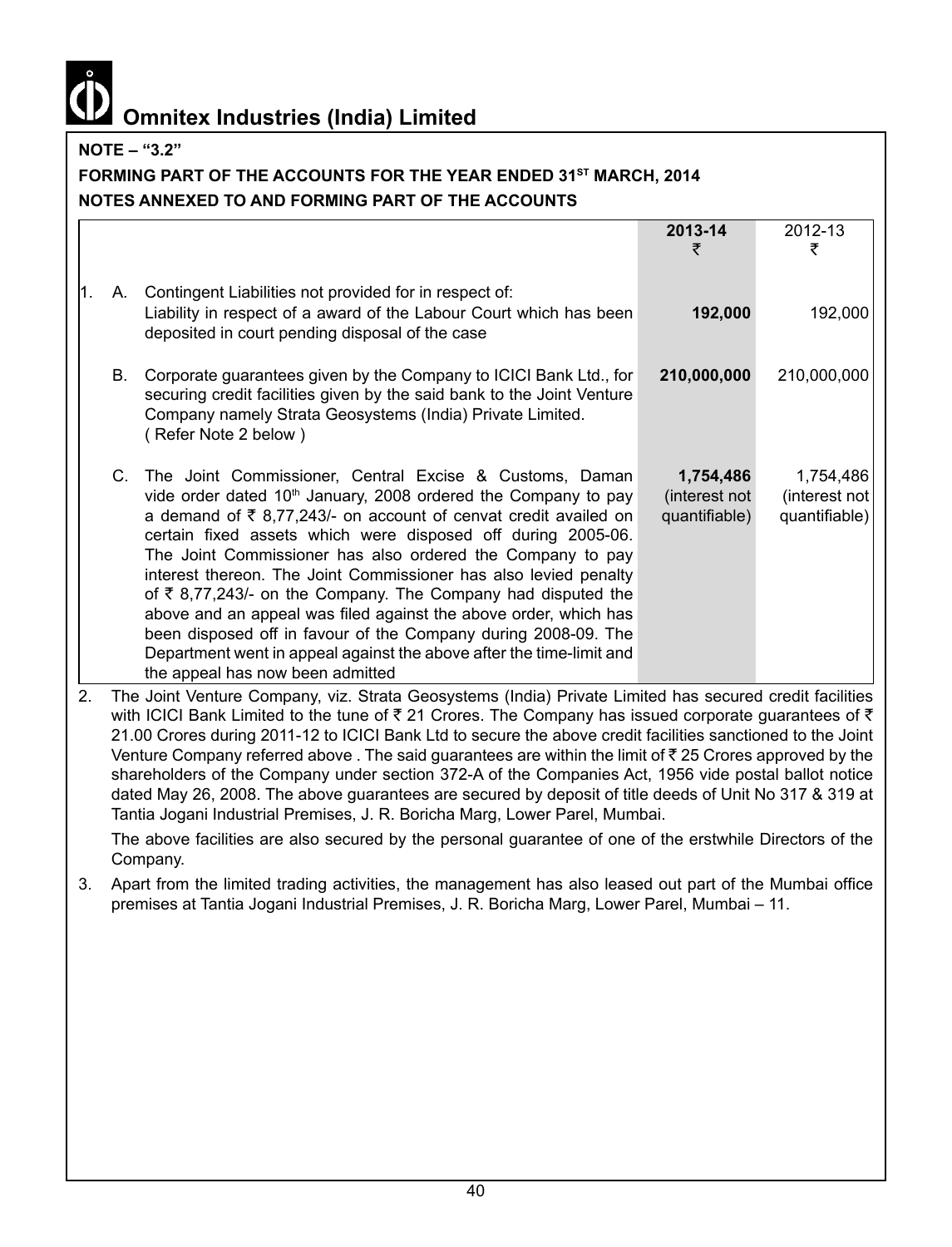|      |                                                                                                    |            |           | 2013-14<br>₹ |     | 2012-13<br>₹ |            |
|------|----------------------------------------------------------------------------------------------------|------------|-----------|--------------|-----|--------------|------------|
|      | C.I.F. Value of Imports:                                                                           |            |           |              |     |              |            |
|      | a. Raw Materials                                                                                   |            |           | <b>Nil</b>   |     | Nil          |            |
|      | b. Components and Spare-parts                                                                      |            |           | <b>Nil</b>   |     | Nil          |            |
|      | c. Capital Goods                                                                                   |            |           | <b>Nil</b>   |     | Nil          |            |
| Ш.   | Expenditure in Foreign Currency on account of                                                      |            |           |              |     |              |            |
|      | Royalty<br>a)                                                                                      |            |           | <b>Nil</b>   |     | Nil          |            |
|      | Knowhow<br>b)                                                                                      |            |           | <b>Nil</b>   |     | Nil          |            |
|      | <b>Professional and Consultation Fees</b><br>C)                                                    |            |           | <b>Nil</b>   |     | Nil          |            |
|      | Interest<br>d)                                                                                     |            |           | <b>Nil</b>   |     | Nil          |            |
|      | <b>Other Matters</b><br>e)                                                                         |            |           | <b>Nil</b>   |     | Nil          |            |
| III. | Value of Raw Materials, Spare Parts and Components consumed during the financial year              |            |           |              |     |              |            |
|      |                                                                                                    |            | 2013-14   |              |     | 2012-13      |            |
|      |                                                                                                    | $\%$       | Value (₹) |              | %   | Value (₹)    |            |
|      | Imported                                                                                           | <b>Nil</b> |           | <b>Nil</b>   | Nil |              | <b>Nil</b> |
|      | Indigenous                                                                                         | <b>Nil</b> |           | <b>Nil</b>   | Nil |              | Nil        |
|      |                                                                                                    | <b>Nil</b> |           | <b>Nil</b>   | Nil |              | Nil        |
|      |                                                                                                    |            |           | 2013-14      |     | 2012-13      |            |
|      | IV. $ a\rangle$<br>amount remitted during the year in foreign currencies on<br>account of dividend |            |           | <b>Nil</b>   |     | Nil          |            |
|      | Total Number of Non-Resident Share Holders<br>b)                                                   |            |           | 8            |     | 4            |            |
|      | Total Number of Shares Held by Non-Resident Share<br>C)                                            |            |           | <b>Nil</b>   |     | Nil          |            |
|      | Holders on which Dividend is due                                                                   |            |           |              |     |              |            |
| V.   | Earnings in Foreign Exchange                                                                       |            |           |              |     |              |            |
|      | Export of Goods calculated on FOB Basis<br>a)                                                      |            |           | <b>Nil</b>   |     | Nil          |            |
|      | Royalty, Knowhow, Professional and Consultation Fees<br>b)                                         |            |           | <b>Nil</b>   |     | Nil          |            |
|      | Interest and Dividend<br>C)                                                                        |            |           | <b>Nil</b>   |     | Nil          |            |
|      | d)<br>Other Income                                                                                 |            |           | <b>Nil</b>   |     | Nil          |            |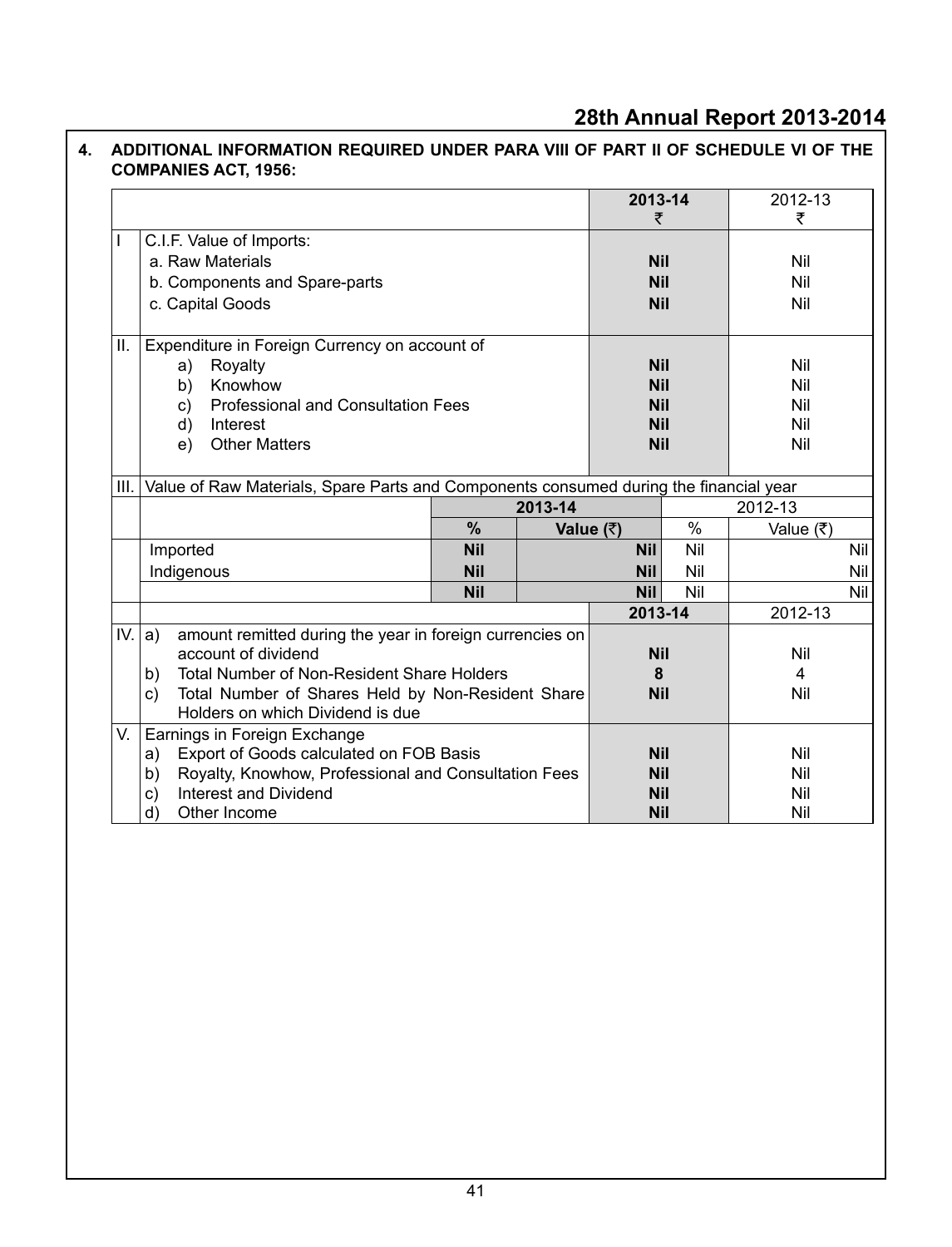

#### **5. Related Party Transactions**

#### **a. List of Related Parties and Nature of Relationship**

| List of related parties                | <b>Related Entity</b>                     | <b>Nature of Relationship</b>    |
|----------------------------------------|-------------------------------------------|----------------------------------|
| Mr. Amit R Dalmia                      | Creative Global Services Pvt. Ltd.        | <b>Director</b>                  |
| Chairman                               | Viaton Energy Pvt. Ltd.                   | Director                         |
|                                        | Viaton Infrastructure Pyt. Ltd.           | Director                         |
|                                        | Encompass Designs India Private Limited   | Director & Member                |
|                                        | Talenttuble Entertainment Private Limited | Director                         |
|                                        | 21 Trends India Private Limited           | Member                           |
| Mr. Durgaprasad S Sabnis               | Lex Firmus                                | Proprietor                       |
| <b>Director</b>                        | Unisource Legal Associates                | Partner                          |
| Mr. J Ramakrishnan<br><b>Director</b>  | Strata Geosystems (India) Pvt. Ltd.       | <b>GM Finance &amp; Taxation</b> |
| Strata Geosystems (India)<br>Pvt. Ltd. | Strata Geosystems (India) Pvt. Ltd.       | Joint Venture Company            |

#### **b. Transactions with M/s. Strata Geosystems (India) Private Limited:**

| <b>Transaction</b>                                                    | Opening<br><b>Balance</b><br>as at<br>1 <sup>st</sup> April 2013 | <b>Amount</b><br><b>Invested</b><br><b>During</b><br>the year | Amount<br>dis-invested<br>during<br>the year     | <b>Closing</b><br><b>Balance</b><br>As at<br>31 <sup>st</sup> March 2014 |
|-----------------------------------------------------------------------|------------------------------------------------------------------|---------------------------------------------------------------|--------------------------------------------------|--------------------------------------------------------------------------|
| Investments in                                                        | 29,330,880                                                       | Nil<br>Nil                                                    |                                                  | 29,330,880                                                               |
| Share Capital                                                         | (29,330,880)                                                     | (Nil)<br>(Nil)                                                |                                                  | (29, 330, 880)                                                           |
|                                                                       | Opening<br><b>Balance</b><br>as at<br>$1st$ April 2013           | <b>Guarantees</b><br><b>Issued During</b><br>the year         | <b>Guarantees</b><br>annulled during<br>the year | <b>Closing</b><br><b>Balance</b><br>As at<br>31 <sup>st</sup> March 2014 |
| <b>Corporate Guarantees</b>                                           | 210,000,000<br>(210,000,000)                                     | Nil<br>(Nil)                                                  | Nil<br>(Nil)                                     | 210,000,000<br>(210,000,000)                                             |
| Other Transactions with M/s Strata Geosystems (India) Private Limited |                                                                  |                                                               |                                                  |                                                                          |
| License Fees received for use of premises / amenities                 | 2,472,000<br>(2,472,000)                                         |                                                               |                                                  |                                                                          |
| Reimbursement for expenses                                            |                                                                  |                                                               |                                                  | 26,967<br>(843)                                                          |

*Note: Figures in brackets are for previous year.*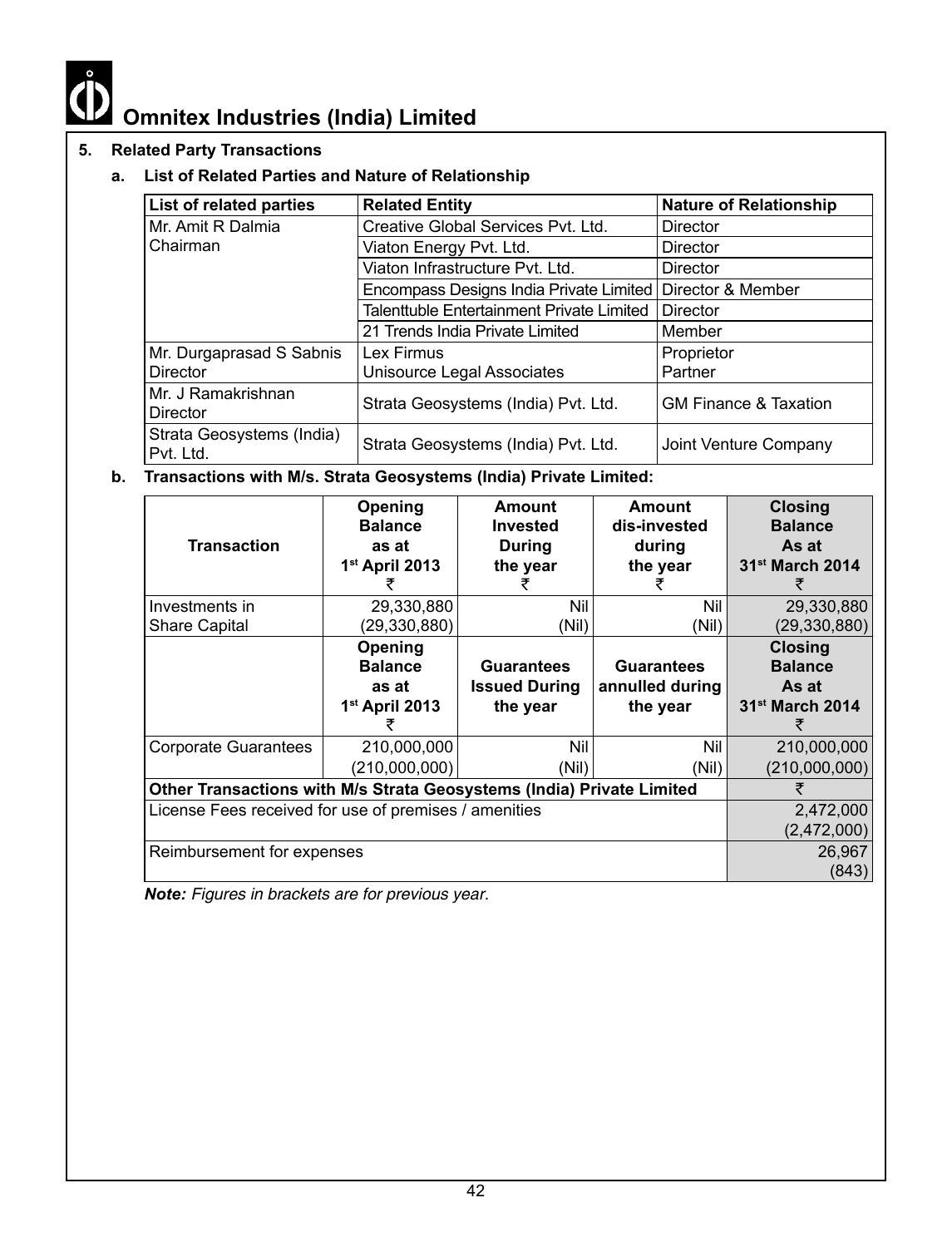#### **6. Taxation:**

Deferred Taxation:

| Deferred Tax Liability on account of:      |                             |                   |                             |  |
|--------------------------------------------|-----------------------------|-------------------|-----------------------------|--|
|                                            | <b>Deferred Tax</b>         | Charge / (Credit) | <b>Deferred Tax</b>         |  |
|                                            | <b>Balance As at</b>        | during the year   | <b>Balance As at</b>        |  |
|                                            | 31 <sup>st</sup> March 2013 |                   | 31 <sup>st</sup> March 2014 |  |
|                                            | ₹                           | ₹                 | ₹                           |  |
| Depreciation                               | 194.318                     | (65,980)          | 128,338                     |  |
|                                            | 194,318                     | (65,980)          | 128,338                     |  |
| Deferred Tax Assets on account of:         |                             |                   |                             |  |
| Unabsorbed Depreciation<br>a)              |                             |                   |                             |  |
| (Restricted in view of losses)             | (194, 318)                  | 65,980            | (128, 338)                  |  |
| <b>Brought forward Business Loss</b><br>b) |                             |                   |                             |  |
|                                            | <b>NIL</b>                  | <b>NIL</b>        | <b>NIL</b>                  |  |
|                                            | (194, 318)                  | 65,980*           | (128, 338)                  |  |
| <b>Net Deferred Tax</b>                    |                             |                   |                             |  |
| Liability / (Assets)                       | <b>NIL</b>                  | (NIL)             | <b>NIL</b>                  |  |

No depreciation has been claimed in Income-Tax on certain leased out Fixed Assets. Company has recognised Deferred Tax Assets on unabsorbed depreciation to the extent of Deferred Tax Liability.

#### **7. Segment Reporting:**

The operation of the Company represents only one business segment, viz. 'Trading in Fabrics'. Accordingly, all earnings, assets and liabilities relate to this activity only and there is no separate Segment.

**8.** The Company has a 29.50% equity interest in a Jointly Controlled Entity- M/s. Strata Geosystems (India) Private Limited. ("Strata"). The Company has made an investment into Strata's Equity Capital and will from time to time commit other resources, as may be necessary, based on Strata's business plan.

In accordance with the requirements of Accounting Standard on Financial Reporting of Interest in Joint Ventures (AS-27) notified by the Companies (Accounting Standards) Rules, 2006, the interest in the jointly controlled entity has been accounted for as an Investment in accordance with Accounting Standard (AS) 13, Accounting for Investments and has been reflected under investments – Note 1.7 to the Balance Sheet.

In compliance with Accounting Standard 27 – 'Financial Reporting of Interests in Joint Venture' – AS(27), notified by the Companies ( Accounting Standards ) Rules, 2006 the Company has interest in the following jointly controlled entity.

**(**`**)**

| Name of the<br>Company | Country<br>οf<br>Incorporation | Holding<br>(%) |                         | certified by the Directors | Amount of Interest based on the Provisional Accounts as<br>for the year ended 31 <sup>st</sup> March 2014 |             |
|------------------------|--------------------------------|----------------|-------------------------|----------------------------|-----------------------------------------------------------------------------------------------------------|-------------|
|                        |                                |                | Assets                  | Liabilities                | Income                                                                                                    | Expenditure |
| l Strata<br>Geosystems | India                          | 29.50          | 159,540,246             | 95,717,221                 | 188,427,820                                                                                               | 177,803,595 |
| (India) Pvt. Ltd.      |                                |                | $(29.50)$ (133,013,843) |                            | $(76,352,049)$ (186,451,260) (175,816,981)                                                                |             |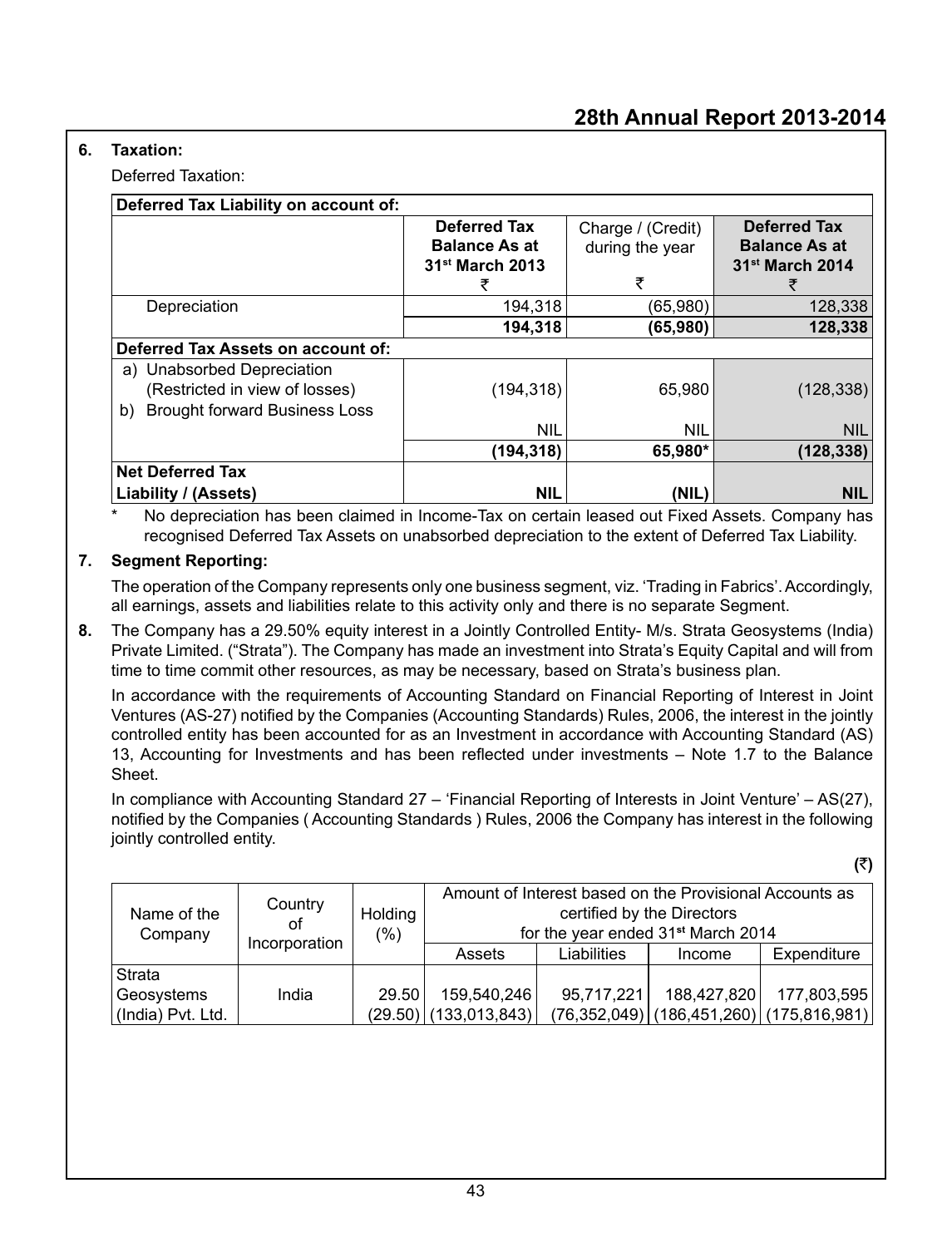- **9.** Disclosure as required by Accounting Standard 19, "Leases" (AS-19), notified by the Companies (Accounting Standards) Rules, 2006 are given below:
	- a. Where the Company is a lessor:
		- i. Details in respect of assets given on operating lease:

|                                                                                                           | Gross block as at<br>31 <sup>st</sup> March 2014 | Accumulated depreciation<br>as at 31 <sup>st</sup> March 2014 | Depreciation<br>(Corresponding to period<br>of lease rentals) |
|-----------------------------------------------------------------------------------------------------------|--------------------------------------------------|---------------------------------------------------------------|---------------------------------------------------------------|
|                                                                                                           |                                                  |                                                               |                                                               |
| Building,<br>l Electrical<br>Installation,<br>Furniture and<br>Fixtures, Office<br>and Other<br>Equipment | 23,513,303<br>(23, 513, 303)                     | 2,209,250<br>(1,739,161)                                      | 470,089<br>(470,087)                                          |

ii. Licence Fee of ₹ 24,72,000/- (Previous Year ₹ 24,72,000/-) received from temporary user is recognized in the Profit and Loss Statement.

#### **10. Earning Per Share**

Earning per share is calculated by dividing the profit attributable to the equity shareholders by the weighted average number of equity shares outstanding during the year. The numbers used in calculating basic and diluted earning per equity share are as stated below:

|                                               |      | As at                       | As at                       |
|-----------------------------------------------|------|-----------------------------|-----------------------------|
|                                               |      | 31 <sup>st</sup> March 2014 | 31 <sup>st</sup> March 2013 |
| Profit before Taxation and Prior Period Items |      | 1,518,645                   | 1,563,827                   |
| Profit after Taxation and Prior Period Items  |      | 1,675,120                   | 1,094,849                   |
| Weighted average number of shares             | Nos. | 4,204,100                   | 4,204,100                   |
| Earning per share before exceptional items    |      |                             |                             |
| (Basic and Diluted)                           |      | 0.40                        | 0.26                        |
| Earning per share (Basic and Diluted)         |      | 0.40                        | 0.26                        |
| Face value per share                          |      | 10                          | 10                          |

**11**. The figures of the previous year have been regrouped / reclassified, wherever necessary, to conform to the current year's presentation.

Chartered Accountants Chairman Director FR. No. 116359W (DIN 00210919) (DIN 06607953)

#### **(Shrikant B. Tembey) J Ramakrishnan**

Partner **Director Director** M.No. 033787 (DIN 02598332) Place: Mumbai Dated: 30<sup>th</sup> May, 2014

#### As per our report of even date **For and on behalf of Board of Directors**

**Tembey & Mhatre Amit R Dalmia Durgaprasad S Sabnis**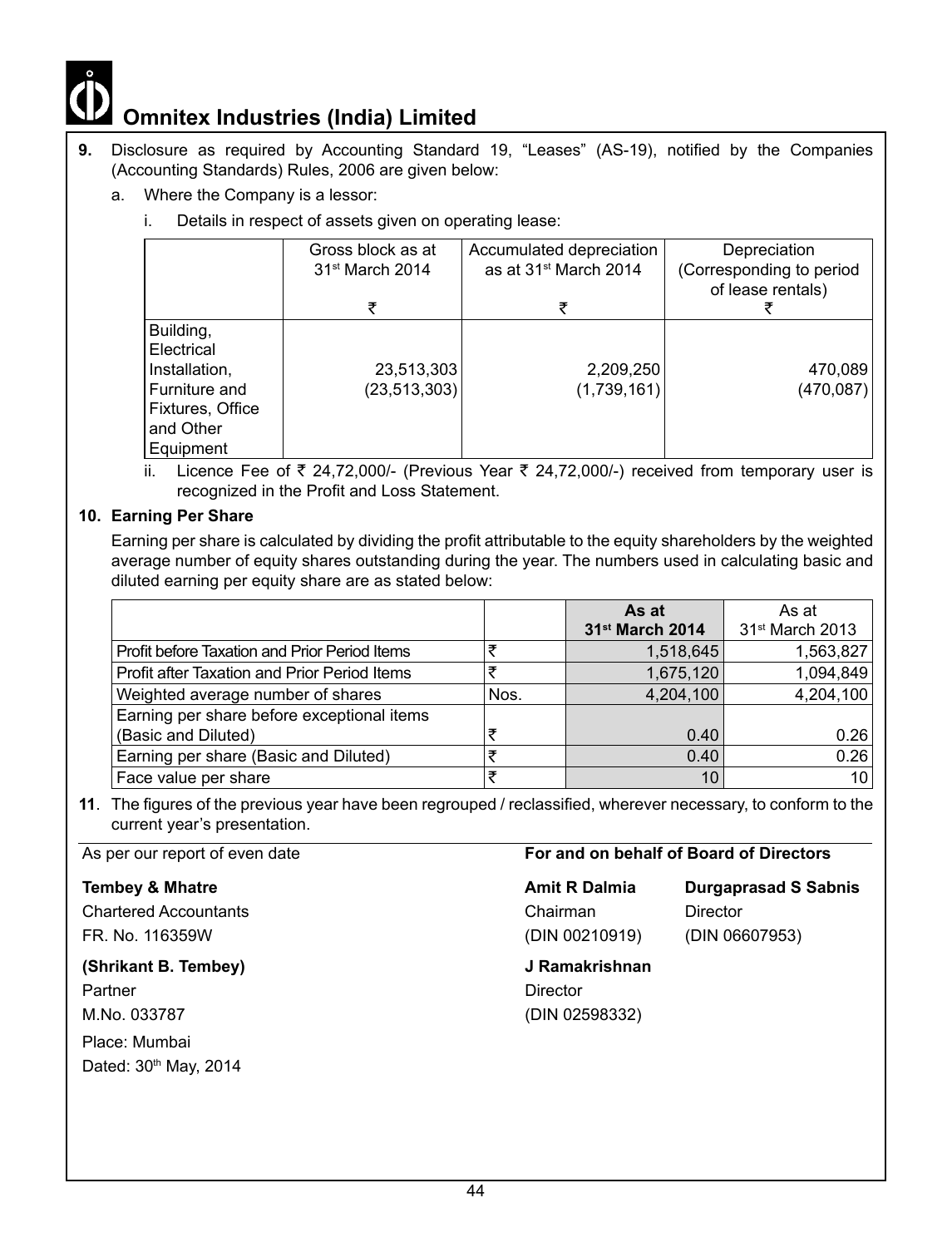

CIN L17100MH1987PLC042391

**Regd. Office:** 317, Tantia Jogani Industrial Premises, 3rd Floor, J. R. Boricha Marg, Lower Parel, Mumbai - 400 011.

#### **Attendance slip**

(To be presented at the entrance)

Regd. Folio No. /Client ID No. \_\_\_\_\_\_\_\_\_\_\_\_\_\_\_\_\_\_\_ No. of shares held \_\_\_\_\_\_\_\_\_\_\_\_\_\_\_\_\_\_\_\_\_\_\_\_\_\_\_\_\_\_\_\_\_  $DP$  ID No.

 $\times$ 

I/we certify that I am a Member/Proxy for the member of the Company.

I/we hereby record my/our presence at the TWENTY EIGHTH ANNUAL GENERAL MEETING of the Company held at "Hall of Quest", Nehru Planetarium, Nehru Centre, Dr. Annie Besant Road, Worli, Mumbai-400 018 on Thursday, the 11th September, 2014, at 10.00 a.m.

Member's/ Proxy's name in BLOCK Letters Signature of Member/Proxy

**NOTE:**Please fill up this attendance slip and hand it over at the entrance of the venue for the meeting. Members are requested to bring their copy of the Annual Report to the meeting.



**Omnitex Industries (India) Limited** CIN L17100MH1987PLC042391

**Regd. Office:** 317, Tantia Jogani Industrial Premises, 3rd Floor, J. R. Boricha Marg, Lower Parel, Mumbai - 400 011.

**PROXY FORM - MGT-11**

(Pursuant to Section 105(6) of the Companies Act, 2013 and Rule 19(3) of the Companies (Management and Administration) Rules, 2014)

Name of the Member (s) : …………......................................................................................................………………… Registered address: …………………….......................................…...............................................…....................……. E-mail Id: ....................................................................................................................................................................... Folio No./ Client ID No.\*................................................................................................................................................. DP ID No.\* ..................................................................................................................................................................... I / We, being the member(s) holding\_\_\_\_\_\_\_\_\_ Equity Shares of Omnitex Industries (India) Limited, hereby appoint 1. Name : …………………………………………………………………………................……………..........……………. Address : ………………………………………………………………………................……………..........……………. E-mail Id : ………………………………………………………………………................….............…………………… Signature : \_\_\_\_\_\_\_\_\_\_\_\_\_\_\_\_\_\_\_\_\_\_\_\_\_\_\_\_\_\_\_\_\_\_\_\_\_\_\_\_\_\_\_\_\_\_\_\_\_\_\_\_\_\_\_\_\_\_\_\_\_\_\_, or failing him / her 2. Name : …………………………………………………………………………................……………..........……………. Address : ………………………………………………………………………................……………..........……………. E-mail Id : ………………………………………………………………………................….............…………………… Signature : \_\_\_\_\_\_\_\_\_\_\_\_\_\_\_\_\_\_\_\_\_\_\_\_\_\_\_\_\_\_\_\_\_\_\_\_\_\_\_\_\_\_\_\_\_\_\_\_\_\_\_\_\_\_\_\_\_\_\_\_\_\_\_, or failing him / her 3. Name : …………………………………………………………………………................……………..........……………. Address : ………………………………………………………………………................……………..........……………. E-mail Id : ………………………………………………………………………................….............…………………… Signature : \_\_\_\_\_\_\_\_\_\_\_\_\_\_\_\_\_\_\_\_\_\_\_\_\_\_\_\_\_\_\_\_\_\_\_\_\_\_\_\_\_\_\_\_\_\_\_\_\_\_\_\_\_\_\_\_\_\_\_\_\_\_\_\_\_\_\_\_\_\_\_\_\_\_\_\_\_\_\_

as my / our proxy to attend and vote (on a poll) for me / us and on my / our behalf at the **28th Annual General Meeting** of the Company, to be held on Thursday, the 11th September, 2014, at 10.00 a.m. at "Hall of Quest", Nehru Planetarium, Nehru Centre, Dr. Annie Besant Road, Worli, Mumbai-400 018 and at any adjournment thereof in respect of such resolutions as are indicated below:

| Resolution No.           | <b>Resolutions</b>                                                                                 |  | Against |
|--------------------------|----------------------------------------------------------------------------------------------------|--|---------|
| <b>Ordinary Business</b> |                                                                                                    |  |         |
|                          | Consider and adopt the Audited Financial Statement, Reports of the Board of Directors and Auditors |  |         |
| 2.                       | Re-appointment of Mr. J Ramakrishnan, who retires by rotation, as Director.                        |  |         |
| 3.                       | Re-appointment of Auditors and fixing their remuneration                                           |  |         |
| <b>Special Business</b>  |                                                                                                    |  |         |
| 4.                       | To approve Borrowing limits of the Company (Special Resolution)                                    |  |         |
| 5.                       | To approve Creation of Charges/ mortgage etc. on the assets of the Company (Special Resolution)    |  |         |
| 6.                       | To approve Lease of Premises to Joint Venture Company (Special Resolution)                         |  |         |
|                          | Appointment of Mr. Amit R Dalmia as Independent Director of the Company                            |  |         |
| 8.                       | Appointment of Ms. Geeta Pardiwalla as Independent and Woman Director of the Company               |  |         |

Signed this ...... day of............... 2014.

Signature of Shareholder

 $\pmb{\times}$ 

TEAR HERE

**TEAR HERE** 

Affix **Revenue Stamp** 

Signature of Proxy holder(s)

**Note: This form of proxy in order to be effective should be duly completed and deposited at the Registered office of the Company, not less than 48 hours before the commencement of the Meeting.**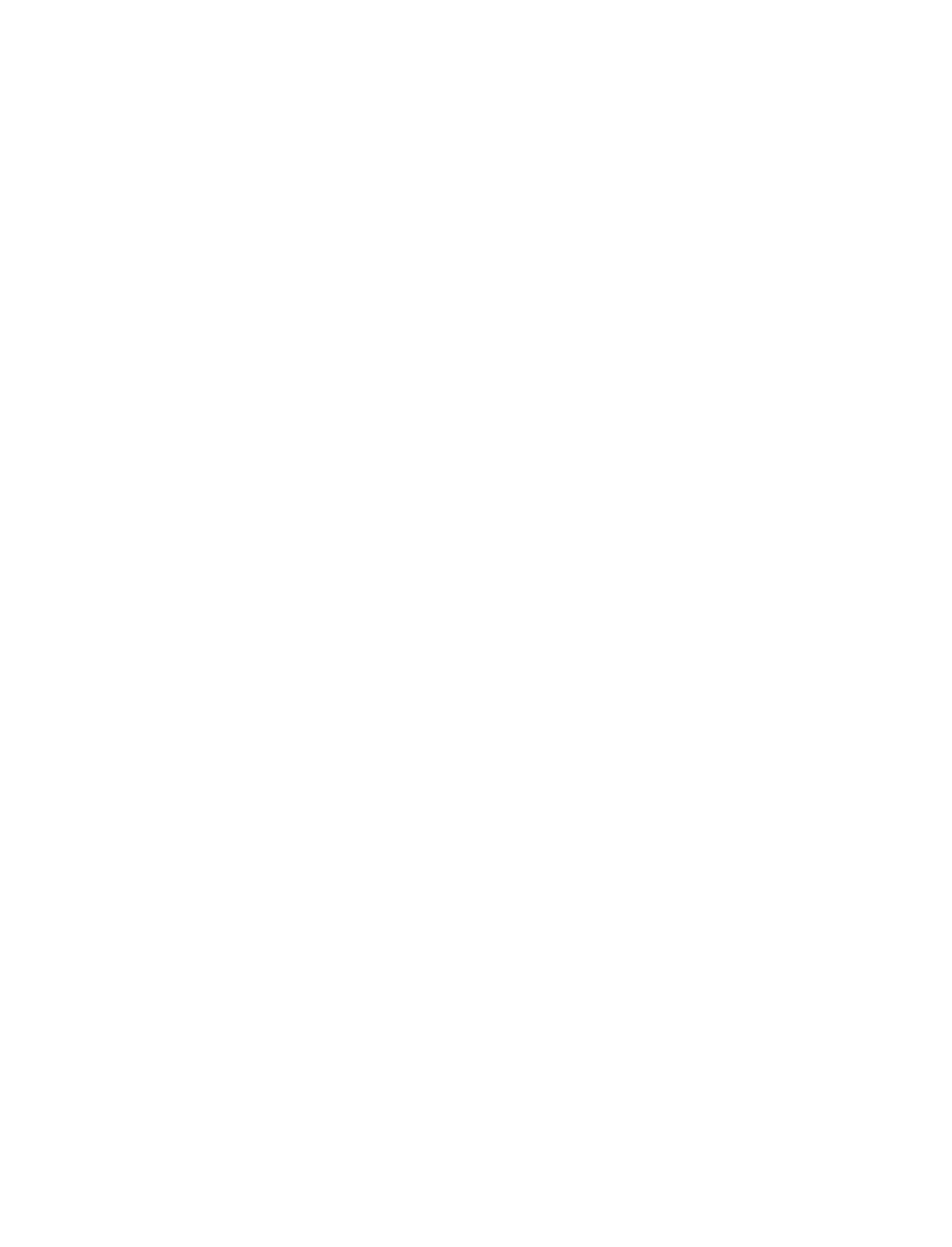

If undelivered, please return to: **Omnitex Industries (India) Limited** 317-319, Tantia Jogani Industrial Premises, 3rd Floor, J. R. Boricha Marg, Lower Parel, Mumbai - 400 011.

**CRYSTAL (022)-6614 0900**